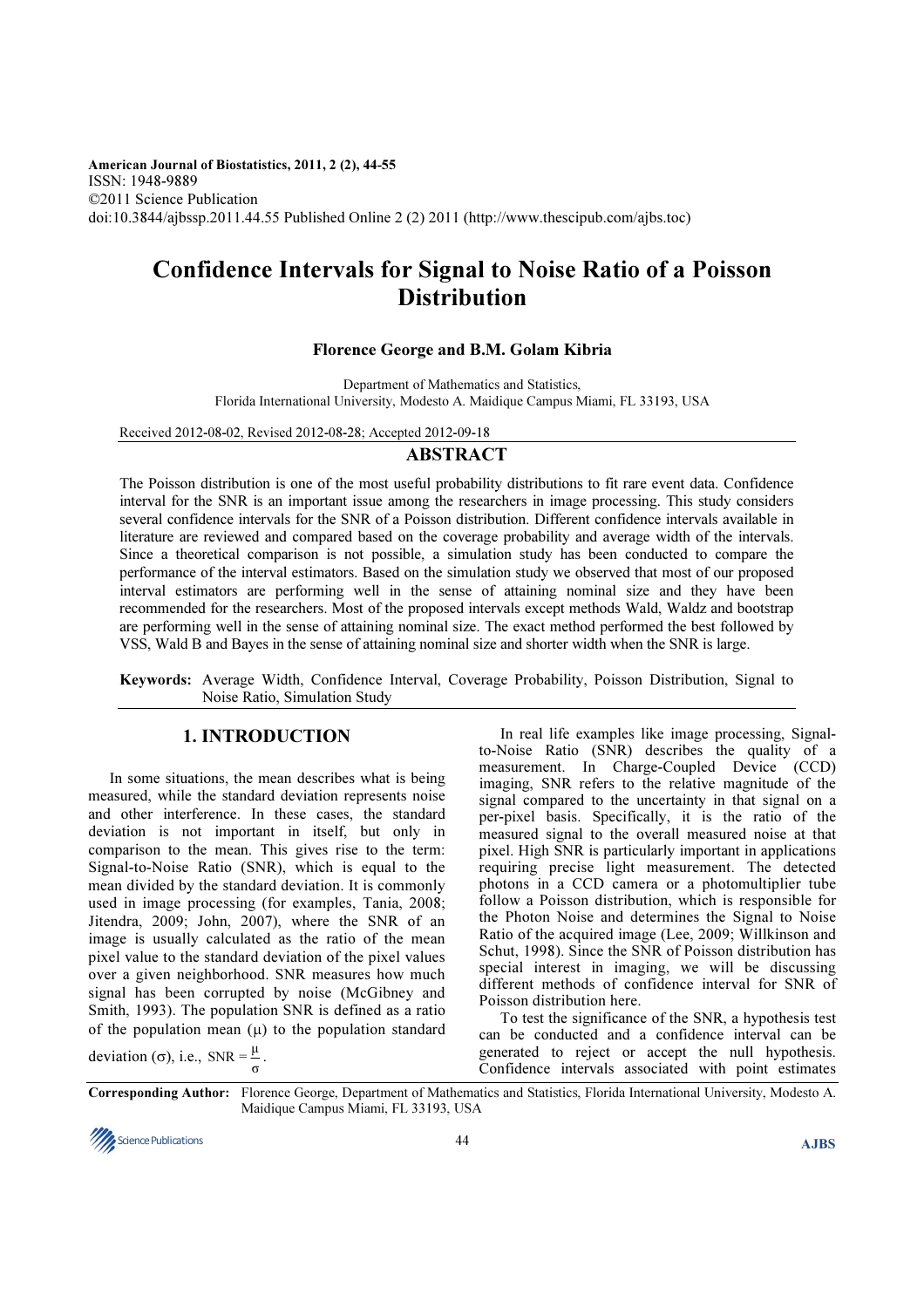provide more specific knowledge about the population characteristics than the p-values in the test of hypothesis (Visintainer and Tejani, 1998). The precision of a confidence interval can be determined through the width and coverage probability of the interval. Given constant coverage, as the width of the (1-a) 100% confidence interval decreases, the accuracy of the estimate increase (Kelley, 2007). The coverage level is the probability that the estimated interval will capture the true CV value (Banik and Kibria, 2010).

There are various methods available for estimating the confidence interval for a population CV, such as, parametric, nonparametric, modified and bootstrapping (Banik and Kibria, 2010). The bootstrap approach is a non-parametric and computer-intensive tool used for estimating and making inferences about the parameters that was introduced by Efron (1979). It will be especially useful because, unlike other methods, this technique does not require any assumptions to be made about the underlying population of interest (Banik and Kibria, 2010). Therefore, bootstrapping technique can be applied for estimating or hypothesis testing to all situations. This method is implemented by simulating an original data set then randomly selecting data several times with replacement to estimate the parameter of a distribution. For more information on the confidence interval for the CV, we refer Koopmans et al. (1964); Miller (1991); Sharma and Krishna (1994); McKay (1932); Vangel (1996) and very recently Banik and Kibria (2011) among others.

The literature on the confidence intervals for the SNR of a poisson distribution is very limited. The objective of this study is to propose some confidence interval estimators for SNR and find some good estimators for the practitioners. Six confidence intervals that already exist in literature for CV and they are considered for SNR by using the inverse relationship between CV and SNR. Additionally, we have made median and bootstrap modifications to several existing CV intervals in an attempt to improve the interval behavior. Since a theoretical comparison is not possible, a simulation study has been conducted to compare the performance of the interval estimators. Finally, based on the simulation results, the intervals with high coverage probability and smaller width were recommended for practitioners.

#### 2. MATERIALS AND METHODS

Let  $X_1$ ,  $X_2$ ,  $X_3...X_n$  be an independently and identically distributed (iid) random sample of size n from a poisson distribution with mean  $\lambda$ . Then the population SNR for Poisson distribution is  $\sqrt{\lambda}$  and  $\sqrt{\overline{x}}$  would be the estimated value of the population SNR =  $\sqrt{\lambda}$ . We want to find the (1-a) 100% confidence intervals for the population SNR. We will

 $\frac{M}{2}$ Science Publications  $\overline{AJBS}$ 

review some interval estimators and propose some new interval estimators for SNR. Following 13 methods will be considered.

#### 2.1. Wald Method

Historically, this is one of the first confidence intervals proposed for any parameter (Barker, 2002). The Wald confidence interval results from inverting the Wald test for  $\lambda$ . Using the asymptotic normality of the test statistic  $Z = \frac{(X - \lambda)}{Z}$  $X/n$ , the (1-a) 100% Confidence Interval (CI) for  $\sqrt{\lambda}$  is  $\sqrt{\overline{X}}$  -  $Z_{\alpha/2} \sqrt{\frac{\overline{X}}{N}}$ ,  $\sqrt{\overline{X}}$  +  $Z_{\alpha/2} \sqrt{\frac{\overline{X}}{N}}$ , where  $\bar{X}$ 

$$
(CI) for \sqrt{\lambda} \text{ is } \sqrt{\lambda^2 - \frac{Z_{\alpha/2}}{n}} \sqrt{\frac{\lambda^2 + Z_{\alpha/2}}{n}}, \text{ where } X
$$
\ndenotes the sample mean and Z denotes the 1-c quantile

denotes the sample mean and  $Z_c$  denotes the 1-c quantile of the standard normal distribution.

# 2.2. WaldB Method

We estimate  $\sqrt{\frac{\overline{X}}{n}}$  from bootstrap sample and obtained the following bootstrap version of Wald (named as WaldB) (1- $\alpha$ )100% Confidence Interval (CI) for  $\sqrt{\lambda}$ 

as, 
$$
\left(\sqrt{\bar{X}} - Z_{\alpha/2} \sqrt{\frac{\bar{X}_B}{n}}, \sqrt{\bar{X}} + Z_{\alpha/2} \sqrt{\frac{\bar{X}_B}{n}}\right)
$$
.

# 2.3. WaldZ

Wald confidence interval is based on the assumption that  $\bar{X}$  has an approximate normal distribution with mean  $\lambda$  and variance  $\frac{\lambda}{n}$ . However, for small sample size, this assumption does not work well. Instead of using percentile points from Z-table, we propose to use percentile points from bootstrap samples. The proposed Wald lower and upper confidence intervals for  $\sqrt{\lambda}$  are  $\overline{\mathbf{x}}$  +  $\mathrm{T}_{\alpha/2}^* \sqrt{\frac{\overline{\mathbf{x}}}{n}}$  ,  $\sqrt{\overline{\mathbf{x}}}$  +  $\mathrm{T}_{1-\alpha/2}^* \sqrt{\frac{\overline{\mathbf{x}}}{n}}$  $\left(\sqrt{\overline{x}+\overline{T}^*\sqrt{\overline{X}}},\sqrt{\overline{x}+\overline{T}^*\sqrt{\overline{X}}}\right)$  $\left( \begin{array}{ccc} \mathbf{V} & \mathbf{V} & \mathbf{H} & \mathbf{V} \end{array} \right)$ respectively, where  $T_{\alpha/2}^*$ and  $T_{1-\alpha/2}^*$  are the  $(\alpha / 2)^{th}$  and  $(1-\alpha / 2)^{th}$  sample quintiles of  $T_i^* = \frac{\overline{x}_i^* - \overline{x}_B}{\hat{\sigma}_B}$  where  $\overline{x}_i^*$  is the ith bootstrap sample mean,  $\hat{\sigma}_{B} = \sqrt{\frac{1}{B-1} \sum_{i=1}^{B} (\overline{x}_{i}^{*} - \overline{x}_{B})^{2}}$  and  $\overline{x}_{B} = \frac{1}{B} \sum_{i=1}^{B} \overline{x}_{i}^{*}$  $\overline{x}_{B} = \frac{1}{B} \sum_{i=1}^{B} \overline{x}_{i}^{*}$ .

# 2.4. Wald with Continuity Correction (WCC)

Since Wald interval uses a continuous distribution (normal) to approximate a discrete distribution (Poisson),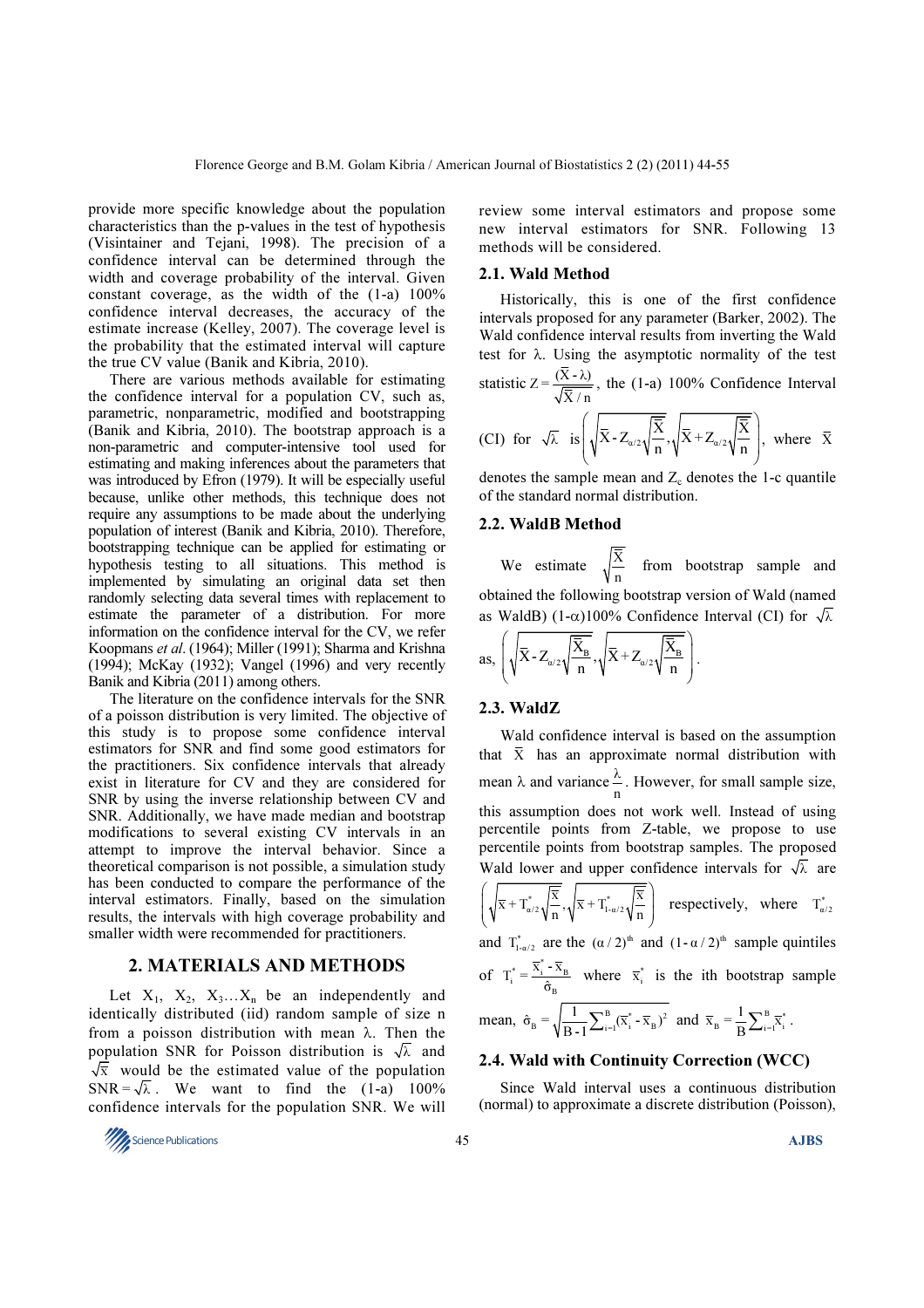a continuity correction might make this approximation more accurate (Barker, 2002). The Wald interval with continuity correction is given by:

$$
\left(\sqrt{\overline{X}} - Z_{\alpha/2}\sqrt{\frac{\overline{X} + 0.5}{n}}, \sqrt{\overline{X} + Z_{\alpha/2}\sqrt{\frac{\overline{X} + 0.5}{n}}}\right)
$$

# 2.5. WccB Method

We estimate  $\sqrt{\frac{\overline{X}}{n}}$  from bootstrap sample and obtained the following bootstrap version of Wcc method (named as WccB) (1−α) 100% Confidence Interval (CI) for  $\sqrt{\lambda}$  as:

$$
\left(\sqrt{\bar{X}} - Z_{\alpha/2}\sqrt{\frac{\bar{X}_B + 0.5}{n}}, \sqrt{\bar{X}} + Z_{\alpha/2}\sqrt{\frac{\bar{X}_B + 0.5}{n}}\right)
$$

# 2.6. WccZ

Instead of using percentile points from Z-table, we propose to use percentile points from bootstrap samples. The proposed Wald with continuity correction the lower and upper confidence intervals for  $\sqrt{\lambda}$  are, respectively:

$$
\left(\sqrt{\overline{\mathbf{x}}+\mathbf{T}_{\alpha/2}^*\sqrt{\frac{\overline{\mathbf{x}}+0.5}{n}}},\sqrt{\overline{\mathbf{x}}+\mathbf{T}_{1\cdot\alpha/2}^*\sqrt{\frac{\overline{\mathbf{x}}+0.5}{n}}}\right)
$$

#### 2.7. Scores (S)

The Score confidence interval (Wilson, 1927) is on the basis of asymptotic normality of the test statistic  $Z = \frac{(X - \lambda)}{\sqrt{\lambda/n}}$ . The end points of the 1- $\alpha$  score confidence interval are the roots of the quadratic equation  $Z_{\alpha/2}^2 = [\frac{(X - \lambda)}{\sqrt{\lambda/n}}]^2$  and are given by:

$$
\left(\sqrt{\overline{X}+\frac{Z_{\alpha/2}^2}{2n}}\cdot Z_{\alpha/2}\sqrt{\frac{4\overline{X}+\frac{Z_{\alpha/2}^2}{n}}{4n}},\sqrt{\overline{X}+\frac{Z_{\alpha/2}^2}{2n}}+Z_{\alpha/2}\sqrt{\frac{4\overline{X}+\frac{Z_{\alpha/2}^2}{n}}{4n}}\right)
$$

#### 2.8. Freeman and Turkey (FT)

Freeman and Turkey (1950) showed that  $\sqrt{n}$  ( $\sqrt{\overline{X}} + \sqrt{\overline{X} + 1}$ ) -  $\sqrt{\lambda} + \sqrt{\lambda + 1}$ ) has an asymptotically

$$
\frac{1}{46}
$$
 Science Publications

standard normal distribution. Then following Barker (2002), the lower and upper confidence limits of  $\sqrt{\lambda}$ 

$$
are obtained as \begin{bmatrix} 1 & 1 & 1 \\ 1 & 1 & 1 \\ 1 & 1 & 1 \\ 1 & 1 & 1 \\ 1 & 1 & 1 \\ 1 & 1 & 1 \\ 1 & 1 & 1 \\ 1 & 1 & 1 \\ 1 & 1 & 1 \\ 1 & 1 & 1 \\ 1 & 1 & 1 \\ 1 & 1 & 1 \\ 1 & 1 & 1 \\ 1 & 1 & 1 \\ 1 & 1 & 1 \\ 1 & 1 & 1 \\ 1 & 1 & 1 \\ 1 & 1 & 1 \\ 1 & 1 & 1 \\ 1 & 1 & 1 \\ 1 & 1 & 1 \\ 1 & 1 & 1 \\ 1 & 1 & 1 \\ 1 & 1 & 1 \\ 1 & 1 & 1 \\ 1 & 1 & 1 \\ 1 & 1 & 1 \\ 1 & 1 & 1 \\ 1 & 1 & 1 \\ 1 & 1 & 1 \\ 1 & 1 & 1 \\ 1 & 1 & 1 \\ 1 & 1 & 1 \\ 1 & 1 & 1 \\ 1 & 1 & 1 \\ 1 & 1 & 1 \\ 1 & 1 & 1 \\ 1 & 1 & 1 \\ 1 & 1 & 1 \\ 1 & 1 & 1 \\ 1 & 1 & 1 \\ 1 & 1 & 1 \\ 1 & 1 & 1 \\ 1 & 1 & 1 \\ 1 & 1 & 1 \\ 1 & 1 & 1 \\ 1 & 1 & 1 \\ 1 & 1 & 1 \\ 1 & 1 & 1 \\ 1 & 1 & 1 \\ 1 & 1 & 1 \\ 1 & 1 & 1 \\ 1 & 1 & 1 \\ 1 & 1 & 1 \\ 1 & 1 & 1 \\ 1 & 1 & 1 \\ 1 & 1 & 1 \\ 1 & 1 & 1 \\ 1 & 1 & 1 \\ 1 & 1 & 1 \\ 1 & 1 & 1 \\ 1 & 1 & 1 \\ 1 & 1 & 1 \\ 1 & 1 & 1 \\ 1 & 1 & 1 \\ 1 & 1 & 1 \\ 1 & 1 & 1 \\ 1 & 1 & 1 \\ 1 & 1 & 1 \\ 1 & 1 & 1 \\ 1 & 1 & 1 \\ 1 & 1 & 1 \\ 1 & 1 & 1 \\ 1 & 1 & 1 \\ 1 & 1 & 1 \\ 1 & 1 & 1 \\ 1 & 1 & 1 \\ 1 & 1 & 1 \\ 1 & 1 & 1 \\ 1 & 1 & 1 \\ 1 & 1 & 1 \\ 1 & 1 & 1 \\ 1 & 1 & 1 \\ 1 &
$$

$$
\left[\frac{(\sqrt{\overline{X}} + \sqrt{\overline{X} + 1} - Z_{\alpha/2} \frac{1}{\sqrt{n}})^2 - 1}{2(\sqrt{\overline{X}} + \sqrt{\overline{X} + 1} - Z_{\alpha/2} \frac{1}{\sqrt{n}})}\right] \text{ and}
$$

$$
\left[\frac{(\sqrt{\overline{X}} + \sqrt{\overline{X} + 1} + Z_{\alpha/2} \frac{1}{\sqrt{n}})^2 - 1}{2(\sqrt{\overline{X}} + \sqrt{\overline{X} + 1} + Z_{\alpha/2} \frac{1}{\sqrt{n}})}\right]
$$

respectively. We need the restriction,  $\overline{\overline{X}} + \sqrt{\overline{X} + 1} - Z_{\alpha/2} \frac{1}{\sqrt{n}}$ <sup>2</sup> > 1 to be valid the above interval.

#### 2.9. Variance Stabilizing (VS)

The variance stabilizing transformation (Bartlett, 1947) for a Poisson distribution is the square root transformation. The stabilized variance of the transformed variable is approximately 0.25. Hence, the quantity  $\frac{\sqrt{\overline{X}} - \sqrt{\lambda}}{\sqrt{1/4n}}$  is asymptotically standard normal.

This can be inverted into the interval:

$$
\left(\sqrt{\overline{X}} + \frac{Z_{\alpha/2}^2}{4n} - Z_{\alpha/2}\sqrt{\frac{\overline{X}}{n}}, \sqrt{\overline{X}} + \frac{Z_{\alpha/2}^2}{4n} + Z_{\alpha/2}\sqrt{\frac{\overline{X}}{n}}\right)
$$

# 2.10. Recentered Variance Stabilizing (RVS)

For any positive constant c,  $\frac{\sqrt{X} + c - \sqrt{\lambda + c}}{\sqrt{1/4n}}$  is asymptotically standard normal? Anscombe (1948) showed that, as  $\lambda$  tends to  $\infty$ ,  $1 + \frac{3 - 8c}{2}$  $var\sqrt{(\bar{X}+c)} = \frac{8\lambda}{4n} + o(1/\lambda)$ . If c is 3/8, the variance of  $\sqrt{\overline{X} + 0.5}$  is  $\frac{1}{4n} + O(1/\theta)$ . By inverting the expression  $\overline{X}$  + c -  $\sqrt{\lambda + c}$  $\frac{1}{\sqrt{1/4n}}$  we get the following confidence interval for  $\sqrt{\lambda}$ :

$$
\sqrt{\overline{X} + \frac{Z_{\alpha/2}^2}{4n} - Z_{\alpha/2}} \sqrt{\frac{\overline{X} + \frac{3}{8}}{n}}, \sqrt{\overline{X} + \frac{Z_{\alpha/2}^2}{4n} + Z_{\alpha/2}} \sqrt{\frac{\overline{X} + \frac{3}{8}}{n}}
$$

# 2.11. Exact Method

This method is based on an exact relationship between Poisson and Chi-square distribution and the end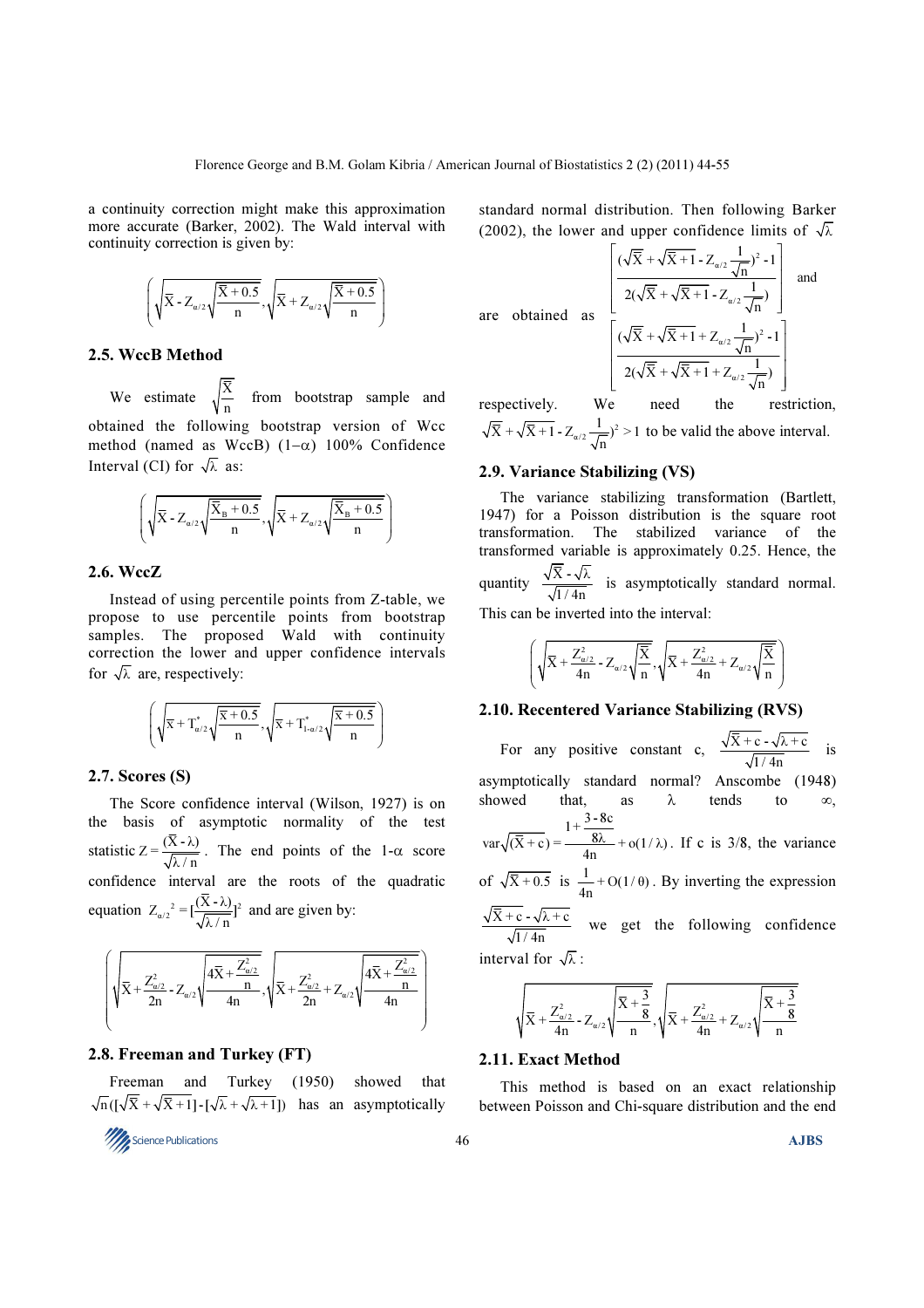points of the exact interval are obtained by equating the tail sums of null Poisson probabilities to  $\alpha/2$  (Garwood 1936; Agresti and Coull, 1998). The exact method is designed to guarantee at least 100 (1- $\alpha$ )% coverage. The lower and upper limits of exact intervals are:

$$
\sqrt{\frac{\chi^2_{\alpha/2, df_1}}{2n}}, \sqrt{\frac{\chi^2_{1-\alpha/2, df_2}}{2n}}
$$

Respectively, where  $df_1 = 2 * \sum X$  and where,  $df_2 = 2(\sum X + 1)$ .

#### 2.12. Bootstrap Approach

Bootstrap is a commonly used computer-based nonparametric tool (introduced by Efron (1979; 1987), which requires no assumptions regarding the underlying population and can be applied to a variety of situations. An extensive array of different bootstrap methods is summarized as follows.

Let  $X^{(*)} = X_{i1}^{(*)}, X_{i2}^{(*)}, \ldots, X_{in}^{(*)}$ , where the ith sample is denoted by  $X_{(i)}^*$  for I = 1, 2, B and B is the number of bootstrap samples. The number of bootstrap samples is typically between 1000 and 2000; because, the accuracy of the confidence interval depends on the size of the samples (Efron and Tibshirani, 1993). The bootstrap estimate of  $\mu$  is  $\bar{x}_B$  of the n estimates  $\bar{x}_i^*$ . Now, order the sample means of each bootstrap samples as follows:  $\overline{x}_{(1)}^* \leq \overline{x}_{(2)}^* \leq \overline{x}_{(3)}^* \leq ... \overline{x}_{(B)}^*$ . Then CI for  $\sqrt{\lambda}$  is obtained as:

$$
L=\sqrt{\overline{x}^*_{[(\alpha/2)xB]}}\quad \text{ and }\quad U=\sqrt{\overline{x}^*_{[(1-(\alpha/2))xB]}}
$$

where,  $(\alpha/2) \times B$  and  $(1-\alpha/2) \times B$  quantiles of the bootstrap samples. This is known as non-parametric bootstrap confidence interval. In addition to these methods we want to propose the following two intervals.

#### 2.13. Bayes Approach

The non-informative Jefferys prior plays a special role in the Bayesian analysis. The Jefferys prior for Poisson parameter  $\lambda$  is proportional to  $\lambda^{-1/2}$  which is improper and the posterior is Gamma(shape =  $\sum X + \frac{1}{2}$ , rate = n) (Cai, 2005). Hence the lower limit and upper limit of confidence interval for  $\sqrt{\lambda}$  are:

$$
\sqrt{G_{\alpha/2,\text{shape}}}\hspace{-0.03cm}-\hspace{-0.03cm}\sum_{x\text{+0.5},\text{rate}=\text{n}} \quad \text{ and } \quad \sqrt{G_{1-\alpha/2,\text{shape}}\hspace{-0.03cm}-\hspace{-0.03cm}\sum_{x\text{+0.5},\text{rate}=\text{n}}}
$$

 Respectively, where G represents the cdf of a gamma distribution. All of the above interval estimators are summarized in Table 1.

#### 2.14. Simulation Study

In this study we considered 13 different confidence intervals for estimating the population SNR of a Poisson distribution. Since a theoretical comparison is not possible, a Monte-Carlo simulation is conducted using the R version 2.14.0 software to compare the performance of the interval estimators. The performance of the estimators was considered for various SNR values, confidence level and sample sizes.

Table 1. Lower and upper critical values of poisson SNR based on proposed methods

|              | based on proposed memods                                                                                                                                                          |                                                                                                                                                                                                               |
|--------------|-----------------------------------------------------------------------------------------------------------------------------------------------------------------------------------|---------------------------------------------------------------------------------------------------------------------------------------------------------------------------------------------------------------|
| Method       | Lower critical value                                                                                                                                                              | <b>Upper critical value</b>                                                                                                                                                                                   |
| Wald         | $\sqrt{\overline{X}}$ - $Z_{\alpha/2}\sqrt{\frac{\overline{X}}{\overline{X}}}$                                                                                                    | $\sqrt{\overline{X}} + Z_{\alpha/2} \sqrt{\frac{\overline{X}}{n}}$                                                                                                                                            |
| WaldB        | $\sqrt{\overline{X}}$ - $Z_{\alpha/2}\sqrt{\frac{\overline{X}_{B}}{n}}$                                                                                                           | $\sqrt{\overline{X}} + Z_{\alpha/2} \sqrt{\frac{\overline{X}_{B}}{n}}$                                                                                                                                        |
| Waldz        | $\sqrt{\overline{\mathbf{x}}} + \mathbf{T}_{\alpha/2}^* \sqrt{\frac{\overline{\mathbf{x}}}{n}}$                                                                                   | $\sqrt{\overline{x}} + T^*_{1-\alpha/2} \sqrt{\frac{\overline{x}}{n}}$                                                                                                                                        |
| Wcc          | $\sqrt{\overline{X}}$ - $Z_{\alpha/2}\sqrt{\frac{\overline{X}+0.5}{n}}$                                                                                                           | $\sqrt{\overline{X}} + Z_{\alpha/2} \sqrt{\frac{\overline{X} + 0.5}{n}}$                                                                                                                                      |
| WccB         | $\sqrt{\overline{X}}$ - $Z_{\alpha/2}\sqrt{\frac{\overline{X}_{B}+0.5}{n}}$                                                                                                       | $\sqrt{\overline{X}} + Z_{\alpha/2} \sqrt{\frac{\overline{X}_{B} + 0.5}{n}}$                                                                                                                                  |
| Wccz         | $\sqrt{\overline{x}} + T_{\alpha/2}^* \sqrt{\frac{\overline{x} + 0.5}{n}}$                                                                                                        | $\sqrt{\overline{x}} + T^*_{1\text{-}a/2} \sqrt{\frac{\overline{x} + 0.5}{n}}$                                                                                                                                |
| S            | $\sqrt{\overline{X} + \frac{Z_{\alpha/2}^2}{2}} - Z_{\alpha/2} \sqrt{\frac{4\overline{X} + \frac{Z_{\alpha/2}^2}{n}}{4\pi}}$                                                      | $\sqrt{\overline{X}} + \frac{Z_{\alpha/2}^2}{2n} + Z_{\alpha/2} \sqrt{\frac{4\overline{X} + \frac{Z_{\alpha/2}^2}{n}}{4n}}$                                                                                   |
| FT           | $\left[\frac{(\sqrt{\overline{X}}+\sqrt{\overline{X}+1}-Z_{\alpha/2}\frac{1}{\sqrt{n}})^2-1}{2(\sqrt{\overline{X}}+\sqrt{\overline{X}+1}-Z_{\alpha/2}\frac{1}{\sqrt{n}})}\right]$ | $\left\lceil \frac{(\sqrt{\overline{X}} + \sqrt{\overline{X} + 1} + Z_{\alpha/2} \frac{1}{\sqrt{n}})^2 - 1}{2(\sqrt{\overline{X}} + \sqrt{\overline{X} + 1} + Z_{\alpha/2} \frac{1}{\sqrt{n}})} \right\rceil$ |
| VSS          | $\sqrt{\overline{X}} + \frac{Z_{\alpha/2}^2}{4n} - Z_{\alpha/2} \sqrt{\frac{\overline{X}}{n}}$                                                                                    | $\sqrt{\overline{X}} + \frac{Z_{\alpha/2}^2}{4n} + Z_{\alpha/2} \sqrt{\frac{\overline{X}}{n}}$                                                                                                                |
| <b>RVS</b>   | $\sqrt{\bar{X} + \frac{Z_{\alpha/2}^2}{4n} - Z_{\alpha/2}\sqrt{\frac{\bar{X} + \frac{3}{8}}{n}}}$                                                                                 | $\sqrt{\bar{{\rm X}}+\frac{Z_{\alpha/2}^2}{4n}+Z_{\alpha/2}}\sqrt{\frac{\bar{{\rm X}}+\frac{3}{8}}{n}}$                                                                                                       |
| Exact        | $\frac{\chi^2_{\alpha/2, df_1}}{2n}$                                                                                                                                              | $\frac{\chi^2_{1-\alpha/2,df_2}}{2n}$                                                                                                                                                                         |
| Boot         | $\sqrt{\overline{X}}^*_{[(\alpha/2) \times B]}$                                                                                                                                   | $\overline{\overline{x}}^*_{[(1-(\alpha/2))xB]}$                                                                                                                                                              |
| <b>Bayes</b> | $\int_{\alpha/2,\text{shape}}^{\alpha} = \sum_{x} x + 0.5, \text{rate} = n$                                                                                                       | $\int_{1-\alpha/2,\text{shape}}^{\mathbf{j}}$ = $\sum_{x}$ X + 0.5, rate = n                                                                                                                                  |

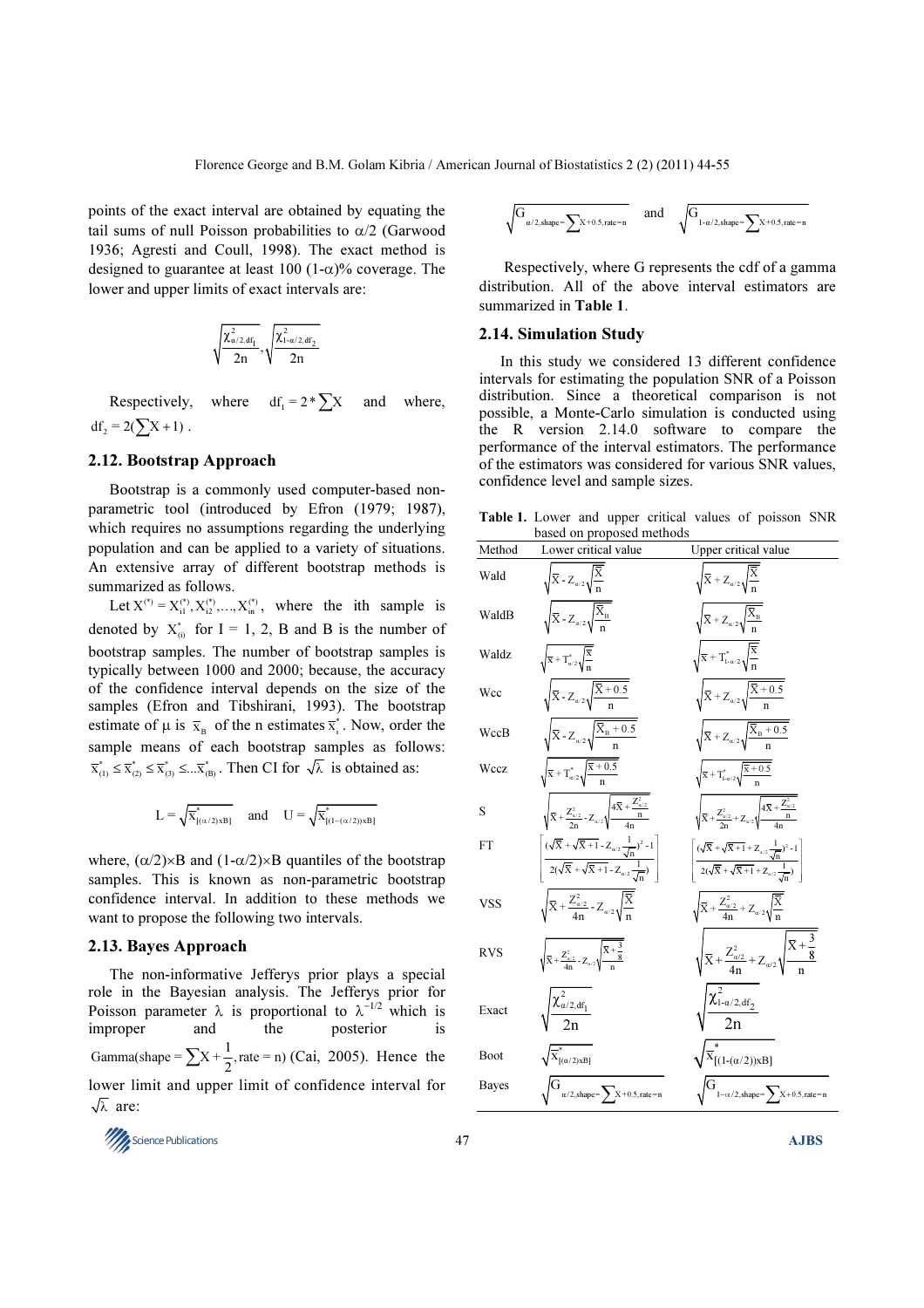To see the behavior of small and large sample sizes, we used n = 5, 10, 15, 20, 30, 50, 100. A random sample was generated with specific parameters ( $\lambda = 1.0, 2.0, 5.0$ and 10) from Poisson distribution Eq. 1:

$$
p(x) = \frac{e^{-\lambda} \lambda^{x}}{x!}, x = 0, 1, 2, ...
$$
 (1)

If the data are from a symmetric distribution (or n is large), the coverage probability will be exact or close to  $1-\alpha$ . So the coverage probability would be a useful criterion for evaluating the confidence interval. Another criterion is the width of the confidence interval. A smaller width gives a more reliable confidence interval.

When the coverage probabilities for different methods are the same, a smaller width indicates that the method is appropriate for the specific sample. In the bootstrap calculations we used 1000 bootstrap samples (Efron, 1979; 1987). The below and above rates of a confidence interval is the fraction out of 5,000 samples that resulted in an interval that lies entirely above and below the true value of the population mean. The coverage probability is found as the sum of the lower rate and upper rate and then subtracted from total probability 1. The simulated results for  $\lambda = 1.0, 2.0, 5.0$ and 10.0 are presented in Table 1-5 for 90% confidence intervals and in Table 6-9 for 95% confidence intervals.

|     |                |                                                                 | <b>Table 2.</b> The coverage probabilities and average widths for lambda = 1 and $1-\alpha = 0.90$                    |                                                        |                                                        |                                                        |                                                                               |                                                                               |                                                        |                                                                                                                                                           |                                                                          |                                                                                                                                                                                                      |                                                             |                                                                                                                                                                                                                                                                                      |
|-----|----------------|-----------------------------------------------------------------|-----------------------------------------------------------------------------------------------------------------------|--------------------------------------------------------|--------------------------------------------------------|--------------------------------------------------------|-------------------------------------------------------------------------------|-------------------------------------------------------------------------------|--------------------------------------------------------|-----------------------------------------------------------------------------------------------------------------------------------------------------------|--------------------------------------------------------------------------|------------------------------------------------------------------------------------------------------------------------------------------------------------------------------------------------------|-------------------------------------------------------------|--------------------------------------------------------------------------------------------------------------------------------------------------------------------------------------------------------------------------------------------------------------------------------------|
| N   |                | Wald                                                            | WaldB                                                                                                                 | Waldz                                                  | Wcc                                                    | WccB                                                   | Wccz                                                                          | S                                                                             | FT                                                     | VSS                                                                                                                                                       | <b>RVS</b>                                                               | Exact                                                                                                                                                                                                | <b>Boot</b>                                                 | <b>Bayes</b>                                                                                                                                                                                                                                                                         |
| 5   | Cover          | $\begin{array}{c} 0.861 \\ 0.012 \end{array}$                   | $\begin{array}{c} 0.861 \\ 0.013 \end{array}$                                                                         | $\begin{array}{c} 0.749 \\ 0.080 \end{array}$          | $\begin{array}{c} 0.962 \\ 0.005 \end{array}$          | 0.961<br>0.006                                         | $\begin{array}{c} 0.875 \\ 0.045 \end{array}$                                 | 0.903                                                                         | $\begin{array}{c} 0.955 \\ 0.012 \end{array}$          | 0.939<br>0.028                                                                                                                                            | 0.939                                                                    | $0.939$<br>0.028<br>0.033<br>0.819<br>0.053<br>0.028<br>0.028<br>0.029<br>0.044<br>0.035<br>0.035<br>0.034<br>0.039<br>0.044<br>0.044<br>0.044<br>0.044<br>0.044<br>0.044<br>0.044<br>0.044<br>0.044 | 0.665                                                       | $\frac{0.903}{0.0033}$<br>$\frac{0.065}{0.053}$<br>$\frac{0.053}{0.055}$<br>$\frac{0.055}{0.065}$<br>$\frac{0.051}{0.054}$<br>$\frac{0.0423}{0.0367}$<br>$\frac{0.036}{0.049}$<br>$\frac{0.04232}{0.049}$<br>$\frac{0.049}{0.049}$<br>$\frac{0.049}{0.049}$<br>$\frac{0.049}{0.049}$ |
|     | Lower          |                                                                 |                                                                                                                       |                                                        | 0.033                                                  | 0.033                                                  |                                                                               | 0.065<br>0.033                                                                | 0.033                                                  |                                                                                                                                                           | 0.028<br>0.033                                                           |                                                                                                                                                                                                      | 0.115<br>0.220                                              |                                                                                                                                                                                                                                                                                      |
|     | Upper<br>Width |                                                                 |                                                                                                                       | 0.171                                                  | 0.960                                                  | 0.960                                                  | 0.080                                                                         |                                                                               | 0.881                                                  |                                                                                                                                                           | 0.906                                                                    |                                                                                                                                                                                                      | 0.736                                                       |                                                                                                                                                                                                                                                                                      |
| 10  | Cover          | $0.127$<br>$0.807$<br>$0.903$<br>$0.032$                        | $\begin{array}{c} 0.127 \\ 0.807 \\ 0.877 \\ 0.031 \\ 0.092 \\ 0.544 \\ 0.894 \\ 0.028 \\ 0.077 \\ 0.436 \end{array}$ | $\frac{0.673}{0.824}$                                  |                                                        |                                                        | $\begin{array}{c} 0.784 \\ 0.903 \\ 0.045 \end{array}$                        | $0.729$<br>0.920<br>0.053                                                     |                                                        | $0.033$<br>0.729<br>0.883<br>0.053                                                                                                                        |                                                                          |                                                                                                                                                                                                      |                                                             |                                                                                                                                                                                                                                                                                      |
|     | Lower          |                                                                 |                                                                                                                       | 0.058                                                  | $\begin{array}{c} 0.955 \\ 0.017 \end{array}$          | $\overline{0.956}$<br>0.016                            |                                                                               |                                                                               | $0.940$<br>$0.032$                                     |                                                                                                                                                           | $0.940$<br>$0.032$                                                       |                                                                                                                                                                                                      | $0.778$<br>$0.072$                                          |                                                                                                                                                                                                                                                                                      |
|     | Upper<br>Width | 0.065                                                           |                                                                                                                       | 0.117                                                  | 0.028                                                  | 0.028                                                  | 0.052                                                                         | $0.028$<br>0.520<br>0.906                                                     | 0.028                                                  | $0.065$<br>0.520<br>0.896<br>0.029<br>0.075<br>0.425                                                                                                      | 0.028                                                                    |                                                                                                                                                                                                      | 0.150                                                       |                                                                                                                                                                                                                                                                                      |
|     |                | $0.544$<br>$0.896$<br>$0.029$<br>$0.075$<br>$0.436$             |                                                                                                                       | 0.491                                                  | 0.689<br>0.950                                         | $\frac{0.689}{0.950}$                                  | $0.619$<br>0.926<br>0.927                                                     |                                                                               | $0.620$<br>$0.941$                                     |                                                                                                                                                           | $\frac{0.633}{0.941}$                                                    |                                                                                                                                                                                                      | $0.491$<br>$0.822$<br>$0.059$                               |                                                                                                                                                                                                                                                                                      |
| 15  | Cover          |                                                                 |                                                                                                                       | 0.855                                                  |                                                        |                                                        |                                                                               |                                                                               |                                                        |                                                                                                                                                           |                                                                          |                                                                                                                                                                                                      |                                                             |                                                                                                                                                                                                                                                                                      |
|     | Lower          |                                                                 |                                                                                                                       | 0.045<br>0.099                                         | 0.010                                                  | 0.010                                                  |                                                                               | 0.053                                                                         | 0.019                                                  |                                                                                                                                                           | 0.019<br>0.041                                                           |                                                                                                                                                                                                      |                                                             |                                                                                                                                                                                                                                                                                      |
|     | Upper<br>Width |                                                                 |                                                                                                                       | 0.408                                                  | $\begin{array}{c} 0.041 \\ 0.550 \end{array}$          | $\begin{array}{c} 0.041 \\ 0.551 \end{array}$          | $0.048$<br>$0.512$                                                            | $0.041$<br>$0.425$                                                            | $\begin{array}{c} 0.041 \\ 0.503 \end{array}$          |                                                                                                                                                           | 0.509                                                                    |                                                                                                                                                                                                      | $\begin{array}{c} 0.118 \\ 0.408 \end{array}$               |                                                                                                                                                                                                                                                                                      |
| 20  | Cover          | 0.903                                                           |                                                                                                                       | 0.870                                                  | 0.951                                                  | 0.951                                                  | 0.940                                                                         | 0.911                                                                         | 0.944                                                  | 0.903                                                                                                                                                     | 0.944                                                                    |                                                                                                                                                                                                      |                                                             |                                                                                                                                                                                                                                                                                      |
|     | Lower          | $0.034$<br>$0.063$                                              |                                                                                                                       | 0.047                                                  | 0.014                                                  | 0.014                                                  | $0.023$<br>$0.037$                                                            |                                                                               |                                                        |                                                                                                                                                           |                                                                          |                                                                                                                                                                                                      | $0.845$<br>$0.059$                                          |                                                                                                                                                                                                                                                                                      |
|     | Upper<br>Width |                                                                 |                                                                                                                       | 0.083                                                  | 0.035                                                  | 0.035                                                  |                                                                               | $\begin{array}{c} 0.054 \\ 0.035 \end{array}$                                 | $\begin{array}{c} 0.021 \\ 0.035 \end{array}$          |                                                                                                                                                           | $\begin{array}{c} 0.021 \\ 0.035 \end{array}$                            |                                                                                                                                                                                                      | 0.096                                                       |                                                                                                                                                                                                                                                                                      |
|     |                |                                                                 |                                                                                                                       | 0.358                                                  |                                                        | 0.468                                                  | $0.447$<br>$0.936$                                                            |                                                                               | 0.434                                                  |                                                                                                                                                           | $0.438$<br>0.939                                                         |                                                                                                                                                                                                      |                                                             |                                                                                                                                                                                                                                                                                      |
| 30  | Cover          | $\begin{array}{c} 0.375 \\ 0.885 \\ 0.031 \end{array}$          |                                                                                                                       | 0.871                                                  | $0.468$<br>$0.947$<br>$0.014$                          | $\begin{array}{c} 0.947 \\ 0.014 \end{array}$          |                                                                               | $\begin{array}{c} 0.368 \\ 0.914 \\ 0.046 \end{array}$                        | 0.939                                                  |                                                                                                                                                           |                                                                          |                                                                                                                                                                                                      | $\begin{array}{c} 0.358 \\ 0.851 \\ 0.053 \end{array}$      |                                                                                                                                                                                                                                                                                      |
|     | Lower          |                                                                 |                                                                                                                       | 0.047                                                  |                                                        |                                                        | 0.023<br>0.041                                                                |                                                                               | 0.021<br>0.039                                         |                                                                                                                                                           | 0.021<br>0.039                                                           |                                                                                                                                                                                                      |                                                             |                                                                                                                                                                                                                                                                                      |
|     | Upper<br>Width | 0.084                                                           |                                                                                                                       | 0.082<br>0.293                                         | 0.039                                                  | 0.039                                                  |                                                                               | 0.039                                                                         |                                                        |                                                                                                                                                           |                                                                          | 0.316                                                                                                                                                                                                | 0.096                                                       |                                                                                                                                                                                                                                                                                      |
| 50  | Cover          | $\begin{array}{c} 0.304 \\ 0.904 \end{array}$                   |                                                                                                                       | 0.884                                                  | $\overline{0.377}$<br>0.945                            | $\overline{0.377}$<br>0.950                            | $\overline{0.363}$<br>0.945                                                   |                                                                               | $\overline{0.354}$<br>0.939                            |                                                                                                                                                           | $\overline{0.356}$<br>0.939                                              |                                                                                                                                                                                                      |                                                             |                                                                                                                                                                                                                                                                                      |
|     | Lower          | 0.032                                                           | $0.900$<br>0.032<br>0.068<br>0.375<br>0.885<br>0.031<br>0.084<br>0.084<br>0.000<br>0.000<br>0.036                     | 0.049                                                  | 0.018                                                  | 0.018                                                  | 0.022                                                                         |                                                                               | 0.024                                                  | $\begin{array}{c} 0.034 \\ 0.063 \\ 0.368 \\ 0.896 \\ 0.046 \\ 0.058 \\ 0.300 \\ 0.892 \\ 0.045 \\ 0.064 \\ 0.233 \\ 0.906 \end{array}$                   | 0.024                                                                    | $0.906$<br>$0.045$<br>$0.049$<br>$0.242$<br>$0.914$                                                                                                                                                  | 0.090<br>0.293<br>0.872<br>0.053<br>0.075<br>0.229<br>0.892 |                                                                                                                                                                                                                                                                                      |
|     |                | 0.064                                                           |                                                                                                                       | 0.067                                                  | $\begin{array}{c} 0.037 \\ 0.289 \\ 0.955 \end{array}$ |                                                        |                                                                               |                                                                               | 0.037                                                  |                                                                                                                                                           | 0.037                                                                    |                                                                                                                                                                                                      |                                                             |                                                                                                                                                                                                                                                                                      |
|     | Upper<br>Width | $0.234$<br>0.906                                                |                                                                                                                       | 0.229                                                  |                                                        | $\begin{array}{c} 0.033 \\ 0.289 \end{array}$          |                                                                               |                                                                               | 0.273                                                  |                                                                                                                                                           | 0.274                                                                    |                                                                                                                                                                                                      |                                                             |                                                                                                                                                                                                                                                                                      |
| 100 | Cover          |                                                                 |                                                                                                                       | 0.898                                                  |                                                        | 0.959                                                  |                                                                               |                                                                               | 0.952                                                  |                                                                                                                                                           | 0.948                                                                    |                                                                                                                                                                                                      |                                                             |                                                                                                                                                                                                                                                                                      |
|     | Lower          | $\begin{array}{c} 0.041 \\ 0.054 \end{array}$                   | $0.064$<br>$0.234$<br>$0.906$<br>$0.037$<br>$0.057$                                                                   | 0.044                                                  | $0.019$<br>0.026                                       | 0.018                                                  | $0.032$<br>0.282<br>0.282<br>0.953<br>0.022<br>0.025                          | 0.039<br>0.300<br>0.894<br>0.058<br>0.049<br>0.233<br>0.906<br>0.049<br>0.045 | $0.022$<br>$0.026$                                     | $\begin{array}{c} 0.041 \\ 0.054 \end{array}$                                                                                                             | 0.026                                                                    |                                                                                                                                                                                                      | $\begin{array}{c} 0.048 \\ 0.060 \end{array}$               |                                                                                                                                                                                                                                                                                      |
|     | Upper<br>Width | 0.165                                                           | 0.165                                                                                                                 | 0.058<br>0.163                                         | 0.203                                                  | 0.023<br>0.203                                         | 0.200                                                                         | 0.164                                                                         | 0.193                                                  | 0.164                                                                                                                                                     | 0.026<br>0.193                                                           | $\begin{array}{c} 0.041 \\ 0.045 \\ 0.169 \end{array}$                                                                                                                                               | 0.163                                                       | 0.164                                                                                                                                                                                                                                                                                |
|     |                |                                                                 |                                                                                                                       |                                                        |                                                        |                                                        |                                                                               |                                                                               |                                                        |                                                                                                                                                           |                                                                          |                                                                                                                                                                                                      |                                                             |                                                                                                                                                                                                                                                                                      |
|     |                |                                                                 |                                                                                                                       |                                                        |                                                        |                                                        |                                                                               |                                                                               |                                                        |                                                                                                                                                           |                                                                          |                                                                                                                                                                                                      |                                                             |                                                                                                                                                                                                                                                                                      |
|     |                |                                                                 | <b>Table 3.</b> The coverage probabilities and average widths for lambda = 2 and $1-\alpha$ = 0.90                    |                                                        |                                                        |                                                        |                                                                               |                                                                               |                                                        |                                                                                                                                                           |                                                                          |                                                                                                                                                                                                      |                                                             |                                                                                                                                                                                                                                                                                      |
| N   |                | Wald                                                            | WaldB                                                                                                                 | Waldz                                                  | Wcc                                                    | WccB                                                   | Wccz                                                                          | S                                                                             | FT                                                     | <b>VSS</b>                                                                                                                                                | <b>RVS</b>                                                               | Exact                                                                                                                                                                                                | Boot                                                        | <b>Bayes</b>                                                                                                                                                                                                                                                                         |
| 5   | Cover          | 0.901                                                           | 0.881                                                                                                                 | 0.774                                                  | 0.916                                                  | 0.916                                                  | 0.834                                                                         | 0.918                                                                         |                                                        | 0.880                                                                                                                                                     | 0.901                                                                    | 0.918                                                                                                                                                                                                |                                                             |                                                                                                                                                                                                                                                                                      |
|     | Lower          | 0.030                                                           |                                                                                                                       | 0.085                                                  | 0.016                                                  | 0.016                                                  |                                                                               | 0.052                                                                         | 0.940<br>0.030                                         |                                                                                                                                                           | 0.030                                                                    | 0.052                                                                                                                                                                                                | $\begin{array}{c} 0.722 \\ 0.107 \end{array}$               |                                                                                                                                                                                                                                                                                      |
|     |                | 0.068                                                           | $0.030$<br>$0.089$                                                                                                    | 0.141                                                  | 0.068                                                  | 0.068                                                  | $\begin{array}{c} 0.061 \\ 0.105 \end{array}$                                 | 0.030                                                                         | 0.030                                                  | $0.052$<br>$0.068$                                                                                                                                        | 0.068                                                                    | 0.030                                                                                                                                                                                                | 0.171                                                       |                                                                                                                                                                                                                                                                                      |
|     | Upper<br>Width |                                                                 |                                                                                                                       |                                                        |                                                        |                                                        |                                                                               |                                                                               |                                                        |                                                                                                                                                           |                                                                          |                                                                                                                                                                                                      |                                                             |                                                                                                                                                                                                                                                                                      |
| 10  | Cover          |                                                                 |                                                                                                                       | $0.649$<br>$0.840$                                     |                                                        |                                                        |                                                                               |                                                                               |                                                        |                                                                                                                                                           |                                                                          |                                                                                                                                                                                                      |                                                             |                                                                                                                                                                                                                                                                                      |
|     | Lower          | $\begin{array}{c} 0.008 \\ 0.769 \\ 0.906 \\ 0.033 \end{array}$ | $\begin{array}{c} 0.769 \\ 0.903 \\ 0.032 \end{array}$                                                                | 0.061                                                  | $\begin{array}{c} 0.877 \\ 0.920 \\ 0.020 \end{array}$ | $\begin{array}{c} 0.877 \\ 0.932 \\ 0.020 \end{array}$ |                                                                               |                                                                               | $\begin{array}{c} 0.820 \\ 0.934 \\ 0.033 \end{array}$ |                                                                                                                                                           |                                                                          |                                                                                                                                                                                                      | $0.658$<br>$0.812$<br>$0.071$<br>0.116                      |                                                                                                                                                                                                                                                                                      |
|     | Upper<br>Width | 0.061                                                           |                                                                                                                       |                                                        | 0.061<br>0.599                                         | 0.049<br>0.599                                         |                                                                               |                                                                               |                                                        |                                                                                                                                                           | $\begin{array}{c} 0.818 \\ 0.934 \\ 0.033 \\ 0.032 \end{array}$<br>0.571 |                                                                                                                                                                                                      |                                                             |                                                                                                                                                                                                                                                                                      |
| 15  | Cover          |                                                                 |                                                                                                                       | $0.099$<br>0.484<br>0.863                              |                                                        | 0.924                                                  |                                                                               |                                                                               | $\begin{array}{c} 0.032 \\ 0.576 \end{array}$          |                                                                                                                                                           |                                                                          |                                                                                                                                                                                                      | $0.484$<br>$0.841$                                          |                                                                                                                                                                                                                                                                                      |
|     | Lower          |                                                                 |                                                                                                                       |                                                        |                                                        |                                                        |                                                                               |                                                                               |                                                        |                                                                                                                                                           |                                                                          |                                                                                                                                                                                                      | 0.062                                                       |                                                                                                                                                                                                                                                                                      |
|     |                | $0.530$<br>$0.888$<br>$0.031$<br>$0.081$                        |                                                                                                                       | $\begin{array}{c} 0.053 \\ 0.084 \end{array}$          | $0.923$<br>0.023<br>0.054                              | $\begin{array}{c} 0.023 \\ 0.053 \end{array}$          | 0.103<br>0.734<br>0.882<br>0.048<br>0.071<br>0.546<br>0.899<br>0.041<br>0.060 | $0.735$<br>0.918<br>0.049<br>0.032<br>0.520<br>0.921<br>0.044<br>0.036        | $\begin{array}{c} 0.933 \\ 0.031 \\ 0.036 \end{array}$ |                                                                                                                                                           | $\begin{array}{c} 0.933 \\ 0.031 \\ 0.036 \end{array}$                   |                                                                                                                                                                                                      | 0.096                                                       |                                                                                                                                                                                                                                                                                      |
|     | Upper<br>Width | 0.430                                                           |                                                                                                                       | 0.405                                                  | 0.484                                                  | 0.484                                                  | 0.455                                                                         |                                                                               | 0.470                                                  |                                                                                                                                                           | 0.465                                                                    |                                                                                                                                                                                                      | 0.405                                                       |                                                                                                                                                                                                                                                                                      |
| 20  | Cover          |                                                                 |                                                                                                                       |                                                        |                                                        | 0.930                                                  |                                                                               |                                                                               |                                                        |                                                                                                                                                           |                                                                          |                                                                                                                                                                                                      |                                                             |                                                                                                                                                                                                                                                                                      |
|     | Lower          |                                                                 |                                                                                                                       |                                                        |                                                        | 0.026                                                  |                                                                               |                                                                               |                                                        |                                                                                                                                                           | $\begin{array}{c} 0.924 \\ 0.032 \end{array}$                            |                                                                                                                                                                                                      | $\overline{0.850}$<br>$0.062$<br>0.088                      |                                                                                                                                                                                                                                                                                      |
|     | Upper<br>Width | $\begin{array}{c} 0.896 \\ 0.043 \\ 0.061 \end{array}$          |                                                                                                                       |                                                        | $\begin{array}{c} 0.934 \\ 0.022 \\ 0.044 \end{array}$ | $0.044$<br>$0.417$                                     |                                                                               | $0.425$<br>$0.898$<br>$0.058$<br>$0.044$                                      | $0.924$<br>$0.032$<br>$0.044$<br>0.406                 |                                                                                                                                                           | $0.044$<br>$0.402$                                                       |                                                                                                                                                                                                      |                                                             |                                                                                                                                                                                                                                                                                      |
| 30  | Cover          | 0.371<br>0.907                                                  | 0.065<br>0.530<br>0.889<br>0.032<br>0.079<br>0.430<br>0.894<br>0.065<br>0.371<br>0.904                                | $0.868$<br>0.054<br>0.077<br>0.354<br>0.885            |                                                        | 0.933                                                  |                                                                               |                                                                               | 0.936                                                  | $\begin{array}{c} 0.735 \\ 0.906 \\ 0.033 \\ 0.061 \\ 0.520 \\ 0.902 \\ 0.044 \\ 0.054 \\ 0.425 \\ 0.896 \\ 0.043 \\ 0.061 \\ 0.368 \\ 0.913 \end{array}$ | 0.936                                                                    | $\begin{array}{c} 0.802 \\ 0.934 \\ 0.033 \\ 0.032 \\ 0.554 \\ 0.921 \\ 0.044 \\ 0.036 \\ 0.447 \\ 0.913 \\ 0.043 \\ 0.044 \\ 0.385 \\ 0.913 \end{array}$                                            | $\begin{array}{c} 0.354 \\ 0.872 \end{array}$               | $\begin{array}{c} 0.880\ 0.052\ 0.068\ 0.730\ 0.918\ 0.049\ 0.032\ 0.518\ 0.902\ 0.044\ 0.054\ 0.424\ 0.898\ 0.044\ 0.367\ 0.913\ \end{array}$                                                                                                                                       |
|     | Lower          | 0.027                                                           | 0.030                                                                                                                 | 0.044                                                  | $0.417$<br>$0.929$<br>$0.021$                          | 0.021                                                  | $0.906$<br>0.906<br>0.042<br>0.052<br>0.398<br>0.923<br>0.027                 | $0.368$<br>$0.897$<br>$0.054$                                                 | 0.027                                                  |                                                                                                                                                           | 0.027                                                                    |                                                                                                                                                                                                      | 0.051                                                       |                                                                                                                                                                                                                                                                                      |
|     |                |                                                                 |                                                                                                                       |                                                        |                                                        |                                                        |                                                                               |                                                                               |                                                        |                                                                                                                                                           |                                                                          |                                                                                                                                                                                                      |                                                             |                                                                                                                                                                                                                                                                                      |
|     | Upper<br>Width | $0.066$<br>$0.302$                                              |                                                                                                                       |                                                        |                                                        | $0.046$<br>$0.339$                                     |                                                                               |                                                                               |                                                        |                                                                                                                                                           |                                                                          |                                                                                                                                                                                                      | $0.077$<br>$0.292$                                          |                                                                                                                                                                                                                                                                                      |
| 50  | Cover          | 0.903                                                           | $\begin{array}{c} 0.066 \\ 0.302 \\ 0.902 \end{array}$                                                                | $\begin{array}{c} 0.070 \\ 0.292 \\ 0.894 \end{array}$ | $\begin{array}{c} 0.050 \\ 0.339 \\ 0.937 \end{array}$ | 0.935                                                  | $\begin{array}{c} 0.050 \\ 0.328 \\ 0.926 \end{array}$                        | $\begin{array}{c} 0.050 \\ 0.300 \\ 0.904 \end{array}$                        | $\begin{array}{c} 0.037 \\ 0.331 \\ 0.931 \end{array}$ | $\begin{array}{c} 0.037 \\ 0.050 \\ 0.300 \\ 0.903 \end{array}$                                                                                           | $\begin{array}{c} 0.037 \\ 0.328 \\ 0.931 \end{array}$                   | $\begin{array}{c} 0.037 \\ 0.050 \\ 0.312 \\ 0.913 \end{array}$                                                                                                                                      | 0.884                                                       |                                                                                                                                                                                                                                                                                      |
|     | Lower          |                                                                 |                                                                                                                       |                                                        |                                                        | 0.024<br>0.041                                         |                                                                               |                                                                               |                                                        |                                                                                                                                                           | 0.031                                                                    |                                                                                                                                                                                                      |                                                             |                                                                                                                                                                                                                                                                                      |
|     | Upper<br>Width | $0.040$<br>$0.057$                                              |                                                                                                                       | $\begin{array}{c} 0.043 \\ 0.062 \end{array}$          | $\begin{array}{c} 0.025 \\ 0.038 \end{array}$          |                                                        | $0.029$<br>0.044                                                              | 0.048                                                                         | $\begin{array}{c} 0.031 \\ 0.038 \end{array}$          |                                                                                                                                                           | 0.038                                                                    | $0.040$<br>$0.048$                                                                                                                                                                                   | $\begin{array}{c} 0.050 \\ 0.067 \end{array}$               |                                                                                                                                                                                                                                                                                      |
| 100 | Cover          |                                                                 |                                                                                                                       |                                                        |                                                        | 0.261                                                  |                                                                               | $\begin{array}{c} 0.233 \\ 0.904 \end{array}$                                 |                                                        |                                                                                                                                                           |                                                                          |                                                                                                                                                                                                      |                                                             |                                                                                                                                                                                                                                                                                      |
|     | Lower          | $0.233$<br>0.895<br>0.044                                       | $0.902$<br>0.036<br>0.061<br>0.233<br>0.898<br>0.044                                                                  | $0.229$<br>0.893<br>0.050                              | $\begin{array}{c} 0.261 \\ 0.931 \\ 0.030 \end{array}$ | $\begin{array}{c} 0.932 \\ 0.031 \end{array}$          | $\begin{array}{c} 0.256 \\ 0.928 \\ 0.032 \end{array}$                        | 0.051                                                                         | $\begin{array}{c} 0.256 \\ 0.926 \\ 0.034 \end{array}$ |                                                                                                                                                           | $0.254$<br>0.926<br>0.034                                                | $0.240$<br>$0.910$<br>$0.044$                                                                                                                                                                        | $0.229$<br>0.887<br>0.053                                   |                                                                                                                                                                                                                                                                                      |
|     | Upper<br>Width | 0.061<br>0.165                                                  | 0.058<br>0.165                                                                                                        | 0.057<br>0.163                                         | 0.040<br>0.184                                         | 0.038<br>0.184                                         | 0.040<br>0.182                                                                | 0.046<br>0.164                                                                | 0.040<br>0.181                                         | 0.903<br>0.040<br>0.057<br>0.233<br>0.896<br>0.051<br>0.053<br>0.164                                                                                      | 0.040<br>0.179                                                           | 0.046<br>0.168                                                                                                                                                                                       | 0.060<br>0.163                                              | $\begin{array}{c} 0.037 \\ 0.050 \\ 0.300 \\ 0.904 \\ 0.048 \\ 0.048 \\ 0.232 \\ 0.896 \\ 0.051 \\ 0.053 \end{array}$<br>0.164                                                                                                                                                       |

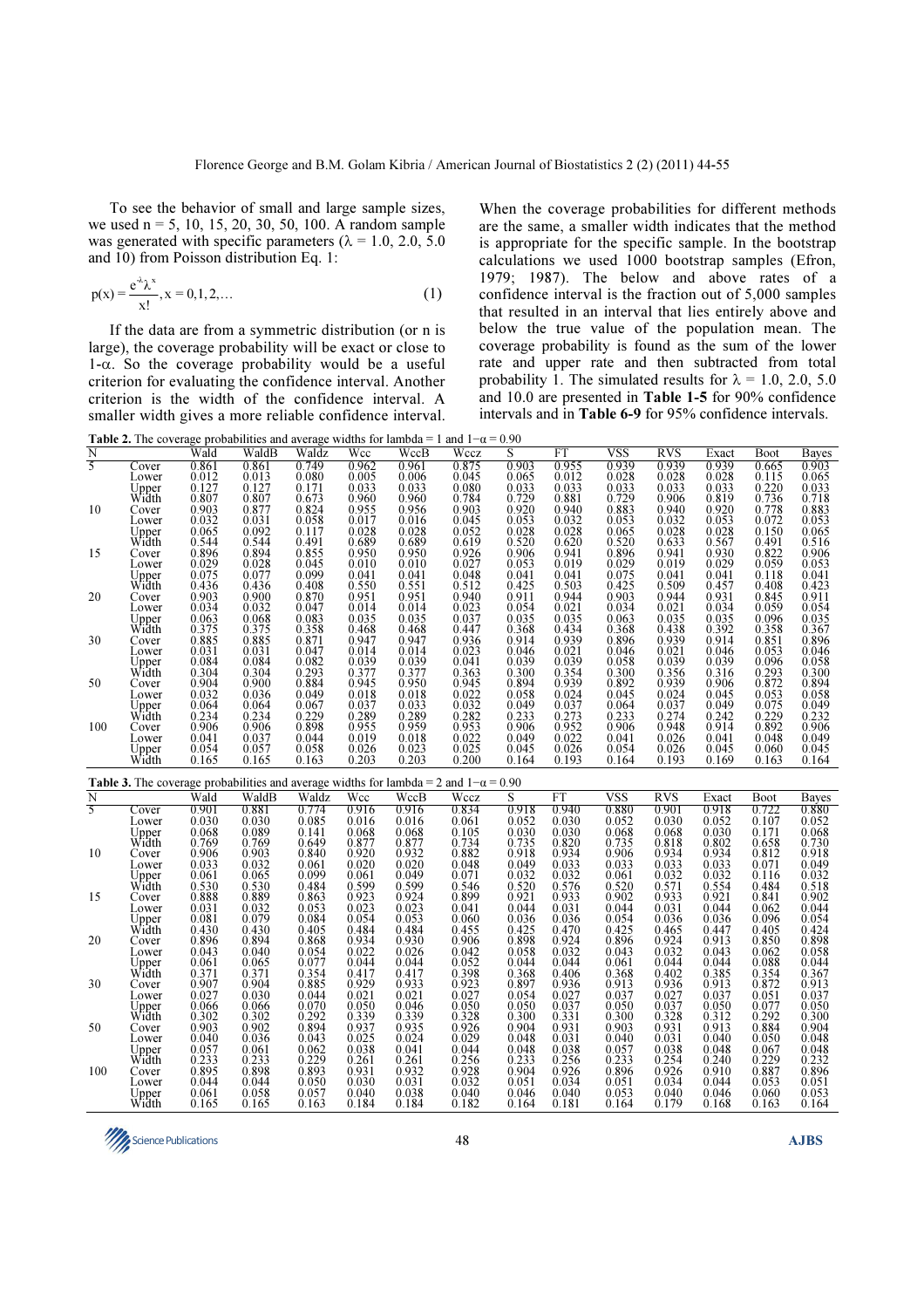Florence George and B.M. Golam Kibria / American Journal of Biostatistics 2 (2) (2011) 44-55

| N                        |                             | Wald  | WaldB                                                                                                              | Waldz | Wcc   | WccB  | Wccz  | S     | <b>FT</b> | <b>VSS</b> | <b>RVS</b> | Exact | <b>Boot</b> | Bayes        |
|--------------------------|-----------------------------|-------|--------------------------------------------------------------------------------------------------------------------|-------|-------|-------|-------|-------|-----------|------------|------------|-------|-------------|--------------|
| 5                        | Cover                       | 0.878 | 0.889                                                                                                              | 0.786 | 0.918 | 0.914 | 0.822 | 0.910 | 0.905     | 0.889      | 0.905      | 0.910 | 0.749       | 0.889        |
|                          | Lower                       | 0.035 | 0.035                                                                                                              | 0.091 | 0.023 | 0.026 | 0.075 | 0.052 | 0.035     | 0.052      | 0.035      | 0.052 | 0.106       | 0.052        |
|                          | Upper                       | 0.087 | 0.076                                                                                                              | 0.124 | 0.059 | 0.059 | 0.103 | 0.038 | 0.059     | 0.059      | 0.059      | 0.038 | 0.145       | 0.059        |
|                          | Width                       | 0.747 | 0.747                                                                                                              | 0.633 | 0.786 | 0.786 | 0.666 | 0.736 | 0.771     | 0.736      | 0.765      | 0.779 | 0.633       | 0.734        |
| 10                       | Cover                       | 0.898 | 0.894                                                                                                              | 0.845 | 0.898 | 0.904 | 0.865 | 0.891 | 0.903     | 0.888      | 0.903      | 0.903 | 0.829       | 0.891        |
|                          | Lower                       | 0.034 | 0.038                                                                                                              | 0.065 | 0.034 | 0.034 | 0.056 | 0.057 | 0.044     | 0.044      | 0.044      | 0.044 | 0.071       | 0.057        |
|                          | Upper                       | 0.067 | 0.068                                                                                                              | 0.090 | 0.067 | 0.062 | 0.079 | 0.052 | 0.052     | 0.067      | 0.052      | 0.052 | 0.100       | 0.052        |
|                          | Width                       | 0.524 | 0.524                                                                                                              | 0.484 | 0.550 | 0.550 | 0.508 | 0.520 | 0.545     | 0.520      | 0.540      | 0.542 | 0.484       | 0.519        |
| 15                       | Cover                       | 0.886 | 0.895                                                                                                              | 0.853 | 0.910 | 0.910 | 0.870 | 0.907 | 0.918     | 0.892      | 0.918      | 0.918 | 0.844       | 0.892        |
|                          | Lower                       | 0.037 | 0.036                                                                                                              | 0.059 | 0.030 | 0.030 | 0.051 | 0.047 | 0.037     | 0.047      | 0.037      | 0.037 | 0.064       | 0.047        |
|                          | Upper                       | 0.077 | 0.069                                                                                                              | 0.088 | 0.060 | 0.060 | 0.079 | 0.046 | 0.046     | 0.060      | 0.046      | 0.046 | 0.093       | 0.060        |
|                          | Width                       | 0.427 | 0.427                                                                                                              | 0.401 | 0.448 | 0.448 | 0.421 | 0.425 | 0.444     | 0.425      | 0.441      | 0.439 | 0.401       | 0.424        |
| 20                       | Cover                       | 0.898 | 0.893                                                                                                              | 0.865 | 0.905 | 0.910 | 0.882 | 0.899 | 0.909     | 0.898      | 0.909      | 0.909 | 0.852       | 0.899        |
|                          | Lower                       | 0.042 | 0.040                                                                                                              | 0.054 | 0.034 | 0.034 | 0.048 | 0.052 | 0.042     | 0.042      | 0.042      | 0.042 | 0.060       | 0.052        |
|                          | Upper                       | 0.060 | 0.067                                                                                                              | 0.082 | 0.060 | 0.056 | 0.070 | 0.049 | 0.049     | 0.060      | 0.049      | 0.049 | 0.089       | 0.049        |
|                          | Width                       | 0.369 | 0.369                                                                                                              | 0.352 | 0.387 | 0.387 | 0.369 | 0.368 | 0.385     | 0.368      | 0.382      | 0.379 | 0.352       | 0.368        |
| 30                       | Cover                       | 0.899 | 0.901                                                                                                              | 0.881 | 0.915 | 0.917 | 0.897 | 0.910 | 0.918     | 0.901      | 0.918      | 0.910 | 0.871       | 0.901        |
|                          | Lower                       | 0.041 | 0.042                                                                                                              | 0.056 | 0.035 | 0.036 | 0.049 | 0.049 | 0.041     | 0.049      | 0.041      | 0.049 | 0.061       | 0.049        |
|                          | Upper                       | 0.060 | 0.057                                                                                                              | 0.063 | 0.050 | 0.047 | 0.055 | 0.041 | 0.041     | 0.050      | 0.041      | 0.041 | 0.068       | 0.050        |
|                          | Width                       | 0.301 | 0.301                                                                                                              | 0.292 | 0.316 | 0.316 | 0.306 | 0.300 | 0.314     | 0.300      | 0.311      | 0.308 | 0.292       | 0.300        |
| 50                       | Cover                       | 0.902 | 0.901                                                                                                              | 0.892 | 0.914 | 0.917 | 0.907 | 0.909 | 0.915     | 0.902      | 0.915      | 0.909 | 0.886       | 0.902        |
|                          | Lower                       | 0.046 | 0.047                                                                                                              | 0.053 | 0.040 | 0.040 | 0.046 | 0.052 | 0.046     | 0.052      | 0.046      | 0.052 | 0.056       | 0.052        |
|                          | Upper                       | 0.052 | 0.052                                                                                                              | 0.055 | 0.046 | 0.043 | 0.046 | 0.039 | 0.039     | 0.046      | 0.039      | 0.039 | 0.058       | 0.046        |
|                          | Width                       | 0.233 | 0.233                                                                                                              | 0.229 | 0.244 | 0.244 | 0.240 | 0.233 | 0.243     | 0.233      | 0.241      | 0.237 | 0.229       | 0.233        |
| 100                      | Cover                       | 0.899 | 0.899                                                                                                              | 0.889 | 0.912 | 0.912 | 0.905 | 0.898 | 0.912     | 0.900      | 0.908      | 0.900 | 0.885       | 0.900        |
|                          | Lower                       | 0.047 | 0.048                                                                                                              | 0.053 | 0.043 | 0.042 | 0.047 | 0.053 | 0.043     | 0.051      | 0.047      | 0.051 | 0.054       | 0.051        |
|                          | Upper                       | 0.054 | 0.053                                                                                                              | 0.058 | 0.045 | 0.046 | 0.048 | 0.049 | 0.045     | 0.049      | 0.045      | 0.049 | 0.060       | 0.049        |
|                          | Width                       | 0.165 | 0.165                                                                                                              | 0.163 | 0.173 | 0.173 | 0.171 | 0.164 | 0.172     | 0.164      | 0.171      | 0.167 | 0.163       | 0.164        |
|                          |                             |       |                                                                                                                    |       |       |       |       |       |           |            |            |       |             |              |
|                          |                             |       | Table 5. The estimated coverage probabilities and average widths for lambda = 10 and confidence coefficient $0.90$ |       |       |       |       |       |           |            |            |       |             |              |
| N                        |                             | Wald  | WaldB                                                                                                              | Waldz | Wcc   | WccB  | Wccz  | S     | FT        | <b>VSS</b> | <b>RVS</b> | Exact | <b>Boot</b> | <b>Bayes</b> |
| $\overline{\phantom{a}}$ | $C_{\alpha \nu \alpha \nu}$ | 0.909 | 0.904                                                                                                              | 0.790 | 0.000 | 0.909 | 0.700 | 0.900 | 0.002     | 0.007      | 0.002      | 0.002 | 0.750       | 0.900        |

Table 4. The estimated coverage probabilities and average widths for lambda = 5 and confidence coefficient 0.90

|     |       |       | <b>Table 5.</b> The estimated coverage probabilities and average widths for lambda $= 10$ and confidence coefficient 0.90 |       |       |       |       |       |       |            |            |       |             |              |
|-----|-------|-------|---------------------------------------------------------------------------------------------------------------------------|-------|-------|-------|-------|-------|-------|------------|------------|-------|-------------|--------------|
| N   |       | Wald  | WaldB                                                                                                                     | Waldz | Wcc   | WccB  | Wccz  | S     | FT    | <b>VSS</b> | <b>RVS</b> | Exact | <b>Boot</b> | <b>Bayes</b> |
| 5   | Cover | 0.898 | 0.894                                                                                                                     | 0.780 | 0.898 | 0.898 | 0.799 | 0.890 | 0.902 | 0.887      | 0.902      | 0.902 | 0.759       | 0.890        |
|     | Lower | 0.037 | 0.041                                                                                                                     | 0.097 | 0.037 | 0.038 | 0.089 | 0.060 | 0.048 | 0.048      | 0.048      | 0.048 | 0.108       | 0.060        |
|     | Upper | 0.065 | 0.065                                                                                                                     | 0.123 | 0.065 | 0.064 | 0.112 | 0.050 | 0.050 | 0.065      | 0.050      | 0.050 | 0.133       | 0.050        |
|     | Width | 0.741 | 0.741                                                                                                                     | 0.627 | 0.760 | 0.760 | 0.643 | 0.736 | 0.754 | 0.736      | 0.750      | 0.766 | 0.627       | 0.735        |
| 10  | Cover | 0.902 | 0.900                                                                                                                     | 0.844 | 0.912 | 0.912 | 0.854 | 0.906 | 0.914 | 0.902      | 0.914      | 0.914 | 0.833       | 0.906        |
|     | Lower | 0.042 | 0.039                                                                                                                     | 0.066 | 0.032 | 0.034 | 0.062 | 0.049 | 0.042 | 0.042      | 0.042      | 0.042 | 0.070       | 0.049        |
|     | Upper | 0.056 | 0.061                                                                                                                     | 0.090 | 0.056 | 0.054 | 0.084 | 0.045 | 0.045 | 0.056      | 0.045      | 0.045 | 0.097       | 0.045        |
|     | Width | 0.522 | 0.522                                                                                                                     | 0.479 | 0.535 | 0.535 | 0.491 | 0.520 | 0.533 | 0.520      | 0.530      | 0.536 | 0.479       | 0.520        |
| 15  | Cover | 0.892 | 0.893                                                                                                                     | 0.860 | 0.907 | 0.902 | 0.870 | 0.903 | 0.900 | 0.893      | 0.900      | 0.903 | 0.851       | 0.893        |
|     | Lower | 0.041 | 0.041                                                                                                                     | 0.060 | 0.034 | 0.037 | 0.056 | 0.048 | 0.041 | 0.048      | 0.041      | 0.048 | 0.064       | 0.048        |
|     | Upper | 0.067 | 0.066                                                                                                                     | 0.080 | 0.058 | 0.060 | 0.074 | 0.049 | 0.058 | 0.058      | 0.058      | 0.049 | 0.085       | 0.058        |
|     | Width | 0.426 | 0.426                                                                                                                     | 0.402 | 0.436 | 0.436 | 0.412 | 0.425 | 0.435 | 0.425      | 0.433      | 0.435 | 0.402       | 0.425        |
| 20  | Cover | 0.900 | 0.904                                                                                                                     | 0.874 | 0.914 | 0.911 | 0.883 | 0.909 | 0.916 | 0.901      | 0.916      | 0.916 | 0.867       | 0.901        |
|     | Lower | 0.041 | 0.041                                                                                                                     | 0.058 | 0.035 | 0.038 | 0.054 | 0.049 | 0.041 | 0.049      | 0.041      | 0.041 | 0.062       | 0.049        |
|     | Upper | 0.058 | 0.055                                                                                                                     | 0.068 | 0.051 | 0.051 | 0.063 | 0.042 | 0.042 | 0.051      | 0.042      | 0.042 | 0.072       | 0.051        |
|     | Width | 0.368 | 0.368                                                                                                                     | 0.353 | 0.378 | 0.378 | 0.362 | 0.368 | 0.377 | 0.368      | 0.375      | 0.376 | 0.353       | 0.368        |
| 30  | Cover | 0.895 | 0.895                                                                                                                     | 0.876 | 0.900 | 0.903 | 0.885 | 0.894 | 0.902 | 0.895      | 0.902      | 0.902 | 0.871       | 0.894        |
|     | Lower | 0.051 | 0.049                                                                                                                     | 0.060 | 0.046 | 0.046 | 0.056 | 0.059 | 0.051 | 0.051      | 0.051      | 0.051 | 0.063       | 0.059        |
|     | Upper | 0.054 | 0.056                                                                                                                     | 0.064 | 0.054 | 0.051 | 0.059 | 0.047 | 0.047 | 0.054      | 0.047      | 0.047 | 0.066       | 0.047        |
|     | Width | 0.301 | 0.301                                                                                                                     | 0.292 | 0.308 | 0.308 | 0.299 | 0.300 | 0.307 | 0.300      | 0.306      | 0.306 | 0.292       | 0.300        |
| 50  | Cover | 0.900 | 0.898                                                                                                                     | 0.888 | 0.910 | 0.907 | 0.895 | 0.896 | 0.906 | 0.901      | 0.906      | 0.901 | 0.884       | 0.901        |
|     | Lower | 0.045 | 0.047                                                                                                                     | 0.053 | 0.041 | 0.043 | 0.049 | 0.055 | 0.045 | 0.050      | 0.045      | 0.050 | 0.054       | 0.050        |
|     | Upper | 0.054 | 0.055                                                                                                                     | 0.059 | 0.049 | 0.050 | 0.055 | 0.049 | 0.049 | 0.049      | 0.049      | 0.049 | 0.062       | 0.049        |
|     | Width | 0.233 | 0.233                                                                                                                     | 0.228 | 0.239 | 0.239 | 0.234 | 0.233 | 0.238 | 0.233      | 0.237      | 0.236 | 0.228       | 0.233        |
| 100 | Cover | 0.897 | 0.898                                                                                                                     | 0.892 | 0.904 | 0.906 | 0.900 | 0.900 | 0.903 | 0.897      | 0.903      | 0.900 | 0.891       | 0.897        |
|     | Lower | 0.050 | 0.049                                                                                                                     | 0.055 | 0.046 | 0.046 | 0.051 | 0.052 | 0.050 | 0.052      | 0.050      | 0.052 | 0.056       | 0.052        |
|     | Upper | 0.053 | 0.052                                                                                                                     | 0.053 | 0.050 | 0.048 | 0.049 | 0.047 | 0.047 | 0.050      | 0.047      | 0.047 | 0.053       | 0.050        |
|     | Width | 0.165 | 0.165                                                                                                                     | 0.163 | 0.169 | 0.169 | 0.167 | 0.164 | 0.168 | 0.164      | 0.168      | 0.166 | 0.163       | 0.164        |
|     |       |       |                                                                                                                           |       |       |       |       |       |       |            |            |       |             |              |

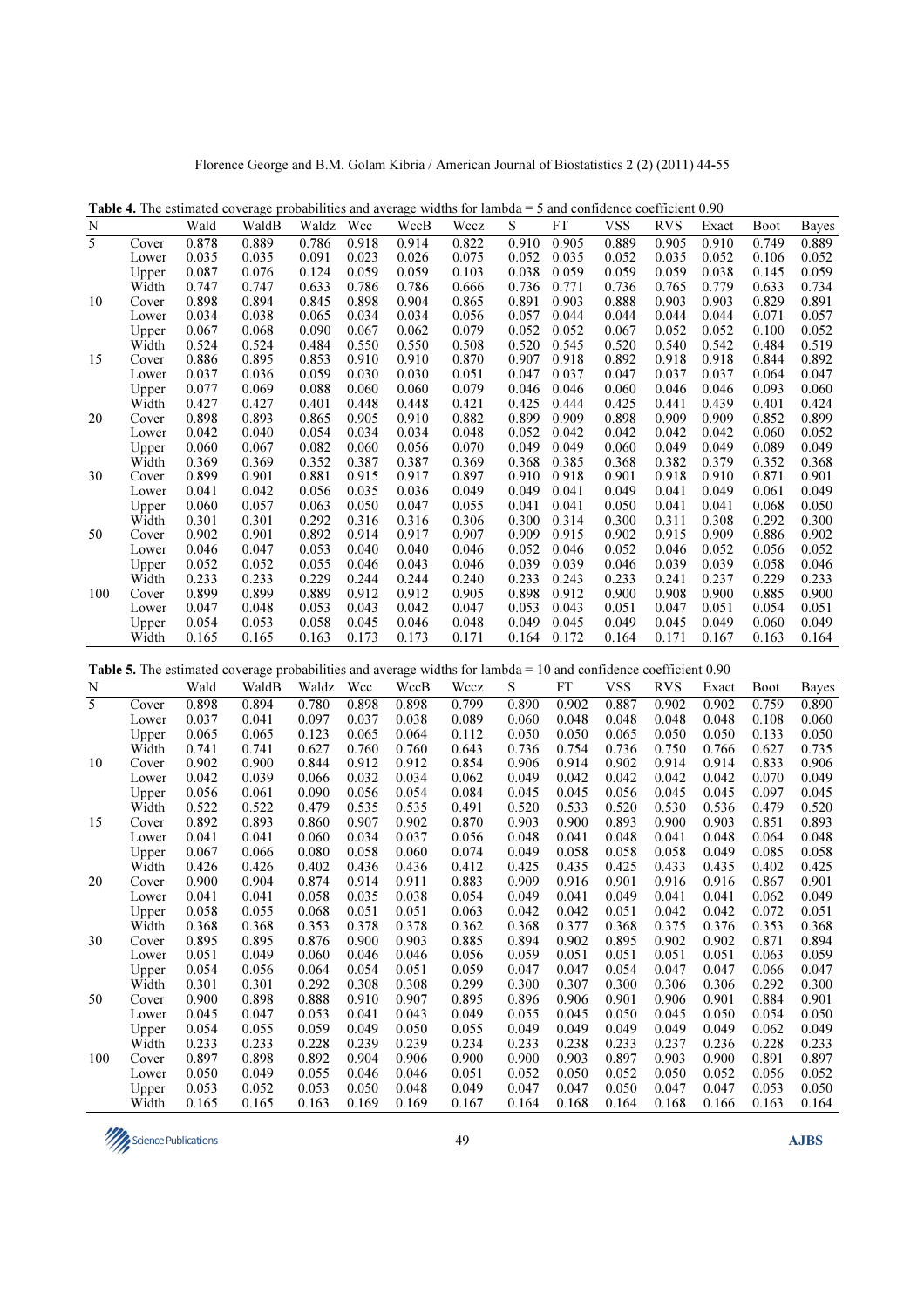|                | <b>Table 6.</b> The estimated coverage probabilities and average widths for lambda $= 1$ and confidence coefficient 0.95 |                |                                                                                                                          |                |                |                |                |                |                |                |                |                |                |                |
|----------------|--------------------------------------------------------------------------------------------------------------------------|----------------|--------------------------------------------------------------------------------------------------------------------------|----------------|----------------|----------------|----------------|----------------|----------------|----------------|----------------|----------------|----------------|----------------|
| $\mathbf N$    |                                                                                                                          | Wald           | WaldB                                                                                                                    | Waldz          | Wcc            | WccB           | Wccz           | S              | <b>FT</b>      | <b>VSS</b>     | <b>RVS</b>     | Exact          | <b>Boot</b>    | <b>Bayes</b>   |
| $\overline{5}$ | Cover                                                                                                                    | 0.868          | 0.868                                                                                                                    | 0.761          | 0.966          | 0.966          | 0.880          | 0.972          | 0.995          | 0.955          | 0.995          | 0.988          | 0.681          | 0.939          |
|                | Lower                                                                                                                    | 0.005          | 0.005                                                                                                                    | 0.070          | 0.002          | 0.002          | 0.041          | 0.028          | 0.005          | 0.012          | 0.005          | 0.012          | 0.101          | 0.028          |
|                | Upper                                                                                                                    | 0.127          | 0.127                                                                                                                    | 0.168          | 0.033          | 0.033          | 0.079          | 0.000          | 0.000          | 0.033          | 0.000          | 0.000          | 0.218          | 0.033          |
|                | Width                                                                                                                    | 1.003          | 1.003                                                                                                                    | 0.757          | 1.166          | 1.166          | 0.907          | 0.869          | 1.051          | 0.869          | 1.059          | 0.952          | 0.813          | 0.852          |
|                | Cover                                                                                                                    | 0.925          | 0.925                                                                                                                    | 0.881          | 0.968          | 0.969          | 0.945          | 0.960          | 0.981          | 0.955          | 0.981          | 0.974          | 0.845          | 0.940          |
| 10             |                                                                                                                          |                |                                                                                                                          |                |                |                |                |                |                |                |                |                |                |                |
|                | Lower                                                                                                                    | 0.010          | 0.010                                                                                                                    | 0.035          | 0.004          | 0.004          | 0.022          | 0.032          | 0.010          | 0.017          | 0.010          | 0.017          | 0.048          | 0.032          |
|                | Upper                                                                                                                    | 0.065          | 0.065                                                                                                                    | 0.085          | 0.028          | 0.027          | 0.034          | 0.009          | 0.009          | 0.028          | 0.009          | 0.009          | 0.107          | 0.028          |
|                | Width                                                                                                                    | 0.664          | 0.664                                                                                                                    | 0.589          | 0.845          | 0.846          | 0.736          | 0.620          | 0.741          | 0.620          | 0.758          | 0.665          | 0.593          | 0.614          |
| 15             | Cover                                                                                                                    | 0.916          | 0.921                                                                                                                    | 0.907          | 0.978          | 0.978          | 0.961          | 0.952          | 0.972          | 0.941          | 0.972          | 0.963          | 0.886          | 0.963          |
|                | Lower                                                                                                                    | 0.010          | 0.009                                                                                                                    | 0.024          | 0.003          | 0.003          | 0.013          | 0.029          | 0.010          | 0.019          | 0.010          | 0.019          | 0.031          | 0.019          |
|                | Upper                                                                                                                    | 0.075          | 0.069                                                                                                                    | 0.069          | 0.019          | 0.019          | 0.026          | 0.019          | 0.019          | 0.041          | 0.019          | 0.019          | 0.082          | 0.019          |
|                | Width                                                                                                                    | 0.527          | 0.527                                                                                                                    | 0.485          | 0.671          | 0.671          | 0.611          | 0.506          | 0.601          | 0.506          | 0.610          | 0.537          | 0.485          | 0.503          |
| 20             | Cover                                                                                                                    | 0.951          | 0.942                                                                                                                    | 0.924          | 0.974          | 0.978          | 0.970          | 0.945          | 0.981          | 0.944          | 0.981          | 0.958          | 0.909          | 0.958          |
|                | Lower                                                                                                                    | 0.014          | 0.013                                                                                                                    | 0.022          | 0.005          | 0.005          | 0.010          | 0.034          | 0.009          | 0.021          | 0.009          | 0.021          | 0.028          | 0.021          |
|                | Upper                                                                                                                    | 0.035          | 0.045                                                                                                                    | 0.054          | 0.021          | 0.017          | 0.019          | 0.021          | 0.011          | 0.035          | 0.011          | 0.021          | 0.062          | 0.021          |
|                | Width                                                                                                                    | 0.451          | 0.451                                                                                                                    | 0.427          | 0.566          | 0.566          | 0.534          | 0.438          | 0.518          | 0.438          | 0.523          | 0.462          | 0.427          | 0.436          |
| 30             | Cover                                                                                                                    | 0.928          | 0.935                                                                                                                    | 0.924          | 0.983          | 0.982          | 0.970          | 0.945          | 0.977          | 0.939          | 0.977          | 0.955          | 0.912          | 0.955          |
|                | Lower                                                                                                                    | 0.014          | 0.013                                                                                                                    | 0.022          | 0.004          | 0.004          | 0.010          | 0.031          | 0.009          | 0.021          | 0.009          | 0.021          | 0.026          | 0.021          |
|                | Upper                                                                                                                    | 0.058          | 0.052                                                                                                                    | 0.054          | 0.014          | 0.014          | 0.020          | 0.024          | 0.014          | 0.039          | 0.014          | 0.024          | 0.061          | 0.024          |
|                | Width                                                                                                                    | 0.364          | 0.364                                                                                                                    | 0.348          | 0.454          | 0.454          | 0.433          | 0.358          | 0.422          | 0.358          | 0.425          | 0.374          | 0.348          | 0.357          |
|                |                                                                                                                          | 0.945          | 0.943                                                                                                                    | 0.933          | 0.983          | 0.980          | 0.976          | 0.942          | 0.977          | 0.939          | 0.977          | 0.950          | 0.926          | 0.950          |
| 50             | Cover                                                                                                                    |                |                                                                                                                          |                |                |                |                |                |                |                |                |                |                |                |
|                | Lower                                                                                                                    | 0.018          | 0.017                                                                                                                    | 0.023          | 0.003          | 0.005          | 0.009          | 0.032          | 0.009          | 0.024          | 0.009          | 0.024          | 0.026          | 0.024          |
|                | Upper                                                                                                                    | 0.037          | 0.040                                                                                                                    | 0.044          | 0.013          | 0.015          | 0.015          | 0.026          | 0.013          | 0.037          | 0.013          | 0.026          | 0.048          | 0.026          |
|                | Width                                                                                                                    | 0.280          | 0.280                                                                                                                    | 0.273          | 0.346          | 0.346          | 0.337          | 0.277          | 0.326          | 0.277          | 0.327          | 0.287          | 0.273          | 0.277          |
| 100            | Cover                                                                                                                    | 0.947          | 0.949                                                                                                                    | 0.947          | 0.986          | 0.985          | 0.981          | 0.954          | 0.977          | 0.952          | 0.980          | 0.958          | 0.943          | 0.958          |
|                | Lower                                                                                                                    | 0.019          | 0.018                                                                                                                    | 0.021          | 0.006          | 0.007          | 0.009          | 0.026          | 0.012          | 0.022          | 0.012          | 0.022          | 0.023          | 0.022          |
|                | Upper                                                                                                                    | 0.034          | 0.033                                                                                                                    | 0.032          | 0.008          | 0.009          | 0.009          | 0.020          | 0.011          | 0.026          | 0.008          | 0.020          | 0.034          | 0.020          |
|                | Width                                                                                                                    | 0.197          | 0.197                                                                                                                    | 0.194          | 0.242          | 0.242          | 0.238          | 0.196          | 0.230          | 0.196          | 0.231          | 0.201          | 0.194          | 0.196          |
|                |                                                                                                                          |                |                                                                                                                          |                |                |                |                |                |                |                |                |                |                |                |
|                |                                                                                                                          |                |                                                                                                                          |                |                |                |                |                |                |                |                |                |                |                |
|                |                                                                                                                          |                | <b>Table 7.</b> The estimated coverage probabilities and average widths for lambda = 2 and confidence coefficient $0.95$ |                |                |                |                |                |                |                |                |                |                |                |
| N              |                                                                                                                          | Wald           | WaldB                                                                                                                    | Waldz          | Wcc            | WccB           | Wccz           | S              | <b>FT</b>      | <b>VSS</b>     | <b>RVS</b>     | Exact          | <b>Boot</b>    | <b>Bayes</b>   |
| 5              | Cover                                                                                                                    | 0.923          |                                                                                                                          | 0.806          | 0.964          | 0.964          |                | 0.958          |                | 0.954          | 0.954          | 0.973          | 0.767          | 0.940          |
|                |                                                                                                                          |                | 0.923                                                                                                                    |                |                |                | 0.850          |                | 0.954          |                |                |                |                |                |
|                | Lower                                                                                                                    | 0.008          | 0.008                                                                                                                    | 0.069          | 0.005          | 0.006          | 0.051          | 0.030          | 0.016          | 0.016          | 0.016          | 0.016          | 0.085          | 0.030          |
|                | Upper                                                                                                                    | 0.068          | 0.068                                                                                                                    | 0.125          | 0.030          | 0.030          | 0.099          | 0.011          | 0.030          | 0.030          | 0.030          | 0.011          | 0.148          | 0.030          |
|                | Width                                                                                                                    | 0.938          | 0.938                                                                                                                    | 0.752          | 1.072          | 1.072          | 0.845          | 0.876          | 0.980          | 0.876          | 0.977          | 0.940          | 0.760          | 0.868          |
| 10             | Cover                                                                                                                    | 0.955          | 0.950                                                                                                                    | 0.902          | 0.978          | 0.976          | 0.932          | 0.951          | 0.972          | 0.948          | 0.972          | 0.965          | 0.880          | 0.965          |
|                | Lower                                                                                                                    | 0.013          | 0.011                                                                                                                    | 0.033          | 0.006          | 0.005          | 0.025          | 0.033          | 0.013          | 0.020          | 0.013          | 0.020          | 0.042          | 0.020          |
|                | Upper                                                                                                                    | 0.032          | 0.039                                                                                                                    | 0.064          | 0.016          | 0.019          | 0.043          | 0.016          | 0.016          | 0.032          | 0.016          | 0.016          | 0.079          | 0.016          |
|                | Width                                                                                                                    | 0.637          | 0.637                                                                                                                    | 0.575          | 0.722          | 0.722          | 0.650          | 0.620          | 0.687          | 0.620          | 0.682          | 0.653          | 0.575          | 0.617          |
| 15             | Cover                                                                                                                    | 0.931          | 0.938                                                                                                                    | 0.915          | 0.972          | 0.970          | 0.942          | 0.946          | 0.962          | 0.941          | 0.962          | 0.955          | 0.899          | 0.955          |
|                | Lower                                                                                                                    | 0.015          | 0.015                                                                                                                    | 0.029          | 0.006          | 0.007          | 0.023          | 0.031          | 0.015          | 0.023          | 0.015          | 0.023          | 0.036          | 0.023          |
|                | Upper                                                                                                                    | 0.054          | 0.047                                                                                                                    | 0.056          | 0.022          | 0.023          | 0.036          | 0.022          | 0.022          | 0.036          | 0.022          | 0.022          | 0.065          | 0.022          |
|                | Width                                                                                                                    | 0.515          | 0.515                                                                                                                    | 0.481          | 0.581          | 0.581          | 0.542          | 0.506          | 0.560          | 0.506          | 0.555          | 0.528          | 0.481          | 0.505          |
| 20             | Cover                                                                                                                    | 0.942          | 0.942                                                                                                                    | 0.922          | 0.969          | 0.970          | 0.949          | 0.948          | 0.965          | 0.950          | 0.965          | 0.958          | 0.914          | 0.939          |
|                | Lower                                                                                                                    | 0.015          | 0.015                                                                                                                    | 0.029          | 0.011          | 0.009          | 0.020          | 0.032          | 0.015          | 0.022          | 0.015          | 0.022          | 0.034          | 0.032          |
|                | Upper                                                                                                                    | 0.044          | 0.043                                                                                                                    | 0.048          | 0.020          | 0.021          | 0.031          | 0.020          | 0.020          | 0.028          | 0.020          | 0.020          | 0.052          | 0.028          |
|                | Width                                                                                                                    | 0.444          | 0.444                                                                                                                    | 0.421          | 0.499          | 0.499          | 0.473          | 0.438          | 0.484          | 0.438          | 0.480          | 0.455          | 0.421          | 0.437          |
| 30             | Cover                                                                                                                    | 0.949          | 0.948                                                                                                                    | 0.937          | 0.976          | 0.974          | 0.962          | 0.962          | 0.969          | 0.957          | 0.969          | 0.966          | 0.929          | 0.954          |
|                | Lower                                                                                                                    | 0.014          | 0.014                                                                                                                    | 0.021          | 0.007          | 0.008          | 0.014          | 0.021          | 0.014          | 0.017          | 0.014          | 0.017          | 0.022          | 0.021          |
|                | Upper                                                                                                                    | 0.037          | 0.038                                                                                                                    | 0.043          | 0.017          | 0.018          | 0.024          | 0.017          | 0.017          | 0.025          | 0.017          | 0.017          | 0.048          | 0.025          |
|                | Width                                                                                                                    | 0.361          | 0.361                                                                                                                    | 0.348          | 0.405          | 0.405          | 0.390          | 0.358          | 0.395          | 0.358          | 0.391          | 0.369          | 0.348          | 0.357          |
|                |                                                                                                                          |                |                                                                                                                          |                |                |                |                |                |                |                |                |                |                |                |
| 50             | Cover                                                                                                                    | 0.945          | 0.947                                                                                                                    | 0.943          | 0.972          | 0.971          | 0.965          | 0.953          | 0.969          | 0.951          | 0.969          | 0.958          | 0.938          | 0.958          |
|                | Lower                                                                                                                    | 0.017          | 0.017                                                                                                                    | 0.021          | 0.011          | 0.010          | 0.013          | 0.025          | 0.014          | 0.021          | 0.014          | 0.021          | 0.023          | 0.021          |
|                | Upper                                                                                                                    | 0.038          | 0.036                                                                                                                    | 0.036          | 0.017          | 0.019          | 0.022          | 0.021          | 0.017          | 0.028          | 0.017          | 0.021          | 0.039          | 0.021          |
|                | Width                                                                                                                    | 0.279          | 0.279                                                                                                                    | 0.272          | 0.312          | 0.312          | 0.305          | 0.277          | 0.306          | 0.277          | 0.303          | 0.284          | 0.272          | 0.277          |
| 100            | Cover                                                                                                                    | 0.945          | 0.948                                                                                                                    | 0.945          | 0.972          | 0.972          | 0.967          | 0.948          | 0.970          | 0.947          | 0.970          | 0.951          | 0.941          | 0.951          |
|                | Lower                                                                                                                    | 0.021          | 0.021                                                                                                                    | 0.025          | 0.013          | 0.012          | 0.015          | 0.030          | 0.015          | 0.026          | 0.015          | 0.026          | 0.026          | 0.026          |
|                | Upper<br>Width                                                                                                           | 0.033<br>0.196 | 0.030<br>0.196                                                                                                           | 0.030<br>0.193 | 0.015<br>0.220 | 0.016<br>0.220 | 0.017<br>0.216 | 0.022<br>0.196 | 0.015<br>0.216 | 0.027<br>0.196 | 0.015<br>0.214 | 0.022<br>0.199 | 0.033<br>0.193 | 0.022<br>0.196 |

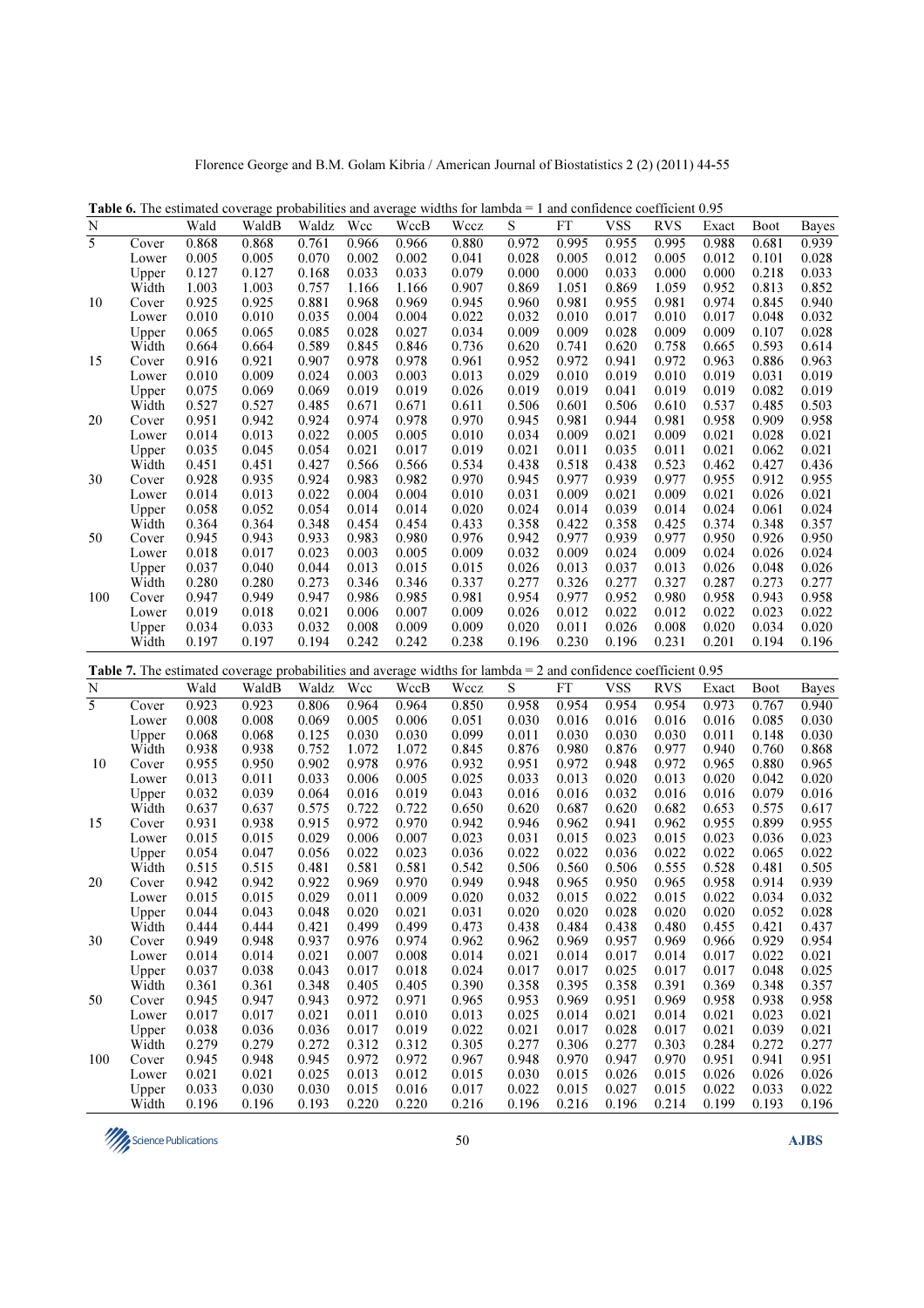Florence George and B.M. Golam Kibria / American Journal of Biostatistics 2 (2) (2011) 44-55

| N<br>Wald<br>WaldB<br>Waldz<br>Wcc<br>WccB<br>Wccz<br>S<br>FT<br>RVS<br>Exact<br><b>Boot</b><br><b>Bayes</b><br>5<br>0.947<br>0.944<br>0.832<br>0.953<br>0.953<br>0.858<br>0.944<br>0.965<br>0.939<br>0.965<br>0.956<br>0.812<br>0.956<br>Cover<br>0.014<br>0.012<br>0.070<br>0.009<br>0.009<br>0.059<br>0.023<br>0.023<br>0.079<br>0.023<br>0.035<br>0.014<br>0.014<br>Lower<br>0.021<br>0.038<br>0.044<br>0.098<br>0.038<br>0.038<br>0.083<br>0.021<br>0.021<br>0.038<br>0.021<br>0.021<br>0.109<br>Upper<br>Width<br>0.895<br>0.895<br>0.736<br>0.943<br>0.943<br>0.775<br>0.877<br>0.919<br>0.877<br>0.912<br>0.918<br>0.736<br>0.874<br>0.946<br>0.941<br>0.898<br>0.951<br>0.953<br>0.911<br>0.942<br>0.958<br>0.938<br>0.958<br>0.950<br>0.887<br>0.950<br>10<br>Cover<br>0.019<br>0.017<br>0.042<br>0.037<br>0.034<br>0.019<br>0.027<br>0.019<br>0.027<br>0.027<br>0.014<br>0.014<br>0.046<br>Lower<br>0.060<br>0.035<br>0.034<br>0.052<br>0.023<br>0.023<br>0.035<br>0.023<br>0.023<br>0.023<br>0.035<br>0.042<br>0.067<br>Upper<br>0.626<br>0.626<br>0.574<br>0.658<br>0.658<br>0.603<br>0.620<br>0.649<br>0.620<br>0.644<br>0.641<br>0.574<br>0.619<br>Width<br>0.902<br>0.951<br>0.946<br>0.910<br>0.951<br>0.956<br>0.924<br>0.942<br>0.955<br>0.949<br>0.955<br>0.949<br>0.949<br>15<br>Cover<br>0.014<br>0.032<br>0.014<br>0.012<br>0.027<br>0.030<br>0.017<br>0.024<br>0.017<br>0.024<br>0.034<br>0.024<br>Lower<br>0.016<br>0.036<br>0.058<br>0.036<br>0.032<br>0.049<br>0.028<br>0.028<br>0.028<br>0.028<br>0.028<br>0.064<br>0.028<br>0.038<br>Upper<br>0.509<br>0.535<br>0.535<br>0.506<br>0.530<br>0.525<br>0.506<br>Width<br>0.509<br>0.476<br>0.500<br>0.506<br>0.520<br>0.476<br>0.942<br>0.944<br>0.921<br>0.955<br>0.956<br>0.933<br>0.948<br>0.958<br>0.945<br>0.958<br>0.953<br>0.915<br>0.953<br>20<br>Cover<br>0.018<br>0.031<br>0.013<br>0.013<br>0.027<br>0.027<br>0.018<br>0.023<br>0.018<br>0.023<br>0.033<br>0.023<br>0.017<br>Lower<br>0.039<br>0.047<br>0.032<br>0.031<br>0.040<br>0.025<br>0.025<br>0.032<br>0.025<br>0.025<br>0.051<br>0.025<br>Upper<br>0.040<br>Width<br>0.440<br>0.440<br>0.418<br>0.462<br>0.462<br>0.439<br>0.438<br>0.459<br>0.438<br>0.455<br>0.449<br>0.418<br>0.438<br>0.953<br>0.934<br>0.963<br>0.959<br>0.943<br>0.958<br>0.966<br>0.951<br>0.954<br>0.958<br>0.929<br>0.951<br>30<br>0.948<br>Cover<br>0.021<br>0.030<br>0.014<br>0.016<br>0.026<br>0.026<br>0.018<br>0.026<br>0.023<br>0.026<br>0.032<br>0.026<br>Lower<br>0.018<br>0.029<br>0.036<br>0.023<br>0.025<br>0.032<br>0.016<br>0.023<br>0.023<br>0.039<br>0.023<br>0.031<br>0.016<br>0.016<br>Upper<br>Width<br>0.359<br>0.359<br>0.347<br>0.377<br>0.377<br>0.364<br>0.358<br>0.374<br>0.358<br>0.371<br>0.365<br>0.347<br>0.358<br>0.952<br>0.952<br>0.943<br>0.963<br>0.963<br>0.954<br>0.947<br>0.962<br>0.951<br>0.962<br>0.953<br>0.942<br>0.951<br>50<br>Cover<br>0.022<br>0.020<br>0.027<br>0.015<br>0.015<br>0.022<br>0.031<br>0.019<br>0.027<br>0.019<br>0.027<br>0.028<br>0.027<br>Lower<br>0.026<br>0.028<br>0.030<br>0.022<br>0.022<br>0.024<br>0.022<br>0.019<br>0.022<br>0.019<br>0.019<br>0.030<br>0.022<br>Upper<br>0.278<br>0.272<br>0.291<br>0.291<br>0.285<br>0.277<br>0.290<br>0.277<br>0.287<br>0.282<br>0.272<br>0.277<br>Width<br>0.278<br>0.946<br>0.946<br>0.941<br>0.958<br>0.957<br>0.953<br>0.946<br>0.956<br>0.947<br>0.956<br>0.949<br>0.940<br>0.949<br>100<br>Cover<br>0.025<br>0.025<br>0.027<br>0.022<br>0.021<br>0.023<br>0.031<br>0.024<br>0.028<br>0.024<br>0.028<br>0.028<br>0.028<br>Lower<br>0.024<br>0.029<br>0.028<br>0.032<br>0.021<br>0.022<br>0.023<br>0.021<br>0.025<br>0.021<br>0.023<br>0.032<br>0.023<br>Upper<br>Width<br>0.196<br>0.196<br>0.193<br>0.206<br>0.206<br>0.203<br>0.196<br>0.205<br>0.196<br>0.203<br>0.198<br>0.193<br>0.196<br>Table 9. The estimated coverage probabilities and average widths for lambda = 10 and confidence coefficient $0.95$<br><b>FT</b><br><b>VSS</b><br>N<br>Wald<br>WaldB<br>Waldz<br>Wcc<br>WccB<br>S<br><b>RVS</b><br>Wccz<br><b>Boot</b><br>Exact<br><b>Bayes</b><br>$\overline{5}$<br>0.945<br>0.834<br>0.950<br>0.935<br>0.954<br>0.936<br>0.954<br>0.941<br>0.948<br>0.849<br>0.945<br>0.819<br>0.945<br>Cover<br>0.027<br>0.018<br>0.017<br>0.072<br>0.013<br>0.014<br>0.064<br>0.037<br>0.018<br>0.027<br>0.018<br>0.027<br>0.079<br>Lower<br>0.037<br>0.042<br>0.094<br>0.037<br>0.038<br>0.087<br>0.028<br>0.028<br>0.037<br>0.028<br>0.028<br>0.102<br>0.028<br>Upper<br>0.885<br>0.885<br>0.729<br>0.908<br>0.908<br>0.747<br>0.877<br>0.898<br>0.877<br>0.893<br>0.907<br>0.729<br>0.875<br>Width<br>0.897<br>0.955<br>0.908<br>0.953<br>0.952<br>0.957<br>0.957<br>0.889<br>0.957<br>10<br>0.946<br>0.948<br>0.958<br>0.960<br>Cover<br>0.017<br>0.017<br>0.043<br>0.014<br>0.015<br>0.039<br>0.025<br>0.017<br>0.020<br>0.020<br>0.020<br>0.020<br>0.047<br>Lower<br>0.037<br>0.035<br>0.060<br>0.028<br>0.029<br>0.053<br>0.023<br>0.023<br>0.028<br>0.023<br>0.023<br>0.064<br>0.023<br>Upper<br>Width<br>0.623<br>0.623<br>0.639<br>0.639<br>0.582<br>0.620<br>0.635<br>0.620<br>0.632<br>0.635<br>0.567<br>0.619<br>0.567<br>0.953<br>0.950<br>0.916<br>0.953<br>0.954<br>0.924<br>0.956<br>0.955<br>0.951<br>0.955<br>0.956<br>0.951<br>15<br>0.911<br>Cover<br>0.018<br>0.036<br>0.016<br>0.031<br>0.024<br>0.020<br>0.024<br>0.020<br>0.024<br>0.038<br>0.024<br>0.016<br>0.016<br>Lower<br>0.025<br>0.031<br>0.033<br>0.049<br>0.031<br>0.030<br>0.044<br>0.020<br>0.025<br>0.025<br>0.025<br>0.020<br>0.051<br>Upper<br>0.508<br>0.508<br>0.478<br>0.520<br>0.520<br>0.490<br>0.506<br>0.518<br>0.506<br>0.516<br>0.516<br>0.478<br>0.506<br>Width<br>0.951<br>0.953<br>0.930<br>0.959<br>0.959<br>0.938<br>0.954<br>0.960<br>0.952<br>0.960<br>0.957<br>0.926<br>0.957<br>20<br>Cover<br>0.019<br>0.019<br>0.030<br>0.016<br>0.027<br>0.025<br>0.019<br>0.022<br>0.019<br>0.022<br>0.032<br>0.022<br>0.016<br>Lower<br>0.030<br>0.029<br>0.035<br>0.025<br>0.025<br>0.025<br>0.021<br>0.021<br>0.042<br>Upper<br>0.039<br>0.021<br>0.021<br>0.021<br>Width<br>0.439<br>0.439<br>0.419<br>0.450<br>0.450<br>0.430<br>0.438<br>0.449<br>0.438<br>0.446<br>0.446<br>0.419<br>0.438<br>0.944<br>0.930<br>0.949<br>0.936<br>0.943<br>0.929<br>0.945<br>30<br>Cover<br>0.945<br>0.948<br>0.947<br>0.943<br>0.947<br>0.945<br>0.024<br>0.029<br>0.029<br>Lower<br>0.027<br>0.027<br>0.034<br>0.024<br>0.031<br>0.031<br>0.027<br>0.027<br>0.029<br>0.035<br>0.028<br>0.029<br>0.036<br>0.028<br>0.027<br>0.033<br>0.026<br>0.026<br>0.028<br>0.026<br>0.026<br>0.036<br>0.026<br>Upper<br>Width<br>0.358<br>0.358<br>0.347<br>0.367<br>0.367<br>0.356<br>0.358<br>0.366<br>0.358<br>0.365<br>0.347<br>0.358<br>0.363<br>0.937<br>0.954<br>0.943<br>0.945<br>0.953<br>0.948<br>0.950<br>0.937<br>0.950<br>50<br>Cover<br>0.947<br>0.947<br>0.952<br>0.953<br>0.022<br>0.022<br>0.029<br>0.021<br>0.026<br>0.030<br>0.025<br>0.022<br>0.025<br>0.028<br>0.025<br>Lower<br>0.021<br>0.022<br>Upper<br>0.031<br>0.031<br>0.034<br>0.025<br>0.027<br>0.031<br>0.025<br>0.025<br>0.027<br>0.025<br>0.025<br>0.035<br>0.025<br>0.277<br>0.277<br>0.271<br>0.284<br>0.284<br>0.278<br>0.277<br>0.284<br>0.277<br>0.282<br>0.280<br>0.271<br>0.277<br>Width<br>0.950<br>0.951<br>0.943<br>0.956<br>0.956<br>0.948<br>0.946<br>0.955<br>0.949<br>0.955<br>0.949<br>0.943<br>0.949<br>100<br>Cover<br>0.025<br>0.024<br>0.021<br>0.025<br>0.029<br>0.023<br>0.029<br>0.028<br>0.029<br>Lower<br>0.028<br>0.021<br>0.031<br>0.023<br>0.025<br>0.026<br>0.029<br>0.023<br>0.023<br>0.027<br>0.023<br>0.022<br>0.023<br>0.022<br>0.022<br>0.029<br>0.023<br>Upper<br>Width<br>0.196<br>0.194<br>0.201<br>0.201<br>0.198<br>0.201<br>0.198<br>0.196<br>0.196<br>0.196<br>0.196<br>0.200<br>0.194 | <b>Table 8.</b> The estimated coverage probabilities and average widths for lambda $=$ 5 and confidence coefficient 0.95 |  |  |  |  |            |  |  |
|---------------------------------------------------------------------------------------------------------------------------------------------------------------------------------------------------------------------------------------------------------------------------------------------------------------------------------------------------------------------------------------------------------------------------------------------------------------------------------------------------------------------------------------------------------------------------------------------------------------------------------------------------------------------------------------------------------------------------------------------------------------------------------------------------------------------------------------------------------------------------------------------------------------------------------------------------------------------------------------------------------------------------------------------------------------------------------------------------------------------------------------------------------------------------------------------------------------------------------------------------------------------------------------------------------------------------------------------------------------------------------------------------------------------------------------------------------------------------------------------------------------------------------------------------------------------------------------------------------------------------------------------------------------------------------------------------------------------------------------------------------------------------------------------------------------------------------------------------------------------------------------------------------------------------------------------------------------------------------------------------------------------------------------------------------------------------------------------------------------------------------------------------------------------------------------------------------------------------------------------------------------------------------------------------------------------------------------------------------------------------------------------------------------------------------------------------------------------------------------------------------------------------------------------------------------------------------------------------------------------------------------------------------------------------------------------------------------------------------------------------------------------------------------------------------------------------------------------------------------------------------------------------------------------------------------------------------------------------------------------------------------------------------------------------------------------------------------------------------------------------------------------------------------------------------------------------------------------------------------------------------------------------------------------------------------------------------------------------------------------------------------------------------------------------------------------------------------------------------------------------------------------------------------------------------------------------------------------------------------------------------------------------------------------------------------------------------------------------------------------------------------------------------------------------------------------------------------------------------------------------------------------------------------------------------------------------------------------------------------------------------------------------------------------------------------------------------------------------------------------------------------------------------------------------------------------------------------------------------------------------------------------------------------------------------------------------------------------------------------------------------------------------------------------------------------------------------------------------------------------------------------------------------------------------------------------------------------------------------------------------------------------------------------------------------------------------------------------------------------------------------------------------------------------------------------------------------------------------------------------------------------------------------------------------------------------------------------------------------------------------------------------------------------------------------------------------------------------------------------------------------------------------------------------------------------------------------------------------------------------------------------------------------------------------------------------------------------------------------------------------------------------------------------------------------------------------------------------------------------------------------------------------------------------------------------------------------------------------------------------------------------------------------------------------------------------------------------------------------------------------------------------------------------------------------------------------------------------------------------------------------------------------------------------------------------------------------------------------------------------------------------------------------------------------------------------------------------------------------------------------------------------------------------------------------------------------------------------------------------------------------------------------------------------------------------------------------------------------------------------------------------------------------------------------------------------------------------------------------------------------------------------------------------------------------------------------------------------------------------------------------------------------------------------------------------------------------------------------------------------------------------------------------------------------------------------------------------------------------------------------------------------------------------------------------------------------------------------------------------------------------------------------------------------------------------------------------------------------------------------------------------------------------------------------------------------------------------------------------------------------------------------------------------------------------------------------------------------------------------------------------------------------------------------------------------------------------------------------------------------------------------------------------------------------------------------------------------------------------------------------------------------------------------------------------------------------------------------------------------------------------------------------------------------------------------------------------|--------------------------------------------------------------------------------------------------------------------------|--|--|--|--|------------|--|--|
|                                                                                                                                                                                                                                                                                                                                                                                                                                                                                                                                                                                                                                                                                                                                                                                                                                                                                                                                                                                                                                                                                                                                                                                                                                                                                                                                                                                                                                                                                                                                                                                                                                                                                                                                                                                                                                                                                                                                                                                                                                                                                                                                                                                                                                                                                                                                                                                                                                                                                                                                                                                                                                                                                                                                                                                                                                                                                                                                                                                                                                                                                                                                                                                                                                                                                                                                                                                                                                                                                                                                                                                                                                                                                                                                                                                                                                                                                                                                                                                                                                                                                                                                                                                                                                                                                                                                                                                                                                                                                                                                                                                                                                                                                                                                                                                                                                                                                                                                                                                                                                                                                                                                                                                                                                                                                                                                                                                                                                                                                                                                                                                                                                                                                                                                                                                                                                                                                                                                                                                                                                                                                                                                                                                                                                                                                                                                                                                                                                                                                                                                                                                                                                                                                                                                                                                                                                                                                                                                                                                                                                                                                                                                                                                                                                                                                                                                                                                                                                                                                                                                                                                                                                                                                                                                                                                                                                 |                                                                                                                          |  |  |  |  | <b>VSS</b> |  |  |
|                                                                                                                                                                                                                                                                                                                                                                                                                                                                                                                                                                                                                                                                                                                                                                                                                                                                                                                                                                                                                                                                                                                                                                                                                                                                                                                                                                                                                                                                                                                                                                                                                                                                                                                                                                                                                                                                                                                                                                                                                                                                                                                                                                                                                                                                                                                                                                                                                                                                                                                                                                                                                                                                                                                                                                                                                                                                                                                                                                                                                                                                                                                                                                                                                                                                                                                                                                                                                                                                                                                                                                                                                                                                                                                                                                                                                                                                                                                                                                                                                                                                                                                                                                                                                                                                                                                                                                                                                                                                                                                                                                                                                                                                                                                                                                                                                                                                                                                                                                                                                                                                                                                                                                                                                                                                                                                                                                                                                                                                                                                                                                                                                                                                                                                                                                                                                                                                                                                                                                                                                                                                                                                                                                                                                                                                                                                                                                                                                                                                                                                                                                                                                                                                                                                                                                                                                                                                                                                                                                                                                                                                                                                                                                                                                                                                                                                                                                                                                                                                                                                                                                                                                                                                                                                                                                                                                                 |                                                                                                                          |  |  |  |  |            |  |  |
|                                                                                                                                                                                                                                                                                                                                                                                                                                                                                                                                                                                                                                                                                                                                                                                                                                                                                                                                                                                                                                                                                                                                                                                                                                                                                                                                                                                                                                                                                                                                                                                                                                                                                                                                                                                                                                                                                                                                                                                                                                                                                                                                                                                                                                                                                                                                                                                                                                                                                                                                                                                                                                                                                                                                                                                                                                                                                                                                                                                                                                                                                                                                                                                                                                                                                                                                                                                                                                                                                                                                                                                                                                                                                                                                                                                                                                                                                                                                                                                                                                                                                                                                                                                                                                                                                                                                                                                                                                                                                                                                                                                                                                                                                                                                                                                                                                                                                                                                                                                                                                                                                                                                                                                                                                                                                                                                                                                                                                                                                                                                                                                                                                                                                                                                                                                                                                                                                                                                                                                                                                                                                                                                                                                                                                                                                                                                                                                                                                                                                                                                                                                                                                                                                                                                                                                                                                                                                                                                                                                                                                                                                                                                                                                                                                                                                                                                                                                                                                                                                                                                                                                                                                                                                                                                                                                                                                 |                                                                                                                          |  |  |  |  |            |  |  |
|                                                                                                                                                                                                                                                                                                                                                                                                                                                                                                                                                                                                                                                                                                                                                                                                                                                                                                                                                                                                                                                                                                                                                                                                                                                                                                                                                                                                                                                                                                                                                                                                                                                                                                                                                                                                                                                                                                                                                                                                                                                                                                                                                                                                                                                                                                                                                                                                                                                                                                                                                                                                                                                                                                                                                                                                                                                                                                                                                                                                                                                                                                                                                                                                                                                                                                                                                                                                                                                                                                                                                                                                                                                                                                                                                                                                                                                                                                                                                                                                                                                                                                                                                                                                                                                                                                                                                                                                                                                                                                                                                                                                                                                                                                                                                                                                                                                                                                                                                                                                                                                                                                                                                                                                                                                                                                                                                                                                                                                                                                                                                                                                                                                                                                                                                                                                                                                                                                                                                                                                                                                                                                                                                                                                                                                                                                                                                                                                                                                                                                                                                                                                                                                                                                                                                                                                                                                                                                                                                                                                                                                                                                                                                                                                                                                                                                                                                                                                                                                                                                                                                                                                                                                                                                                                                                                                                                 |                                                                                                                          |  |  |  |  |            |  |  |
|                                                                                                                                                                                                                                                                                                                                                                                                                                                                                                                                                                                                                                                                                                                                                                                                                                                                                                                                                                                                                                                                                                                                                                                                                                                                                                                                                                                                                                                                                                                                                                                                                                                                                                                                                                                                                                                                                                                                                                                                                                                                                                                                                                                                                                                                                                                                                                                                                                                                                                                                                                                                                                                                                                                                                                                                                                                                                                                                                                                                                                                                                                                                                                                                                                                                                                                                                                                                                                                                                                                                                                                                                                                                                                                                                                                                                                                                                                                                                                                                                                                                                                                                                                                                                                                                                                                                                                                                                                                                                                                                                                                                                                                                                                                                                                                                                                                                                                                                                                                                                                                                                                                                                                                                                                                                                                                                                                                                                                                                                                                                                                                                                                                                                                                                                                                                                                                                                                                                                                                                                                                                                                                                                                                                                                                                                                                                                                                                                                                                                                                                                                                                                                                                                                                                                                                                                                                                                                                                                                                                                                                                                                                                                                                                                                                                                                                                                                                                                                                                                                                                                                                                                                                                                                                                                                                                                                 |                                                                                                                          |  |  |  |  |            |  |  |
|                                                                                                                                                                                                                                                                                                                                                                                                                                                                                                                                                                                                                                                                                                                                                                                                                                                                                                                                                                                                                                                                                                                                                                                                                                                                                                                                                                                                                                                                                                                                                                                                                                                                                                                                                                                                                                                                                                                                                                                                                                                                                                                                                                                                                                                                                                                                                                                                                                                                                                                                                                                                                                                                                                                                                                                                                                                                                                                                                                                                                                                                                                                                                                                                                                                                                                                                                                                                                                                                                                                                                                                                                                                                                                                                                                                                                                                                                                                                                                                                                                                                                                                                                                                                                                                                                                                                                                                                                                                                                                                                                                                                                                                                                                                                                                                                                                                                                                                                                                                                                                                                                                                                                                                                                                                                                                                                                                                                                                                                                                                                                                                                                                                                                                                                                                                                                                                                                                                                                                                                                                                                                                                                                                                                                                                                                                                                                                                                                                                                                                                                                                                                                                                                                                                                                                                                                                                                                                                                                                                                                                                                                                                                                                                                                                                                                                                                                                                                                                                                                                                                                                                                                                                                                                                                                                                                                                 |                                                                                                                          |  |  |  |  |            |  |  |
|                                                                                                                                                                                                                                                                                                                                                                                                                                                                                                                                                                                                                                                                                                                                                                                                                                                                                                                                                                                                                                                                                                                                                                                                                                                                                                                                                                                                                                                                                                                                                                                                                                                                                                                                                                                                                                                                                                                                                                                                                                                                                                                                                                                                                                                                                                                                                                                                                                                                                                                                                                                                                                                                                                                                                                                                                                                                                                                                                                                                                                                                                                                                                                                                                                                                                                                                                                                                                                                                                                                                                                                                                                                                                                                                                                                                                                                                                                                                                                                                                                                                                                                                                                                                                                                                                                                                                                                                                                                                                                                                                                                                                                                                                                                                                                                                                                                                                                                                                                                                                                                                                                                                                                                                                                                                                                                                                                                                                                                                                                                                                                                                                                                                                                                                                                                                                                                                                                                                                                                                                                                                                                                                                                                                                                                                                                                                                                                                                                                                                                                                                                                                                                                                                                                                                                                                                                                                                                                                                                                                                                                                                                                                                                                                                                                                                                                                                                                                                                                                                                                                                                                                                                                                                                                                                                                                                                 |                                                                                                                          |  |  |  |  |            |  |  |
|                                                                                                                                                                                                                                                                                                                                                                                                                                                                                                                                                                                                                                                                                                                                                                                                                                                                                                                                                                                                                                                                                                                                                                                                                                                                                                                                                                                                                                                                                                                                                                                                                                                                                                                                                                                                                                                                                                                                                                                                                                                                                                                                                                                                                                                                                                                                                                                                                                                                                                                                                                                                                                                                                                                                                                                                                                                                                                                                                                                                                                                                                                                                                                                                                                                                                                                                                                                                                                                                                                                                                                                                                                                                                                                                                                                                                                                                                                                                                                                                                                                                                                                                                                                                                                                                                                                                                                                                                                                                                                                                                                                                                                                                                                                                                                                                                                                                                                                                                                                                                                                                                                                                                                                                                                                                                                                                                                                                                                                                                                                                                                                                                                                                                                                                                                                                                                                                                                                                                                                                                                                                                                                                                                                                                                                                                                                                                                                                                                                                                                                                                                                                                                                                                                                                                                                                                                                                                                                                                                                                                                                                                                                                                                                                                                                                                                                                                                                                                                                                                                                                                                                                                                                                                                                                                                                                                                 |                                                                                                                          |  |  |  |  |            |  |  |
|                                                                                                                                                                                                                                                                                                                                                                                                                                                                                                                                                                                                                                                                                                                                                                                                                                                                                                                                                                                                                                                                                                                                                                                                                                                                                                                                                                                                                                                                                                                                                                                                                                                                                                                                                                                                                                                                                                                                                                                                                                                                                                                                                                                                                                                                                                                                                                                                                                                                                                                                                                                                                                                                                                                                                                                                                                                                                                                                                                                                                                                                                                                                                                                                                                                                                                                                                                                                                                                                                                                                                                                                                                                                                                                                                                                                                                                                                                                                                                                                                                                                                                                                                                                                                                                                                                                                                                                                                                                                                                                                                                                                                                                                                                                                                                                                                                                                                                                                                                                                                                                                                                                                                                                                                                                                                                                                                                                                                                                                                                                                                                                                                                                                                                                                                                                                                                                                                                                                                                                                                                                                                                                                                                                                                                                                                                                                                                                                                                                                                                                                                                                                                                                                                                                                                                                                                                                                                                                                                                                                                                                                                                                                                                                                                                                                                                                                                                                                                                                                                                                                                                                                                                                                                                                                                                                                                                 |                                                                                                                          |  |  |  |  |            |  |  |
|                                                                                                                                                                                                                                                                                                                                                                                                                                                                                                                                                                                                                                                                                                                                                                                                                                                                                                                                                                                                                                                                                                                                                                                                                                                                                                                                                                                                                                                                                                                                                                                                                                                                                                                                                                                                                                                                                                                                                                                                                                                                                                                                                                                                                                                                                                                                                                                                                                                                                                                                                                                                                                                                                                                                                                                                                                                                                                                                                                                                                                                                                                                                                                                                                                                                                                                                                                                                                                                                                                                                                                                                                                                                                                                                                                                                                                                                                                                                                                                                                                                                                                                                                                                                                                                                                                                                                                                                                                                                                                                                                                                                                                                                                                                                                                                                                                                                                                                                                                                                                                                                                                                                                                                                                                                                                                                                                                                                                                                                                                                                                                                                                                                                                                                                                                                                                                                                                                                                                                                                                                                                                                                                                                                                                                                                                                                                                                                                                                                                                                                                                                                                                                                                                                                                                                                                                                                                                                                                                                                                                                                                                                                                                                                                                                                                                                                                                                                                                                                                                                                                                                                                                                                                                                                                                                                                                                 |                                                                                                                          |  |  |  |  |            |  |  |
|                                                                                                                                                                                                                                                                                                                                                                                                                                                                                                                                                                                                                                                                                                                                                                                                                                                                                                                                                                                                                                                                                                                                                                                                                                                                                                                                                                                                                                                                                                                                                                                                                                                                                                                                                                                                                                                                                                                                                                                                                                                                                                                                                                                                                                                                                                                                                                                                                                                                                                                                                                                                                                                                                                                                                                                                                                                                                                                                                                                                                                                                                                                                                                                                                                                                                                                                                                                                                                                                                                                                                                                                                                                                                                                                                                                                                                                                                                                                                                                                                                                                                                                                                                                                                                                                                                                                                                                                                                                                                                                                                                                                                                                                                                                                                                                                                                                                                                                                                                                                                                                                                                                                                                                                                                                                                                                                                                                                                                                                                                                                                                                                                                                                                                                                                                                                                                                                                                                                                                                                                                                                                                                                                                                                                                                                                                                                                                                                                                                                                                                                                                                                                                                                                                                                                                                                                                                                                                                                                                                                                                                                                                                                                                                                                                                                                                                                                                                                                                                                                                                                                                                                                                                                                                                                                                                                                                 |                                                                                                                          |  |  |  |  |            |  |  |
|                                                                                                                                                                                                                                                                                                                                                                                                                                                                                                                                                                                                                                                                                                                                                                                                                                                                                                                                                                                                                                                                                                                                                                                                                                                                                                                                                                                                                                                                                                                                                                                                                                                                                                                                                                                                                                                                                                                                                                                                                                                                                                                                                                                                                                                                                                                                                                                                                                                                                                                                                                                                                                                                                                                                                                                                                                                                                                                                                                                                                                                                                                                                                                                                                                                                                                                                                                                                                                                                                                                                                                                                                                                                                                                                                                                                                                                                                                                                                                                                                                                                                                                                                                                                                                                                                                                                                                                                                                                                                                                                                                                                                                                                                                                                                                                                                                                                                                                                                                                                                                                                                                                                                                                                                                                                                                                                                                                                                                                                                                                                                                                                                                                                                                                                                                                                                                                                                                                                                                                                                                                                                                                                                                                                                                                                                                                                                                                                                                                                                                                                                                                                                                                                                                                                                                                                                                                                                                                                                                                                                                                                                                                                                                                                                                                                                                                                                                                                                                                                                                                                                                                                                                                                                                                                                                                                                                 |                                                                                                                          |  |  |  |  |            |  |  |
|                                                                                                                                                                                                                                                                                                                                                                                                                                                                                                                                                                                                                                                                                                                                                                                                                                                                                                                                                                                                                                                                                                                                                                                                                                                                                                                                                                                                                                                                                                                                                                                                                                                                                                                                                                                                                                                                                                                                                                                                                                                                                                                                                                                                                                                                                                                                                                                                                                                                                                                                                                                                                                                                                                                                                                                                                                                                                                                                                                                                                                                                                                                                                                                                                                                                                                                                                                                                                                                                                                                                                                                                                                                                                                                                                                                                                                                                                                                                                                                                                                                                                                                                                                                                                                                                                                                                                                                                                                                                                                                                                                                                                                                                                                                                                                                                                                                                                                                                                                                                                                                                                                                                                                                                                                                                                                                                                                                                                                                                                                                                                                                                                                                                                                                                                                                                                                                                                                                                                                                                                                                                                                                                                                                                                                                                                                                                                                                                                                                                                                                                                                                                                                                                                                                                                                                                                                                                                                                                                                                                                                                                                                                                                                                                                                                                                                                                                                                                                                                                                                                                                                                                                                                                                                                                                                                                                                 |                                                                                                                          |  |  |  |  |            |  |  |
|                                                                                                                                                                                                                                                                                                                                                                                                                                                                                                                                                                                                                                                                                                                                                                                                                                                                                                                                                                                                                                                                                                                                                                                                                                                                                                                                                                                                                                                                                                                                                                                                                                                                                                                                                                                                                                                                                                                                                                                                                                                                                                                                                                                                                                                                                                                                                                                                                                                                                                                                                                                                                                                                                                                                                                                                                                                                                                                                                                                                                                                                                                                                                                                                                                                                                                                                                                                                                                                                                                                                                                                                                                                                                                                                                                                                                                                                                                                                                                                                                                                                                                                                                                                                                                                                                                                                                                                                                                                                                                                                                                                                                                                                                                                                                                                                                                                                                                                                                                                                                                                                                                                                                                                                                                                                                                                                                                                                                                                                                                                                                                                                                                                                                                                                                                                                                                                                                                                                                                                                                                                                                                                                                                                                                                                                                                                                                                                                                                                                                                                                                                                                                                                                                                                                                                                                                                                                                                                                                                                                                                                                                                                                                                                                                                                                                                                                                                                                                                                                                                                                                                                                                                                                                                                                                                                                                                 |                                                                                                                          |  |  |  |  |            |  |  |
|                                                                                                                                                                                                                                                                                                                                                                                                                                                                                                                                                                                                                                                                                                                                                                                                                                                                                                                                                                                                                                                                                                                                                                                                                                                                                                                                                                                                                                                                                                                                                                                                                                                                                                                                                                                                                                                                                                                                                                                                                                                                                                                                                                                                                                                                                                                                                                                                                                                                                                                                                                                                                                                                                                                                                                                                                                                                                                                                                                                                                                                                                                                                                                                                                                                                                                                                                                                                                                                                                                                                                                                                                                                                                                                                                                                                                                                                                                                                                                                                                                                                                                                                                                                                                                                                                                                                                                                                                                                                                                                                                                                                                                                                                                                                                                                                                                                                                                                                                                                                                                                                                                                                                                                                                                                                                                                                                                                                                                                                                                                                                                                                                                                                                                                                                                                                                                                                                                                                                                                                                                                                                                                                                                                                                                                                                                                                                                                                                                                                                                                                                                                                                                                                                                                                                                                                                                                                                                                                                                                                                                                                                                                                                                                                                                                                                                                                                                                                                                                                                                                                                                                                                                                                                                                                                                                                                                 |                                                                                                                          |  |  |  |  |            |  |  |
|                                                                                                                                                                                                                                                                                                                                                                                                                                                                                                                                                                                                                                                                                                                                                                                                                                                                                                                                                                                                                                                                                                                                                                                                                                                                                                                                                                                                                                                                                                                                                                                                                                                                                                                                                                                                                                                                                                                                                                                                                                                                                                                                                                                                                                                                                                                                                                                                                                                                                                                                                                                                                                                                                                                                                                                                                                                                                                                                                                                                                                                                                                                                                                                                                                                                                                                                                                                                                                                                                                                                                                                                                                                                                                                                                                                                                                                                                                                                                                                                                                                                                                                                                                                                                                                                                                                                                                                                                                                                                                                                                                                                                                                                                                                                                                                                                                                                                                                                                                                                                                                                                                                                                                                                                                                                                                                                                                                                                                                                                                                                                                                                                                                                                                                                                                                                                                                                                                                                                                                                                                                                                                                                                                                                                                                                                                                                                                                                                                                                                                                                                                                                                                                                                                                                                                                                                                                                                                                                                                                                                                                                                                                                                                                                                                                                                                                                                                                                                                                                                                                                                                                                                                                                                                                                                                                                                                 |                                                                                                                          |  |  |  |  |            |  |  |
|                                                                                                                                                                                                                                                                                                                                                                                                                                                                                                                                                                                                                                                                                                                                                                                                                                                                                                                                                                                                                                                                                                                                                                                                                                                                                                                                                                                                                                                                                                                                                                                                                                                                                                                                                                                                                                                                                                                                                                                                                                                                                                                                                                                                                                                                                                                                                                                                                                                                                                                                                                                                                                                                                                                                                                                                                                                                                                                                                                                                                                                                                                                                                                                                                                                                                                                                                                                                                                                                                                                                                                                                                                                                                                                                                                                                                                                                                                                                                                                                                                                                                                                                                                                                                                                                                                                                                                                                                                                                                                                                                                                                                                                                                                                                                                                                                                                                                                                                                                                                                                                                                                                                                                                                                                                                                                                                                                                                                                                                                                                                                                                                                                                                                                                                                                                                                                                                                                                                                                                                                                                                                                                                                                                                                                                                                                                                                                                                                                                                                                                                                                                                                                                                                                                                                                                                                                                                                                                                                                                                                                                                                                                                                                                                                                                                                                                                                                                                                                                                                                                                                                                                                                                                                                                                                                                                                                 |                                                                                                                          |  |  |  |  |            |  |  |
|                                                                                                                                                                                                                                                                                                                                                                                                                                                                                                                                                                                                                                                                                                                                                                                                                                                                                                                                                                                                                                                                                                                                                                                                                                                                                                                                                                                                                                                                                                                                                                                                                                                                                                                                                                                                                                                                                                                                                                                                                                                                                                                                                                                                                                                                                                                                                                                                                                                                                                                                                                                                                                                                                                                                                                                                                                                                                                                                                                                                                                                                                                                                                                                                                                                                                                                                                                                                                                                                                                                                                                                                                                                                                                                                                                                                                                                                                                                                                                                                                                                                                                                                                                                                                                                                                                                                                                                                                                                                                                                                                                                                                                                                                                                                                                                                                                                                                                                                                                                                                                                                                                                                                                                                                                                                                                                                                                                                                                                                                                                                                                                                                                                                                                                                                                                                                                                                                                                                                                                                                                                                                                                                                                                                                                                                                                                                                                                                                                                                                                                                                                                                                                                                                                                                                                                                                                                                                                                                                                                                                                                                                                                                                                                                                                                                                                                                                                                                                                                                                                                                                                                                                                                                                                                                                                                                                                 |                                                                                                                          |  |  |  |  |            |  |  |
|                                                                                                                                                                                                                                                                                                                                                                                                                                                                                                                                                                                                                                                                                                                                                                                                                                                                                                                                                                                                                                                                                                                                                                                                                                                                                                                                                                                                                                                                                                                                                                                                                                                                                                                                                                                                                                                                                                                                                                                                                                                                                                                                                                                                                                                                                                                                                                                                                                                                                                                                                                                                                                                                                                                                                                                                                                                                                                                                                                                                                                                                                                                                                                                                                                                                                                                                                                                                                                                                                                                                                                                                                                                                                                                                                                                                                                                                                                                                                                                                                                                                                                                                                                                                                                                                                                                                                                                                                                                                                                                                                                                                                                                                                                                                                                                                                                                                                                                                                                                                                                                                                                                                                                                                                                                                                                                                                                                                                                                                                                                                                                                                                                                                                                                                                                                                                                                                                                                                                                                                                                                                                                                                                                                                                                                                                                                                                                                                                                                                                                                                                                                                                                                                                                                                                                                                                                                                                                                                                                                                                                                                                                                                                                                                                                                                                                                                                                                                                                                                                                                                                                                                                                                                                                                                                                                                                                 |                                                                                                                          |  |  |  |  |            |  |  |
|                                                                                                                                                                                                                                                                                                                                                                                                                                                                                                                                                                                                                                                                                                                                                                                                                                                                                                                                                                                                                                                                                                                                                                                                                                                                                                                                                                                                                                                                                                                                                                                                                                                                                                                                                                                                                                                                                                                                                                                                                                                                                                                                                                                                                                                                                                                                                                                                                                                                                                                                                                                                                                                                                                                                                                                                                                                                                                                                                                                                                                                                                                                                                                                                                                                                                                                                                                                                                                                                                                                                                                                                                                                                                                                                                                                                                                                                                                                                                                                                                                                                                                                                                                                                                                                                                                                                                                                                                                                                                                                                                                                                                                                                                                                                                                                                                                                                                                                                                                                                                                                                                                                                                                                                                                                                                                                                                                                                                                                                                                                                                                                                                                                                                                                                                                                                                                                                                                                                                                                                                                                                                                                                                                                                                                                                                                                                                                                                                                                                                                                                                                                                                                                                                                                                                                                                                                                                                                                                                                                                                                                                                                                                                                                                                                                                                                                                                                                                                                                                                                                                                                                                                                                                                                                                                                                                                                 |                                                                                                                          |  |  |  |  |            |  |  |
|                                                                                                                                                                                                                                                                                                                                                                                                                                                                                                                                                                                                                                                                                                                                                                                                                                                                                                                                                                                                                                                                                                                                                                                                                                                                                                                                                                                                                                                                                                                                                                                                                                                                                                                                                                                                                                                                                                                                                                                                                                                                                                                                                                                                                                                                                                                                                                                                                                                                                                                                                                                                                                                                                                                                                                                                                                                                                                                                                                                                                                                                                                                                                                                                                                                                                                                                                                                                                                                                                                                                                                                                                                                                                                                                                                                                                                                                                                                                                                                                                                                                                                                                                                                                                                                                                                                                                                                                                                                                                                                                                                                                                                                                                                                                                                                                                                                                                                                                                                                                                                                                                                                                                                                                                                                                                                                                                                                                                                                                                                                                                                                                                                                                                                                                                                                                                                                                                                                                                                                                                                                                                                                                                                                                                                                                                                                                                                                                                                                                                                                                                                                                                                                                                                                                                                                                                                                                                                                                                                                                                                                                                                                                                                                                                                                                                                                                                                                                                                                                                                                                                                                                                                                                                                                                                                                                                                 |                                                                                                                          |  |  |  |  |            |  |  |
|                                                                                                                                                                                                                                                                                                                                                                                                                                                                                                                                                                                                                                                                                                                                                                                                                                                                                                                                                                                                                                                                                                                                                                                                                                                                                                                                                                                                                                                                                                                                                                                                                                                                                                                                                                                                                                                                                                                                                                                                                                                                                                                                                                                                                                                                                                                                                                                                                                                                                                                                                                                                                                                                                                                                                                                                                                                                                                                                                                                                                                                                                                                                                                                                                                                                                                                                                                                                                                                                                                                                                                                                                                                                                                                                                                                                                                                                                                                                                                                                                                                                                                                                                                                                                                                                                                                                                                                                                                                                                                                                                                                                                                                                                                                                                                                                                                                                                                                                                                                                                                                                                                                                                                                                                                                                                                                                                                                                                                                                                                                                                                                                                                                                                                                                                                                                                                                                                                                                                                                                                                                                                                                                                                                                                                                                                                                                                                                                                                                                                                                                                                                                                                                                                                                                                                                                                                                                                                                                                                                                                                                                                                                                                                                                                                                                                                                                                                                                                                                                                                                                                                                                                                                                                                                                                                                                                                 |                                                                                                                          |  |  |  |  |            |  |  |
|                                                                                                                                                                                                                                                                                                                                                                                                                                                                                                                                                                                                                                                                                                                                                                                                                                                                                                                                                                                                                                                                                                                                                                                                                                                                                                                                                                                                                                                                                                                                                                                                                                                                                                                                                                                                                                                                                                                                                                                                                                                                                                                                                                                                                                                                                                                                                                                                                                                                                                                                                                                                                                                                                                                                                                                                                                                                                                                                                                                                                                                                                                                                                                                                                                                                                                                                                                                                                                                                                                                                                                                                                                                                                                                                                                                                                                                                                                                                                                                                                                                                                                                                                                                                                                                                                                                                                                                                                                                                                                                                                                                                                                                                                                                                                                                                                                                                                                                                                                                                                                                                                                                                                                                                                                                                                                                                                                                                                                                                                                                                                                                                                                                                                                                                                                                                                                                                                                                                                                                                                                                                                                                                                                                                                                                                                                                                                                                                                                                                                                                                                                                                                                                                                                                                                                                                                                                                                                                                                                                                                                                                                                                                                                                                                                                                                                                                                                                                                                                                                                                                                                                                                                                                                                                                                                                                                                 |                                                                                                                          |  |  |  |  |            |  |  |
|                                                                                                                                                                                                                                                                                                                                                                                                                                                                                                                                                                                                                                                                                                                                                                                                                                                                                                                                                                                                                                                                                                                                                                                                                                                                                                                                                                                                                                                                                                                                                                                                                                                                                                                                                                                                                                                                                                                                                                                                                                                                                                                                                                                                                                                                                                                                                                                                                                                                                                                                                                                                                                                                                                                                                                                                                                                                                                                                                                                                                                                                                                                                                                                                                                                                                                                                                                                                                                                                                                                                                                                                                                                                                                                                                                                                                                                                                                                                                                                                                                                                                                                                                                                                                                                                                                                                                                                                                                                                                                                                                                                                                                                                                                                                                                                                                                                                                                                                                                                                                                                                                                                                                                                                                                                                                                                                                                                                                                                                                                                                                                                                                                                                                                                                                                                                                                                                                                                                                                                                                                                                                                                                                                                                                                                                                                                                                                                                                                                                                                                                                                                                                                                                                                                                                                                                                                                                                                                                                                                                                                                                                                                                                                                                                                                                                                                                                                                                                                                                                                                                                                                                                                                                                                                                                                                                                                 |                                                                                                                          |  |  |  |  |            |  |  |
|                                                                                                                                                                                                                                                                                                                                                                                                                                                                                                                                                                                                                                                                                                                                                                                                                                                                                                                                                                                                                                                                                                                                                                                                                                                                                                                                                                                                                                                                                                                                                                                                                                                                                                                                                                                                                                                                                                                                                                                                                                                                                                                                                                                                                                                                                                                                                                                                                                                                                                                                                                                                                                                                                                                                                                                                                                                                                                                                                                                                                                                                                                                                                                                                                                                                                                                                                                                                                                                                                                                                                                                                                                                                                                                                                                                                                                                                                                                                                                                                                                                                                                                                                                                                                                                                                                                                                                                                                                                                                                                                                                                                                                                                                                                                                                                                                                                                                                                                                                                                                                                                                                                                                                                                                                                                                                                                                                                                                                                                                                                                                                                                                                                                                                                                                                                                                                                                                                                                                                                                                                                                                                                                                                                                                                                                                                                                                                                                                                                                                                                                                                                                                                                                                                                                                                                                                                                                                                                                                                                                                                                                                                                                                                                                                                                                                                                                                                                                                                                                                                                                                                                                                                                                                                                                                                                                                                 |                                                                                                                          |  |  |  |  |            |  |  |
|                                                                                                                                                                                                                                                                                                                                                                                                                                                                                                                                                                                                                                                                                                                                                                                                                                                                                                                                                                                                                                                                                                                                                                                                                                                                                                                                                                                                                                                                                                                                                                                                                                                                                                                                                                                                                                                                                                                                                                                                                                                                                                                                                                                                                                                                                                                                                                                                                                                                                                                                                                                                                                                                                                                                                                                                                                                                                                                                                                                                                                                                                                                                                                                                                                                                                                                                                                                                                                                                                                                                                                                                                                                                                                                                                                                                                                                                                                                                                                                                                                                                                                                                                                                                                                                                                                                                                                                                                                                                                                                                                                                                                                                                                                                                                                                                                                                                                                                                                                                                                                                                                                                                                                                                                                                                                                                                                                                                                                                                                                                                                                                                                                                                                                                                                                                                                                                                                                                                                                                                                                                                                                                                                                                                                                                                                                                                                                                                                                                                                                                                                                                                                                                                                                                                                                                                                                                                                                                                                                                                                                                                                                                                                                                                                                                                                                                                                                                                                                                                                                                                                                                                                                                                                                                                                                                                                                 |                                                                                                                          |  |  |  |  |            |  |  |
|                                                                                                                                                                                                                                                                                                                                                                                                                                                                                                                                                                                                                                                                                                                                                                                                                                                                                                                                                                                                                                                                                                                                                                                                                                                                                                                                                                                                                                                                                                                                                                                                                                                                                                                                                                                                                                                                                                                                                                                                                                                                                                                                                                                                                                                                                                                                                                                                                                                                                                                                                                                                                                                                                                                                                                                                                                                                                                                                                                                                                                                                                                                                                                                                                                                                                                                                                                                                                                                                                                                                                                                                                                                                                                                                                                                                                                                                                                                                                                                                                                                                                                                                                                                                                                                                                                                                                                                                                                                                                                                                                                                                                                                                                                                                                                                                                                                                                                                                                                                                                                                                                                                                                                                                                                                                                                                                                                                                                                                                                                                                                                                                                                                                                                                                                                                                                                                                                                                                                                                                                                                                                                                                                                                                                                                                                                                                                                                                                                                                                                                                                                                                                                                                                                                                                                                                                                                                                                                                                                                                                                                                                                                                                                                                                                                                                                                                                                                                                                                                                                                                                                                                                                                                                                                                                                                                                                 |                                                                                                                          |  |  |  |  |            |  |  |
|                                                                                                                                                                                                                                                                                                                                                                                                                                                                                                                                                                                                                                                                                                                                                                                                                                                                                                                                                                                                                                                                                                                                                                                                                                                                                                                                                                                                                                                                                                                                                                                                                                                                                                                                                                                                                                                                                                                                                                                                                                                                                                                                                                                                                                                                                                                                                                                                                                                                                                                                                                                                                                                                                                                                                                                                                                                                                                                                                                                                                                                                                                                                                                                                                                                                                                                                                                                                                                                                                                                                                                                                                                                                                                                                                                                                                                                                                                                                                                                                                                                                                                                                                                                                                                                                                                                                                                                                                                                                                                                                                                                                                                                                                                                                                                                                                                                                                                                                                                                                                                                                                                                                                                                                                                                                                                                                                                                                                                                                                                                                                                                                                                                                                                                                                                                                                                                                                                                                                                                                                                                                                                                                                                                                                                                                                                                                                                                                                                                                                                                                                                                                                                                                                                                                                                                                                                                                                                                                                                                                                                                                                                                                                                                                                                                                                                                                                                                                                                                                                                                                                                                                                                                                                                                                                                                                                                 |                                                                                                                          |  |  |  |  |            |  |  |
|                                                                                                                                                                                                                                                                                                                                                                                                                                                                                                                                                                                                                                                                                                                                                                                                                                                                                                                                                                                                                                                                                                                                                                                                                                                                                                                                                                                                                                                                                                                                                                                                                                                                                                                                                                                                                                                                                                                                                                                                                                                                                                                                                                                                                                                                                                                                                                                                                                                                                                                                                                                                                                                                                                                                                                                                                                                                                                                                                                                                                                                                                                                                                                                                                                                                                                                                                                                                                                                                                                                                                                                                                                                                                                                                                                                                                                                                                                                                                                                                                                                                                                                                                                                                                                                                                                                                                                                                                                                                                                                                                                                                                                                                                                                                                                                                                                                                                                                                                                                                                                                                                                                                                                                                                                                                                                                                                                                                                                                                                                                                                                                                                                                                                                                                                                                                                                                                                                                                                                                                                                                                                                                                                                                                                                                                                                                                                                                                                                                                                                                                                                                                                                                                                                                                                                                                                                                                                                                                                                                                                                                                                                                                                                                                                                                                                                                                                                                                                                                                                                                                                                                                                                                                                                                                                                                                                                 |                                                                                                                          |  |  |  |  |            |  |  |
|                                                                                                                                                                                                                                                                                                                                                                                                                                                                                                                                                                                                                                                                                                                                                                                                                                                                                                                                                                                                                                                                                                                                                                                                                                                                                                                                                                                                                                                                                                                                                                                                                                                                                                                                                                                                                                                                                                                                                                                                                                                                                                                                                                                                                                                                                                                                                                                                                                                                                                                                                                                                                                                                                                                                                                                                                                                                                                                                                                                                                                                                                                                                                                                                                                                                                                                                                                                                                                                                                                                                                                                                                                                                                                                                                                                                                                                                                                                                                                                                                                                                                                                                                                                                                                                                                                                                                                                                                                                                                                                                                                                                                                                                                                                                                                                                                                                                                                                                                                                                                                                                                                                                                                                                                                                                                                                                                                                                                                                                                                                                                                                                                                                                                                                                                                                                                                                                                                                                                                                                                                                                                                                                                                                                                                                                                                                                                                                                                                                                                                                                                                                                                                                                                                                                                                                                                                                                                                                                                                                                                                                                                                                                                                                                                                                                                                                                                                                                                                                                                                                                                                                                                                                                                                                                                                                                                                 |                                                                                                                          |  |  |  |  |            |  |  |
|                                                                                                                                                                                                                                                                                                                                                                                                                                                                                                                                                                                                                                                                                                                                                                                                                                                                                                                                                                                                                                                                                                                                                                                                                                                                                                                                                                                                                                                                                                                                                                                                                                                                                                                                                                                                                                                                                                                                                                                                                                                                                                                                                                                                                                                                                                                                                                                                                                                                                                                                                                                                                                                                                                                                                                                                                                                                                                                                                                                                                                                                                                                                                                                                                                                                                                                                                                                                                                                                                                                                                                                                                                                                                                                                                                                                                                                                                                                                                                                                                                                                                                                                                                                                                                                                                                                                                                                                                                                                                                                                                                                                                                                                                                                                                                                                                                                                                                                                                                                                                                                                                                                                                                                                                                                                                                                                                                                                                                                                                                                                                                                                                                                                                                                                                                                                                                                                                                                                                                                                                                                                                                                                                                                                                                                                                                                                                                                                                                                                                                                                                                                                                                                                                                                                                                                                                                                                                                                                                                                                                                                                                                                                                                                                                                                                                                                                                                                                                                                                                                                                                                                                                                                                                                                                                                                                                                 |                                                                                                                          |  |  |  |  |            |  |  |
|                                                                                                                                                                                                                                                                                                                                                                                                                                                                                                                                                                                                                                                                                                                                                                                                                                                                                                                                                                                                                                                                                                                                                                                                                                                                                                                                                                                                                                                                                                                                                                                                                                                                                                                                                                                                                                                                                                                                                                                                                                                                                                                                                                                                                                                                                                                                                                                                                                                                                                                                                                                                                                                                                                                                                                                                                                                                                                                                                                                                                                                                                                                                                                                                                                                                                                                                                                                                                                                                                                                                                                                                                                                                                                                                                                                                                                                                                                                                                                                                                                                                                                                                                                                                                                                                                                                                                                                                                                                                                                                                                                                                                                                                                                                                                                                                                                                                                                                                                                                                                                                                                                                                                                                                                                                                                                                                                                                                                                                                                                                                                                                                                                                                                                                                                                                                                                                                                                                                                                                                                                                                                                                                                                                                                                                                                                                                                                                                                                                                                                                                                                                                                                                                                                                                                                                                                                                                                                                                                                                                                                                                                                                                                                                                                                                                                                                                                                                                                                                                                                                                                                                                                                                                                                                                                                                                                                 |                                                                                                                          |  |  |  |  |            |  |  |
|                                                                                                                                                                                                                                                                                                                                                                                                                                                                                                                                                                                                                                                                                                                                                                                                                                                                                                                                                                                                                                                                                                                                                                                                                                                                                                                                                                                                                                                                                                                                                                                                                                                                                                                                                                                                                                                                                                                                                                                                                                                                                                                                                                                                                                                                                                                                                                                                                                                                                                                                                                                                                                                                                                                                                                                                                                                                                                                                                                                                                                                                                                                                                                                                                                                                                                                                                                                                                                                                                                                                                                                                                                                                                                                                                                                                                                                                                                                                                                                                                                                                                                                                                                                                                                                                                                                                                                                                                                                                                                                                                                                                                                                                                                                                                                                                                                                                                                                                                                                                                                                                                                                                                                                                                                                                                                                                                                                                                                                                                                                                                                                                                                                                                                                                                                                                                                                                                                                                                                                                                                                                                                                                                                                                                                                                                                                                                                                                                                                                                                                                                                                                                                                                                                                                                                                                                                                                                                                                                                                                                                                                                                                                                                                                                                                                                                                                                                                                                                                                                                                                                                                                                                                                                                                                                                                                                                 |                                                                                                                          |  |  |  |  |            |  |  |
|                                                                                                                                                                                                                                                                                                                                                                                                                                                                                                                                                                                                                                                                                                                                                                                                                                                                                                                                                                                                                                                                                                                                                                                                                                                                                                                                                                                                                                                                                                                                                                                                                                                                                                                                                                                                                                                                                                                                                                                                                                                                                                                                                                                                                                                                                                                                                                                                                                                                                                                                                                                                                                                                                                                                                                                                                                                                                                                                                                                                                                                                                                                                                                                                                                                                                                                                                                                                                                                                                                                                                                                                                                                                                                                                                                                                                                                                                                                                                                                                                                                                                                                                                                                                                                                                                                                                                                                                                                                                                                                                                                                                                                                                                                                                                                                                                                                                                                                                                                                                                                                                                                                                                                                                                                                                                                                                                                                                                                                                                                                                                                                                                                                                                                                                                                                                                                                                                                                                                                                                                                                                                                                                                                                                                                                                                                                                                                                                                                                                                                                                                                                                                                                                                                                                                                                                                                                                                                                                                                                                                                                                                                                                                                                                                                                                                                                                                                                                                                                                                                                                                                                                                                                                                                                                                                                                                                 |                                                                                                                          |  |  |  |  |            |  |  |
|                                                                                                                                                                                                                                                                                                                                                                                                                                                                                                                                                                                                                                                                                                                                                                                                                                                                                                                                                                                                                                                                                                                                                                                                                                                                                                                                                                                                                                                                                                                                                                                                                                                                                                                                                                                                                                                                                                                                                                                                                                                                                                                                                                                                                                                                                                                                                                                                                                                                                                                                                                                                                                                                                                                                                                                                                                                                                                                                                                                                                                                                                                                                                                                                                                                                                                                                                                                                                                                                                                                                                                                                                                                                                                                                                                                                                                                                                                                                                                                                                                                                                                                                                                                                                                                                                                                                                                                                                                                                                                                                                                                                                                                                                                                                                                                                                                                                                                                                                                                                                                                                                                                                                                                                                                                                                                                                                                                                                                                                                                                                                                                                                                                                                                                                                                                                                                                                                                                                                                                                                                                                                                                                                                                                                                                                                                                                                                                                                                                                                                                                                                                                                                                                                                                                                                                                                                                                                                                                                                                                                                                                                                                                                                                                                                                                                                                                                                                                                                                                                                                                                                                                                                                                                                                                                                                                                                 |                                                                                                                          |  |  |  |  |            |  |  |
|                                                                                                                                                                                                                                                                                                                                                                                                                                                                                                                                                                                                                                                                                                                                                                                                                                                                                                                                                                                                                                                                                                                                                                                                                                                                                                                                                                                                                                                                                                                                                                                                                                                                                                                                                                                                                                                                                                                                                                                                                                                                                                                                                                                                                                                                                                                                                                                                                                                                                                                                                                                                                                                                                                                                                                                                                                                                                                                                                                                                                                                                                                                                                                                                                                                                                                                                                                                                                                                                                                                                                                                                                                                                                                                                                                                                                                                                                                                                                                                                                                                                                                                                                                                                                                                                                                                                                                                                                                                                                                                                                                                                                                                                                                                                                                                                                                                                                                                                                                                                                                                                                                                                                                                                                                                                                                                                                                                                                                                                                                                                                                                                                                                                                                                                                                                                                                                                                                                                                                                                                                                                                                                                                                                                                                                                                                                                                                                                                                                                                                                                                                                                                                                                                                                                                                                                                                                                                                                                                                                                                                                                                                                                                                                                                                                                                                                                                                                                                                                                                                                                                                                                                                                                                                                                                                                                                                 |                                                                                                                          |  |  |  |  |            |  |  |
|                                                                                                                                                                                                                                                                                                                                                                                                                                                                                                                                                                                                                                                                                                                                                                                                                                                                                                                                                                                                                                                                                                                                                                                                                                                                                                                                                                                                                                                                                                                                                                                                                                                                                                                                                                                                                                                                                                                                                                                                                                                                                                                                                                                                                                                                                                                                                                                                                                                                                                                                                                                                                                                                                                                                                                                                                                                                                                                                                                                                                                                                                                                                                                                                                                                                                                                                                                                                                                                                                                                                                                                                                                                                                                                                                                                                                                                                                                                                                                                                                                                                                                                                                                                                                                                                                                                                                                                                                                                                                                                                                                                                                                                                                                                                                                                                                                                                                                                                                                                                                                                                                                                                                                                                                                                                                                                                                                                                                                                                                                                                                                                                                                                                                                                                                                                                                                                                                                                                                                                                                                                                                                                                                                                                                                                                                                                                                                                                                                                                                                                                                                                                                                                                                                                                                                                                                                                                                                                                                                                                                                                                                                                                                                                                                                                                                                                                                                                                                                                                                                                                                                                                                                                                                                                                                                                                                                 |                                                                                                                          |  |  |  |  |            |  |  |
|                                                                                                                                                                                                                                                                                                                                                                                                                                                                                                                                                                                                                                                                                                                                                                                                                                                                                                                                                                                                                                                                                                                                                                                                                                                                                                                                                                                                                                                                                                                                                                                                                                                                                                                                                                                                                                                                                                                                                                                                                                                                                                                                                                                                                                                                                                                                                                                                                                                                                                                                                                                                                                                                                                                                                                                                                                                                                                                                                                                                                                                                                                                                                                                                                                                                                                                                                                                                                                                                                                                                                                                                                                                                                                                                                                                                                                                                                                                                                                                                                                                                                                                                                                                                                                                                                                                                                                                                                                                                                                                                                                                                                                                                                                                                                                                                                                                                                                                                                                                                                                                                                                                                                                                                                                                                                                                                                                                                                                                                                                                                                                                                                                                                                                                                                                                                                                                                                                                                                                                                                                                                                                                                                                                                                                                                                                                                                                                                                                                                                                                                                                                                                                                                                                                                                                                                                                                                                                                                                                                                                                                                                                                                                                                                                                                                                                                                                                                                                                                                                                                                                                                                                                                                                                                                                                                                                                 |                                                                                                                          |  |  |  |  |            |  |  |
|                                                                                                                                                                                                                                                                                                                                                                                                                                                                                                                                                                                                                                                                                                                                                                                                                                                                                                                                                                                                                                                                                                                                                                                                                                                                                                                                                                                                                                                                                                                                                                                                                                                                                                                                                                                                                                                                                                                                                                                                                                                                                                                                                                                                                                                                                                                                                                                                                                                                                                                                                                                                                                                                                                                                                                                                                                                                                                                                                                                                                                                                                                                                                                                                                                                                                                                                                                                                                                                                                                                                                                                                                                                                                                                                                                                                                                                                                                                                                                                                                                                                                                                                                                                                                                                                                                                                                                                                                                                                                                                                                                                                                                                                                                                                                                                                                                                                                                                                                                                                                                                                                                                                                                                                                                                                                                                                                                                                                                                                                                                                                                                                                                                                                                                                                                                                                                                                                                                                                                                                                                                                                                                                                                                                                                                                                                                                                                                                                                                                                                                                                                                                                                                                                                                                                                                                                                                                                                                                                                                                                                                                                                                                                                                                                                                                                                                                                                                                                                                                                                                                                                                                                                                                                                                                                                                                                                 |                                                                                                                          |  |  |  |  |            |  |  |
|                                                                                                                                                                                                                                                                                                                                                                                                                                                                                                                                                                                                                                                                                                                                                                                                                                                                                                                                                                                                                                                                                                                                                                                                                                                                                                                                                                                                                                                                                                                                                                                                                                                                                                                                                                                                                                                                                                                                                                                                                                                                                                                                                                                                                                                                                                                                                                                                                                                                                                                                                                                                                                                                                                                                                                                                                                                                                                                                                                                                                                                                                                                                                                                                                                                                                                                                                                                                                                                                                                                                                                                                                                                                                                                                                                                                                                                                                                                                                                                                                                                                                                                                                                                                                                                                                                                                                                                                                                                                                                                                                                                                                                                                                                                                                                                                                                                                                                                                                                                                                                                                                                                                                                                                                                                                                                                                                                                                                                                                                                                                                                                                                                                                                                                                                                                                                                                                                                                                                                                                                                                                                                                                                                                                                                                                                                                                                                                                                                                                                                                                                                                                                                                                                                                                                                                                                                                                                                                                                                                                                                                                                                                                                                                                                                                                                                                                                                                                                                                                                                                                                                                                                                                                                                                                                                                                                                 |                                                                                                                          |  |  |  |  |            |  |  |
|                                                                                                                                                                                                                                                                                                                                                                                                                                                                                                                                                                                                                                                                                                                                                                                                                                                                                                                                                                                                                                                                                                                                                                                                                                                                                                                                                                                                                                                                                                                                                                                                                                                                                                                                                                                                                                                                                                                                                                                                                                                                                                                                                                                                                                                                                                                                                                                                                                                                                                                                                                                                                                                                                                                                                                                                                                                                                                                                                                                                                                                                                                                                                                                                                                                                                                                                                                                                                                                                                                                                                                                                                                                                                                                                                                                                                                                                                                                                                                                                                                                                                                                                                                                                                                                                                                                                                                                                                                                                                                                                                                                                                                                                                                                                                                                                                                                                                                                                                                                                                                                                                                                                                                                                                                                                                                                                                                                                                                                                                                                                                                                                                                                                                                                                                                                                                                                                                                                                                                                                                                                                                                                                                                                                                                                                                                                                                                                                                                                                                                                                                                                                                                                                                                                                                                                                                                                                                                                                                                                                                                                                                                                                                                                                                                                                                                                                                                                                                                                                                                                                                                                                                                                                                                                                                                                                                                 |                                                                                                                          |  |  |  |  |            |  |  |
|                                                                                                                                                                                                                                                                                                                                                                                                                                                                                                                                                                                                                                                                                                                                                                                                                                                                                                                                                                                                                                                                                                                                                                                                                                                                                                                                                                                                                                                                                                                                                                                                                                                                                                                                                                                                                                                                                                                                                                                                                                                                                                                                                                                                                                                                                                                                                                                                                                                                                                                                                                                                                                                                                                                                                                                                                                                                                                                                                                                                                                                                                                                                                                                                                                                                                                                                                                                                                                                                                                                                                                                                                                                                                                                                                                                                                                                                                                                                                                                                                                                                                                                                                                                                                                                                                                                                                                                                                                                                                                                                                                                                                                                                                                                                                                                                                                                                                                                                                                                                                                                                                                                                                                                                                                                                                                                                                                                                                                                                                                                                                                                                                                                                                                                                                                                                                                                                                                                                                                                                                                                                                                                                                                                                                                                                                                                                                                                                                                                                                                                                                                                                                                                                                                                                                                                                                                                                                                                                                                                                                                                                                                                                                                                                                                                                                                                                                                                                                                                                                                                                                                                                                                                                                                                                                                                                                                 |                                                                                                                          |  |  |  |  |            |  |  |
|                                                                                                                                                                                                                                                                                                                                                                                                                                                                                                                                                                                                                                                                                                                                                                                                                                                                                                                                                                                                                                                                                                                                                                                                                                                                                                                                                                                                                                                                                                                                                                                                                                                                                                                                                                                                                                                                                                                                                                                                                                                                                                                                                                                                                                                                                                                                                                                                                                                                                                                                                                                                                                                                                                                                                                                                                                                                                                                                                                                                                                                                                                                                                                                                                                                                                                                                                                                                                                                                                                                                                                                                                                                                                                                                                                                                                                                                                                                                                                                                                                                                                                                                                                                                                                                                                                                                                                                                                                                                                                                                                                                                                                                                                                                                                                                                                                                                                                                                                                                                                                                                                                                                                                                                                                                                                                                                                                                                                                                                                                                                                                                                                                                                                                                                                                                                                                                                                                                                                                                                                                                                                                                                                                                                                                                                                                                                                                                                                                                                                                                                                                                                                                                                                                                                                                                                                                                                                                                                                                                                                                                                                                                                                                                                                                                                                                                                                                                                                                                                                                                                                                                                                                                                                                                                                                                                                                 |                                                                                                                          |  |  |  |  |            |  |  |
|                                                                                                                                                                                                                                                                                                                                                                                                                                                                                                                                                                                                                                                                                                                                                                                                                                                                                                                                                                                                                                                                                                                                                                                                                                                                                                                                                                                                                                                                                                                                                                                                                                                                                                                                                                                                                                                                                                                                                                                                                                                                                                                                                                                                                                                                                                                                                                                                                                                                                                                                                                                                                                                                                                                                                                                                                                                                                                                                                                                                                                                                                                                                                                                                                                                                                                                                                                                                                                                                                                                                                                                                                                                                                                                                                                                                                                                                                                                                                                                                                                                                                                                                                                                                                                                                                                                                                                                                                                                                                                                                                                                                                                                                                                                                                                                                                                                                                                                                                                                                                                                                                                                                                                                                                                                                                                                                                                                                                                                                                                                                                                                                                                                                                                                                                                                                                                                                                                                                                                                                                                                                                                                                                                                                                                                                                                                                                                                                                                                                                                                                                                                                                                                                                                                                                                                                                                                                                                                                                                                                                                                                                                                                                                                                                                                                                                                                                                                                                                                                                                                                                                                                                                                                                                                                                                                                                                 |                                                                                                                          |  |  |  |  |            |  |  |
|                                                                                                                                                                                                                                                                                                                                                                                                                                                                                                                                                                                                                                                                                                                                                                                                                                                                                                                                                                                                                                                                                                                                                                                                                                                                                                                                                                                                                                                                                                                                                                                                                                                                                                                                                                                                                                                                                                                                                                                                                                                                                                                                                                                                                                                                                                                                                                                                                                                                                                                                                                                                                                                                                                                                                                                                                                                                                                                                                                                                                                                                                                                                                                                                                                                                                                                                                                                                                                                                                                                                                                                                                                                                                                                                                                                                                                                                                                                                                                                                                                                                                                                                                                                                                                                                                                                                                                                                                                                                                                                                                                                                                                                                                                                                                                                                                                                                                                                                                                                                                                                                                                                                                                                                                                                                                                                                                                                                                                                                                                                                                                                                                                                                                                                                                                                                                                                                                                                                                                                                                                                                                                                                                                                                                                                                                                                                                                                                                                                                                                                                                                                                                                                                                                                                                                                                                                                                                                                                                                                                                                                                                                                                                                                                                                                                                                                                                                                                                                                                                                                                                                                                                                                                                                                                                                                                                                 |                                                                                                                          |  |  |  |  |            |  |  |
|                                                                                                                                                                                                                                                                                                                                                                                                                                                                                                                                                                                                                                                                                                                                                                                                                                                                                                                                                                                                                                                                                                                                                                                                                                                                                                                                                                                                                                                                                                                                                                                                                                                                                                                                                                                                                                                                                                                                                                                                                                                                                                                                                                                                                                                                                                                                                                                                                                                                                                                                                                                                                                                                                                                                                                                                                                                                                                                                                                                                                                                                                                                                                                                                                                                                                                                                                                                                                                                                                                                                                                                                                                                                                                                                                                                                                                                                                                                                                                                                                                                                                                                                                                                                                                                                                                                                                                                                                                                                                                                                                                                                                                                                                                                                                                                                                                                                                                                                                                                                                                                                                                                                                                                                                                                                                                                                                                                                                                                                                                                                                                                                                                                                                                                                                                                                                                                                                                                                                                                                                                                                                                                                                                                                                                                                                                                                                                                                                                                                                                                                                                                                                                                                                                                                                                                                                                                                                                                                                                                                                                                                                                                                                                                                                                                                                                                                                                                                                                                                                                                                                                                                                                                                                                                                                                                                                                 |                                                                                                                          |  |  |  |  |            |  |  |
|                                                                                                                                                                                                                                                                                                                                                                                                                                                                                                                                                                                                                                                                                                                                                                                                                                                                                                                                                                                                                                                                                                                                                                                                                                                                                                                                                                                                                                                                                                                                                                                                                                                                                                                                                                                                                                                                                                                                                                                                                                                                                                                                                                                                                                                                                                                                                                                                                                                                                                                                                                                                                                                                                                                                                                                                                                                                                                                                                                                                                                                                                                                                                                                                                                                                                                                                                                                                                                                                                                                                                                                                                                                                                                                                                                                                                                                                                                                                                                                                                                                                                                                                                                                                                                                                                                                                                                                                                                                                                                                                                                                                                                                                                                                                                                                                                                                                                                                                                                                                                                                                                                                                                                                                                                                                                                                                                                                                                                                                                                                                                                                                                                                                                                                                                                                                                                                                                                                                                                                                                                                                                                                                                                                                                                                                                                                                                                                                                                                                                                                                                                                                                                                                                                                                                                                                                                                                                                                                                                                                                                                                                                                                                                                                                                                                                                                                                                                                                                                                                                                                                                                                                                                                                                                                                                                                                                 |                                                                                                                          |  |  |  |  |            |  |  |
|                                                                                                                                                                                                                                                                                                                                                                                                                                                                                                                                                                                                                                                                                                                                                                                                                                                                                                                                                                                                                                                                                                                                                                                                                                                                                                                                                                                                                                                                                                                                                                                                                                                                                                                                                                                                                                                                                                                                                                                                                                                                                                                                                                                                                                                                                                                                                                                                                                                                                                                                                                                                                                                                                                                                                                                                                                                                                                                                                                                                                                                                                                                                                                                                                                                                                                                                                                                                                                                                                                                                                                                                                                                                                                                                                                                                                                                                                                                                                                                                                                                                                                                                                                                                                                                                                                                                                                                                                                                                                                                                                                                                                                                                                                                                                                                                                                                                                                                                                                                                                                                                                                                                                                                                                                                                                                                                                                                                                                                                                                                                                                                                                                                                                                                                                                                                                                                                                                                                                                                                                                                                                                                                                                                                                                                                                                                                                                                                                                                                                                                                                                                                                                                                                                                                                                                                                                                                                                                                                                                                                                                                                                                                                                                                                                                                                                                                                                                                                                                                                                                                                                                                                                                                                                                                                                                                                                 |                                                                                                                          |  |  |  |  |            |  |  |
|                                                                                                                                                                                                                                                                                                                                                                                                                                                                                                                                                                                                                                                                                                                                                                                                                                                                                                                                                                                                                                                                                                                                                                                                                                                                                                                                                                                                                                                                                                                                                                                                                                                                                                                                                                                                                                                                                                                                                                                                                                                                                                                                                                                                                                                                                                                                                                                                                                                                                                                                                                                                                                                                                                                                                                                                                                                                                                                                                                                                                                                                                                                                                                                                                                                                                                                                                                                                                                                                                                                                                                                                                                                                                                                                                                                                                                                                                                                                                                                                                                                                                                                                                                                                                                                                                                                                                                                                                                                                                                                                                                                                                                                                                                                                                                                                                                                                                                                                                                                                                                                                                                                                                                                                                                                                                                                                                                                                                                                                                                                                                                                                                                                                                                                                                                                                                                                                                                                                                                                                                                                                                                                                                                                                                                                                                                                                                                                                                                                                                                                                                                                                                                                                                                                                                                                                                                                                                                                                                                                                                                                                                                                                                                                                                                                                                                                                                                                                                                                                                                                                                                                                                                                                                                                                                                                                                                 |                                                                                                                          |  |  |  |  |            |  |  |
|                                                                                                                                                                                                                                                                                                                                                                                                                                                                                                                                                                                                                                                                                                                                                                                                                                                                                                                                                                                                                                                                                                                                                                                                                                                                                                                                                                                                                                                                                                                                                                                                                                                                                                                                                                                                                                                                                                                                                                                                                                                                                                                                                                                                                                                                                                                                                                                                                                                                                                                                                                                                                                                                                                                                                                                                                                                                                                                                                                                                                                                                                                                                                                                                                                                                                                                                                                                                                                                                                                                                                                                                                                                                                                                                                                                                                                                                                                                                                                                                                                                                                                                                                                                                                                                                                                                                                                                                                                                                                                                                                                                                                                                                                                                                                                                                                                                                                                                                                                                                                                                                                                                                                                                                                                                                                                                                                                                                                                                                                                                                                                                                                                                                                                                                                                                                                                                                                                                                                                                                                                                                                                                                                                                                                                                                                                                                                                                                                                                                                                                                                                                                                                                                                                                                                                                                                                                                                                                                                                                                                                                                                                                                                                                                                                                                                                                                                                                                                                                                                                                                                                                                                                                                                                                                                                                                                                 |                                                                                                                          |  |  |  |  |            |  |  |
|                                                                                                                                                                                                                                                                                                                                                                                                                                                                                                                                                                                                                                                                                                                                                                                                                                                                                                                                                                                                                                                                                                                                                                                                                                                                                                                                                                                                                                                                                                                                                                                                                                                                                                                                                                                                                                                                                                                                                                                                                                                                                                                                                                                                                                                                                                                                                                                                                                                                                                                                                                                                                                                                                                                                                                                                                                                                                                                                                                                                                                                                                                                                                                                                                                                                                                                                                                                                                                                                                                                                                                                                                                                                                                                                                                                                                                                                                                                                                                                                                                                                                                                                                                                                                                                                                                                                                                                                                                                                                                                                                                                                                                                                                                                                                                                                                                                                                                                                                                                                                                                                                                                                                                                                                                                                                                                                                                                                                                                                                                                                                                                                                                                                                                                                                                                                                                                                                                                                                                                                                                                                                                                                                                                                                                                                                                                                                                                                                                                                                                                                                                                                                                                                                                                                                                                                                                                                                                                                                                                                                                                                                                                                                                                                                                                                                                                                                                                                                                                                                                                                                                                                                                                                                                                                                                                                                                 |                                                                                                                          |  |  |  |  |            |  |  |
|                                                                                                                                                                                                                                                                                                                                                                                                                                                                                                                                                                                                                                                                                                                                                                                                                                                                                                                                                                                                                                                                                                                                                                                                                                                                                                                                                                                                                                                                                                                                                                                                                                                                                                                                                                                                                                                                                                                                                                                                                                                                                                                                                                                                                                                                                                                                                                                                                                                                                                                                                                                                                                                                                                                                                                                                                                                                                                                                                                                                                                                                                                                                                                                                                                                                                                                                                                                                                                                                                                                                                                                                                                                                                                                                                                                                                                                                                                                                                                                                                                                                                                                                                                                                                                                                                                                                                                                                                                                                                                                                                                                                                                                                                                                                                                                                                                                                                                                                                                                                                                                                                                                                                                                                                                                                                                                                                                                                                                                                                                                                                                                                                                                                                                                                                                                                                                                                                                                                                                                                                                                                                                                                                                                                                                                                                                                                                                                                                                                                                                                                                                                                                                                                                                                                                                                                                                                                                                                                                                                                                                                                                                                                                                                                                                                                                                                                                                                                                                                                                                                                                                                                                                                                                                                                                                                                                                 |                                                                                                                          |  |  |  |  |            |  |  |
|                                                                                                                                                                                                                                                                                                                                                                                                                                                                                                                                                                                                                                                                                                                                                                                                                                                                                                                                                                                                                                                                                                                                                                                                                                                                                                                                                                                                                                                                                                                                                                                                                                                                                                                                                                                                                                                                                                                                                                                                                                                                                                                                                                                                                                                                                                                                                                                                                                                                                                                                                                                                                                                                                                                                                                                                                                                                                                                                                                                                                                                                                                                                                                                                                                                                                                                                                                                                                                                                                                                                                                                                                                                                                                                                                                                                                                                                                                                                                                                                                                                                                                                                                                                                                                                                                                                                                                                                                                                                                                                                                                                                                                                                                                                                                                                                                                                                                                                                                                                                                                                                                                                                                                                                                                                                                                                                                                                                                                                                                                                                                                                                                                                                                                                                                                                                                                                                                                                                                                                                                                                                                                                                                                                                                                                                                                                                                                                                                                                                                                                                                                                                                                                                                                                                                                                                                                                                                                                                                                                                                                                                                                                                                                                                                                                                                                                                                                                                                                                                                                                                                                                                                                                                                                                                                                                                                                 |                                                                                                                          |  |  |  |  |            |  |  |
|                                                                                                                                                                                                                                                                                                                                                                                                                                                                                                                                                                                                                                                                                                                                                                                                                                                                                                                                                                                                                                                                                                                                                                                                                                                                                                                                                                                                                                                                                                                                                                                                                                                                                                                                                                                                                                                                                                                                                                                                                                                                                                                                                                                                                                                                                                                                                                                                                                                                                                                                                                                                                                                                                                                                                                                                                                                                                                                                                                                                                                                                                                                                                                                                                                                                                                                                                                                                                                                                                                                                                                                                                                                                                                                                                                                                                                                                                                                                                                                                                                                                                                                                                                                                                                                                                                                                                                                                                                                                                                                                                                                                                                                                                                                                                                                                                                                                                                                                                                                                                                                                                                                                                                                                                                                                                                                                                                                                                                                                                                                                                                                                                                                                                                                                                                                                                                                                                                                                                                                                                                                                                                                                                                                                                                                                                                                                                                                                                                                                                                                                                                                                                                                                                                                                                                                                                                                                                                                                                                                                                                                                                                                                                                                                                                                                                                                                                                                                                                                                                                                                                                                                                                                                                                                                                                                                                                 |                                                                                                                          |  |  |  |  |            |  |  |
|                                                                                                                                                                                                                                                                                                                                                                                                                                                                                                                                                                                                                                                                                                                                                                                                                                                                                                                                                                                                                                                                                                                                                                                                                                                                                                                                                                                                                                                                                                                                                                                                                                                                                                                                                                                                                                                                                                                                                                                                                                                                                                                                                                                                                                                                                                                                                                                                                                                                                                                                                                                                                                                                                                                                                                                                                                                                                                                                                                                                                                                                                                                                                                                                                                                                                                                                                                                                                                                                                                                                                                                                                                                                                                                                                                                                                                                                                                                                                                                                                                                                                                                                                                                                                                                                                                                                                                                                                                                                                                                                                                                                                                                                                                                                                                                                                                                                                                                                                                                                                                                                                                                                                                                                                                                                                                                                                                                                                                                                                                                                                                                                                                                                                                                                                                                                                                                                                                                                                                                                                                                                                                                                                                                                                                                                                                                                                                                                                                                                                                                                                                                                                                                                                                                                                                                                                                                                                                                                                                                                                                                                                                                                                                                                                                                                                                                                                                                                                                                                                                                                                                                                                                                                                                                                                                                                                                 |                                                                                                                          |  |  |  |  |            |  |  |
|                                                                                                                                                                                                                                                                                                                                                                                                                                                                                                                                                                                                                                                                                                                                                                                                                                                                                                                                                                                                                                                                                                                                                                                                                                                                                                                                                                                                                                                                                                                                                                                                                                                                                                                                                                                                                                                                                                                                                                                                                                                                                                                                                                                                                                                                                                                                                                                                                                                                                                                                                                                                                                                                                                                                                                                                                                                                                                                                                                                                                                                                                                                                                                                                                                                                                                                                                                                                                                                                                                                                                                                                                                                                                                                                                                                                                                                                                                                                                                                                                                                                                                                                                                                                                                                                                                                                                                                                                                                                                                                                                                                                                                                                                                                                                                                                                                                                                                                                                                                                                                                                                                                                                                                                                                                                                                                                                                                                                                                                                                                                                                                                                                                                                                                                                                                                                                                                                                                                                                                                                                                                                                                                                                                                                                                                                                                                                                                                                                                                                                                                                                                                                                                                                                                                                                                                                                                                                                                                                                                                                                                                                                                                                                                                                                                                                                                                                                                                                                                                                                                                                                                                                                                                                                                                                                                                                                 |                                                                                                                          |  |  |  |  |            |  |  |
|                                                                                                                                                                                                                                                                                                                                                                                                                                                                                                                                                                                                                                                                                                                                                                                                                                                                                                                                                                                                                                                                                                                                                                                                                                                                                                                                                                                                                                                                                                                                                                                                                                                                                                                                                                                                                                                                                                                                                                                                                                                                                                                                                                                                                                                                                                                                                                                                                                                                                                                                                                                                                                                                                                                                                                                                                                                                                                                                                                                                                                                                                                                                                                                                                                                                                                                                                                                                                                                                                                                                                                                                                                                                                                                                                                                                                                                                                                                                                                                                                                                                                                                                                                                                                                                                                                                                                                                                                                                                                                                                                                                                                                                                                                                                                                                                                                                                                                                                                                                                                                                                                                                                                                                                                                                                                                                                                                                                                                                                                                                                                                                                                                                                                                                                                                                                                                                                                                                                                                                                                                                                                                                                                                                                                                                                                                                                                                                                                                                                                                                                                                                                                                                                                                                                                                                                                                                                                                                                                                                                                                                                                                                                                                                                                                                                                                                                                                                                                                                                                                                                                                                                                                                                                                                                                                                                                                 |                                                                                                                          |  |  |  |  |            |  |  |
|                                                                                                                                                                                                                                                                                                                                                                                                                                                                                                                                                                                                                                                                                                                                                                                                                                                                                                                                                                                                                                                                                                                                                                                                                                                                                                                                                                                                                                                                                                                                                                                                                                                                                                                                                                                                                                                                                                                                                                                                                                                                                                                                                                                                                                                                                                                                                                                                                                                                                                                                                                                                                                                                                                                                                                                                                                                                                                                                                                                                                                                                                                                                                                                                                                                                                                                                                                                                                                                                                                                                                                                                                                                                                                                                                                                                                                                                                                                                                                                                                                                                                                                                                                                                                                                                                                                                                                                                                                                                                                                                                                                                                                                                                                                                                                                                                                                                                                                                                                                                                                                                                                                                                                                                                                                                                                                                                                                                                                                                                                                                                                                                                                                                                                                                                                                                                                                                                                                                                                                                                                                                                                                                                                                                                                                                                                                                                                                                                                                                                                                                                                                                                                                                                                                                                                                                                                                                                                                                                                                                                                                                                                                                                                                                                                                                                                                                                                                                                                                                                                                                                                                                                                                                                                                                                                                                                                 |                                                                                                                          |  |  |  |  |            |  |  |
|                                                                                                                                                                                                                                                                                                                                                                                                                                                                                                                                                                                                                                                                                                                                                                                                                                                                                                                                                                                                                                                                                                                                                                                                                                                                                                                                                                                                                                                                                                                                                                                                                                                                                                                                                                                                                                                                                                                                                                                                                                                                                                                                                                                                                                                                                                                                                                                                                                                                                                                                                                                                                                                                                                                                                                                                                                                                                                                                                                                                                                                                                                                                                                                                                                                                                                                                                                                                                                                                                                                                                                                                                                                                                                                                                                                                                                                                                                                                                                                                                                                                                                                                                                                                                                                                                                                                                                                                                                                                                                                                                                                                                                                                                                                                                                                                                                                                                                                                                                                                                                                                                                                                                                                                                                                                                                                                                                                                                                                                                                                                                                                                                                                                                                                                                                                                                                                                                                                                                                                                                                                                                                                                                                                                                                                                                                                                                                                                                                                                                                                                                                                                                                                                                                                                                                                                                                                                                                                                                                                                                                                                                                                                                                                                                                                                                                                                                                                                                                                                                                                                                                                                                                                                                                                                                                                                                                 |                                                                                                                          |  |  |  |  |            |  |  |
|                                                                                                                                                                                                                                                                                                                                                                                                                                                                                                                                                                                                                                                                                                                                                                                                                                                                                                                                                                                                                                                                                                                                                                                                                                                                                                                                                                                                                                                                                                                                                                                                                                                                                                                                                                                                                                                                                                                                                                                                                                                                                                                                                                                                                                                                                                                                                                                                                                                                                                                                                                                                                                                                                                                                                                                                                                                                                                                                                                                                                                                                                                                                                                                                                                                                                                                                                                                                                                                                                                                                                                                                                                                                                                                                                                                                                                                                                                                                                                                                                                                                                                                                                                                                                                                                                                                                                                                                                                                                                                                                                                                                                                                                                                                                                                                                                                                                                                                                                                                                                                                                                                                                                                                                                                                                                                                                                                                                                                                                                                                                                                                                                                                                                                                                                                                                                                                                                                                                                                                                                                                                                                                                                                                                                                                                                                                                                                                                                                                                                                                                                                                                                                                                                                                                                                                                                                                                                                                                                                                                                                                                                                                                                                                                                                                                                                                                                                                                                                                                                                                                                                                                                                                                                                                                                                                                                                 |                                                                                                                          |  |  |  |  |            |  |  |
|                                                                                                                                                                                                                                                                                                                                                                                                                                                                                                                                                                                                                                                                                                                                                                                                                                                                                                                                                                                                                                                                                                                                                                                                                                                                                                                                                                                                                                                                                                                                                                                                                                                                                                                                                                                                                                                                                                                                                                                                                                                                                                                                                                                                                                                                                                                                                                                                                                                                                                                                                                                                                                                                                                                                                                                                                                                                                                                                                                                                                                                                                                                                                                                                                                                                                                                                                                                                                                                                                                                                                                                                                                                                                                                                                                                                                                                                                                                                                                                                                                                                                                                                                                                                                                                                                                                                                                                                                                                                                                                                                                                                                                                                                                                                                                                                                                                                                                                                                                                                                                                                                                                                                                                                                                                                                                                                                                                                                                                                                                                                                                                                                                                                                                                                                                                                                                                                                                                                                                                                                                                                                                                                                                                                                                                                                                                                                                                                                                                                                                                                                                                                                                                                                                                                                                                                                                                                                                                                                                                                                                                                                                                                                                                                                                                                                                                                                                                                                                                                                                                                                                                                                                                                                                                                                                                                                                 |                                                                                                                          |  |  |  |  |            |  |  |
|                                                                                                                                                                                                                                                                                                                                                                                                                                                                                                                                                                                                                                                                                                                                                                                                                                                                                                                                                                                                                                                                                                                                                                                                                                                                                                                                                                                                                                                                                                                                                                                                                                                                                                                                                                                                                                                                                                                                                                                                                                                                                                                                                                                                                                                                                                                                                                                                                                                                                                                                                                                                                                                                                                                                                                                                                                                                                                                                                                                                                                                                                                                                                                                                                                                                                                                                                                                                                                                                                                                                                                                                                                                                                                                                                                                                                                                                                                                                                                                                                                                                                                                                                                                                                                                                                                                                                                                                                                                                                                                                                                                                                                                                                                                                                                                                                                                                                                                                                                                                                                                                                                                                                                                                                                                                                                                                                                                                                                                                                                                                                                                                                                                                                                                                                                                                                                                                                                                                                                                                                                                                                                                                                                                                                                                                                                                                                                                                                                                                                                                                                                                                                                                                                                                                                                                                                                                                                                                                                                                                                                                                                                                                                                                                                                                                                                                                                                                                                                                                                                                                                                                                                                                                                                                                                                                                                                 |                                                                                                                          |  |  |  |  |            |  |  |
|                                                                                                                                                                                                                                                                                                                                                                                                                                                                                                                                                                                                                                                                                                                                                                                                                                                                                                                                                                                                                                                                                                                                                                                                                                                                                                                                                                                                                                                                                                                                                                                                                                                                                                                                                                                                                                                                                                                                                                                                                                                                                                                                                                                                                                                                                                                                                                                                                                                                                                                                                                                                                                                                                                                                                                                                                                                                                                                                                                                                                                                                                                                                                                                                                                                                                                                                                                                                                                                                                                                                                                                                                                                                                                                                                                                                                                                                                                                                                                                                                                                                                                                                                                                                                                                                                                                                                                                                                                                                                                                                                                                                                                                                                                                                                                                                                                                                                                                                                                                                                                                                                                                                                                                                                                                                                                                                                                                                                                                                                                                                                                                                                                                                                                                                                                                                                                                                                                                                                                                                                                                                                                                                                                                                                                                                                                                                                                                                                                                                                                                                                                                                                                                                                                                                                                                                                                                                                                                                                                                                                                                                                                                                                                                                                                                                                                                                                                                                                                                                                                                                                                                                                                                                                                                                                                                                                                 |                                                                                                                          |  |  |  |  |            |  |  |
|                                                                                                                                                                                                                                                                                                                                                                                                                                                                                                                                                                                                                                                                                                                                                                                                                                                                                                                                                                                                                                                                                                                                                                                                                                                                                                                                                                                                                                                                                                                                                                                                                                                                                                                                                                                                                                                                                                                                                                                                                                                                                                                                                                                                                                                                                                                                                                                                                                                                                                                                                                                                                                                                                                                                                                                                                                                                                                                                                                                                                                                                                                                                                                                                                                                                                                                                                                                                                                                                                                                                                                                                                                                                                                                                                                                                                                                                                                                                                                                                                                                                                                                                                                                                                                                                                                                                                                                                                                                                                                                                                                                                                                                                                                                                                                                                                                                                                                                                                                                                                                                                                                                                                                                                                                                                                                                                                                                                                                                                                                                                                                                                                                                                                                                                                                                                                                                                                                                                                                                                                                                                                                                                                                                                                                                                                                                                                                                                                                                                                                                                                                                                                                                                                                                                                                                                                                                                                                                                                                                                                                                                                                                                                                                                                                                                                                                                                                                                                                                                                                                                                                                                                                                                                                                                                                                                                                 |                                                                                                                          |  |  |  |  |            |  |  |
|                                                                                                                                                                                                                                                                                                                                                                                                                                                                                                                                                                                                                                                                                                                                                                                                                                                                                                                                                                                                                                                                                                                                                                                                                                                                                                                                                                                                                                                                                                                                                                                                                                                                                                                                                                                                                                                                                                                                                                                                                                                                                                                                                                                                                                                                                                                                                                                                                                                                                                                                                                                                                                                                                                                                                                                                                                                                                                                                                                                                                                                                                                                                                                                                                                                                                                                                                                                                                                                                                                                                                                                                                                                                                                                                                                                                                                                                                                                                                                                                                                                                                                                                                                                                                                                                                                                                                                                                                                                                                                                                                                                                                                                                                                                                                                                                                                                                                                                                                                                                                                                                                                                                                                                                                                                                                                                                                                                                                                                                                                                                                                                                                                                                                                                                                                                                                                                                                                                                                                                                                                                                                                                                                                                                                                                                                                                                                                                                                                                                                                                                                                                                                                                                                                                                                                                                                                                                                                                                                                                                                                                                                                                                                                                                                                                                                                                                                                                                                                                                                                                                                                                                                                                                                                                                                                                                                                 |                                                                                                                          |  |  |  |  |            |  |  |

Table 8. The estimated coverage probabilities and average widths for lambda = 5 and confidence coefficient 0.95

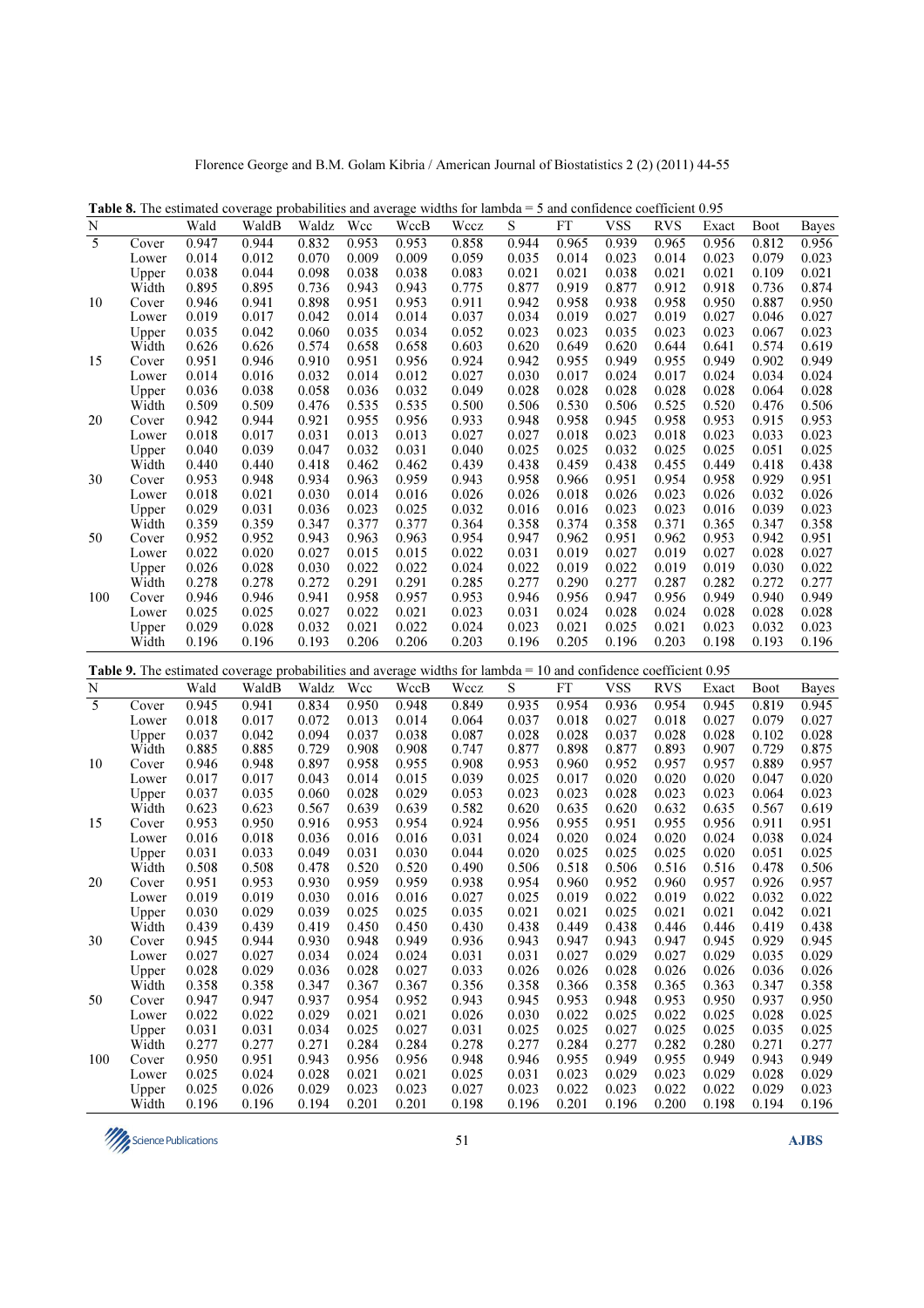

Fig. 1. Coverage vs n,  $\lambda = 1$ , confidence coefficient = 0.95



Fig. 2. Coverage vs n,  $\lambda = 5$ , confidence coefficient = 0.95

The coverage probability vs sample size for  $\lambda = 1$  and  $\lambda$  $= 5$  are presented in Fig. 1 and 2 respectively. The average width vs sample size for  $\lambda = 1$  and  $\lambda = 5$  are presented in Fig. 3 and 4 respectively. The coverage probability vs  $\lambda$  and average width vs  $\lambda$  for n = 30 are presented in Fig. 5 and 6 respectively.

# 3. RESULTS

 From Table 2-9 and Fig. 1-6, we can see a general pattern is that as the sample size increase the



nominal sizes for all estimators also increase and converge to  $0.90$  (Table 2-5) and  $0.95$  (Table 6-9). Results also indicated that there are not much fundamental differences among the interval estimators when both sample and SNR are large. However, they performed differently for small sample size and small SNR. For all sample sizes, the exact method performed the best when the SNR is large in the sense of attaining nominal size and smaller width. It also performed the best in the sense of the symmetry of lower and upper error rates. For small samples, the Waldz, WccZ, bootstrap methods are performing poorly. A possible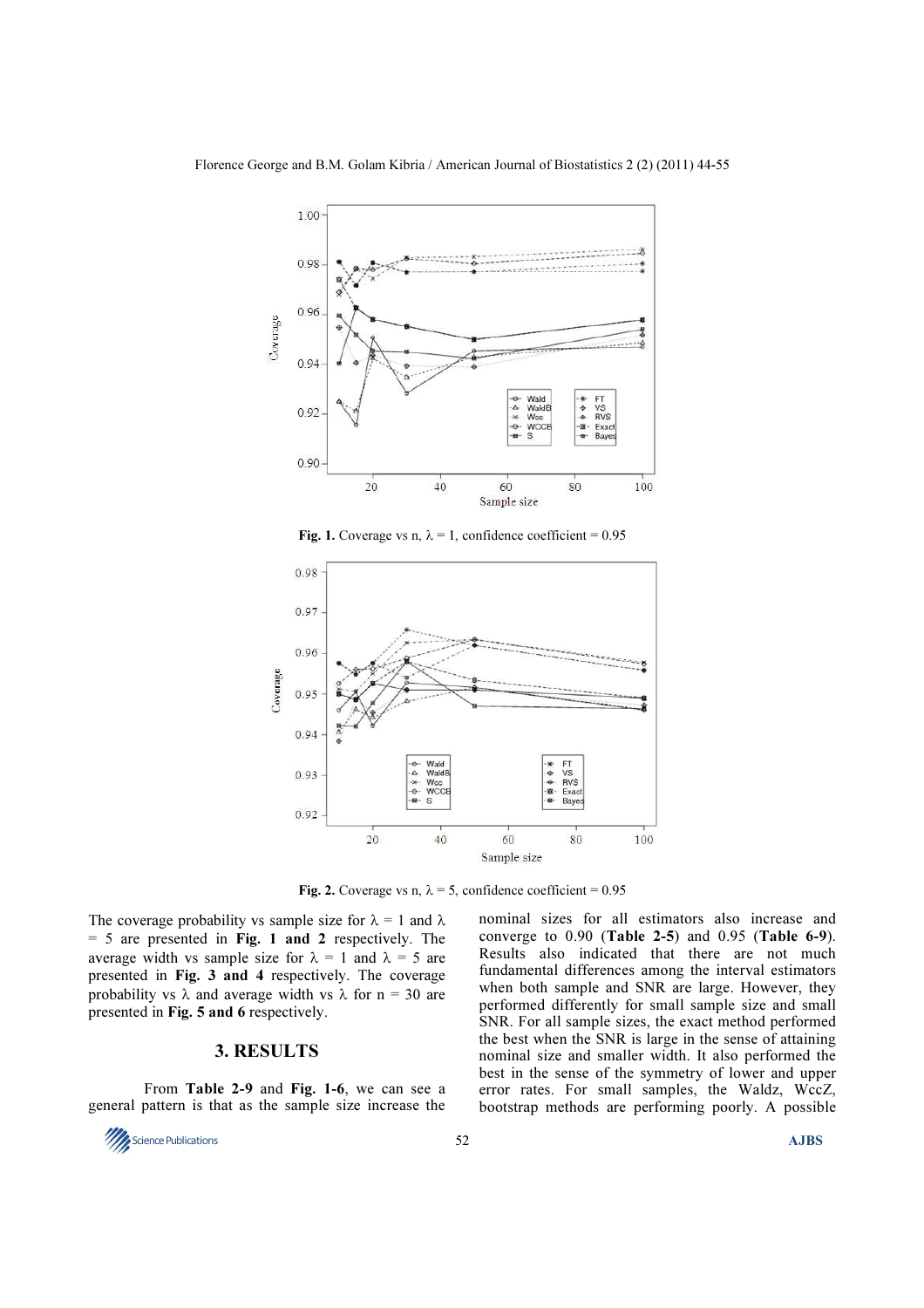explanation for this is the sampling distribution of the bootstrapped statistics is frequently not symmetric. Thus, the size  $(\alpha)$  of the critical region for bootstrap t is not actually divided equally. In fact, the main contribution comes from the upper tail of the test statistic. We also note that the bootstrap version of Wald (named as WaldB) and Wcc (named as WccB) performed better than the corresponding Wald and Wcc methods. However, the performnace of WaldB is better than WccB.



Fig. 3. Width vs n,  $\lambda = 1$ , confidence coefficient = 0.95



Fig. 4. Width vs n,  $\lambda = 5$ , confidence coefficient = 0.95

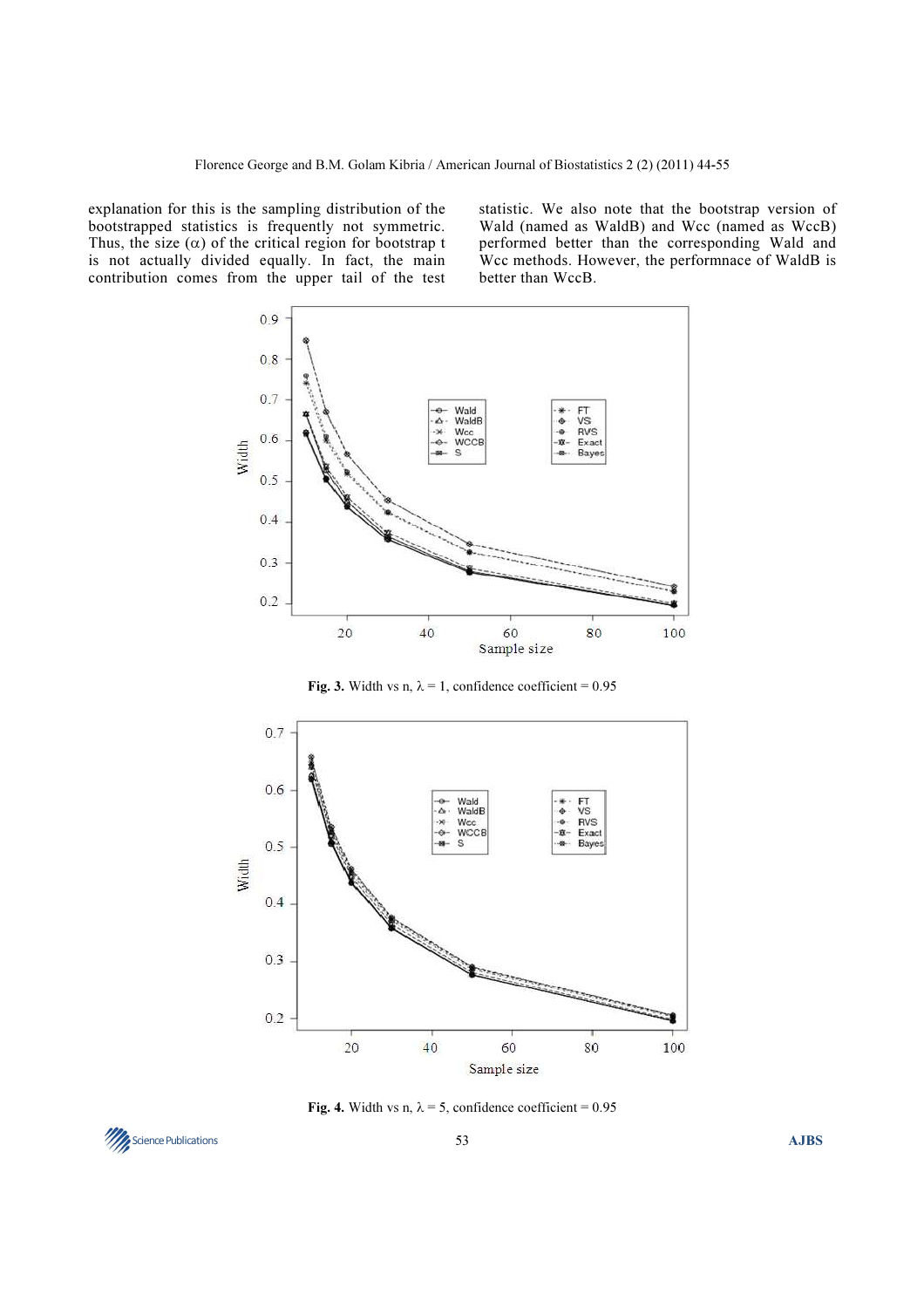





Fig. 6. Width vs  $\lambda$ , n = 30, confidence coefficient = 0.95

# 4. DISCUSSION

From Table 2-9 and Fig. 1-6, we can see a general pattern is that as the sample size increase the nominal sizes for all estimators also increase and converge to 0.90 (Table 1-4) and 0.95 (Table 6-9). Results also indicated that there are not much fundamental differences among the interval estimators when both sample and SNR are large. However, they performed

differently for small sample size and small SNR. For all sample sizes, the exact method performed the best when the SNR is large in the sense of attaining nominal size and smaller width. It also performed the best in the sense of the symmetry of lower and upper error rates. For small samples, the Waldz, WccZ, bootstrap methods are performing poorly. A possible explanation for this is the sampling distribution of the bootstrapped statistics is frequently not symmetric.